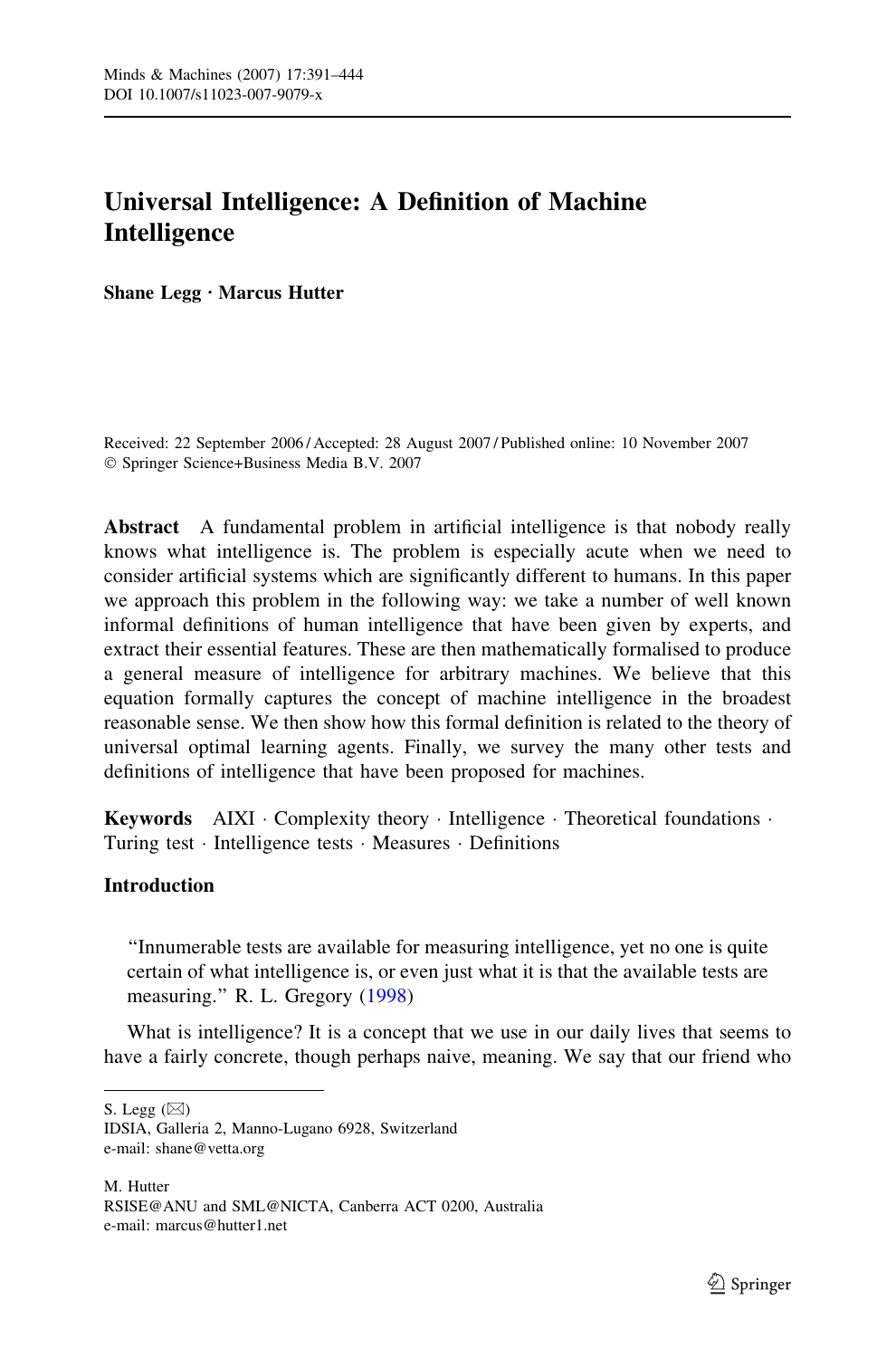got an A in his calculus test is very intelligent, or perhaps our cat who has learnt to go into hiding at the first mention of the word ''vet''. Although this intuitive notion of intelligence presents us with no difficulties, if we attempt to dig deeper and define it in precise terms we find the concept to be very difficult to nail down. Perhaps the ability to learn quickly is central to intelligence? Or perhaps the total sum of one's knowledge is more important? Perhaps communication and the ability to use language play a central role? What about ''thinking'' or the ability to perform abstract reasoning? How about the ability to be creative and solve problems? Intelligence involves a perplexing mixture of concepts, many of which are equally difficult to define.

Psychologists have been grappling with these issues ever since humans first became fascinated with the nature of the mind. Debates have raged back and forth concerning the correct definition of intelligence and how best to measure the intelligence of individuals. These debates have in many instances been very heated as what is at stake is not merely a scientific definition, but a fundamental issue of how we measure and value humans: Is one employee smarter than another? Are men on average more intelligent than women? Are white people smarter than black people? As a result intelligence tests, and their creators, have on occasion been the subject of intense public scrutiny. Simply determining whether a test, perhaps quite unintentionally, is partly a reflection of the race, gender, culture or social class of its creator is a subtle, complex and often politically charged issue (Gould [1981;](#page-50-0) Herrnstein and Murray [1996\)](#page-50-0). Not surprisingly, many have concluded that it is wise to stay well clear of this topic.

In reality the situation is not as bad as it is sometimes made out to be. Although the details of the definition are debated, in broad terms a fair degree of consensus about the scientific definition of intelligence and how to measure it has been achieved (Gottfredson [1997](#page-50-0); Sternberg and Berg [1986\)](#page-52-0). Indeed it is widely recognised that when standard intelligence tests are correctly applied and interpreted, they all measure approximately the same thing (Gottfredson [1997\)](#page-50-0). Furthermore, what they measure is both stable over time in individuals and has significant predictive power, in particular for future academic performance and other mentally demanding pursuits. The issues that continue to draw debate are the questions such as whether the tests test only a part or a particular type of intelligence, or whether they are somehow biased towards a particular group or set of mental skills. Great effort has gone into dealing with these issues, but they are difficult problems with no easy solutions.

Somewhat disconnected from this exists a parallel debate over the nature of intelligence in the context of machines. While the debate is less politically charged, in some ways the central issues are even more difficult. Machines can have physical forms, sensors, actuators, means of communication, information processing abilities and environments that are totally unlike those that we experience. This makes the concept of ''machine intelligence'' particularly difficult to get a handle on. In some cases, a machine may display properties that we equate with human intelligence, in such cases it might be reasonable to describe the machine as also being intelligent. In other situations this view is far too limited and anthropocentric. Ideally we would like to be able to measure the intelligence of a wide range of systems; humans, dogs,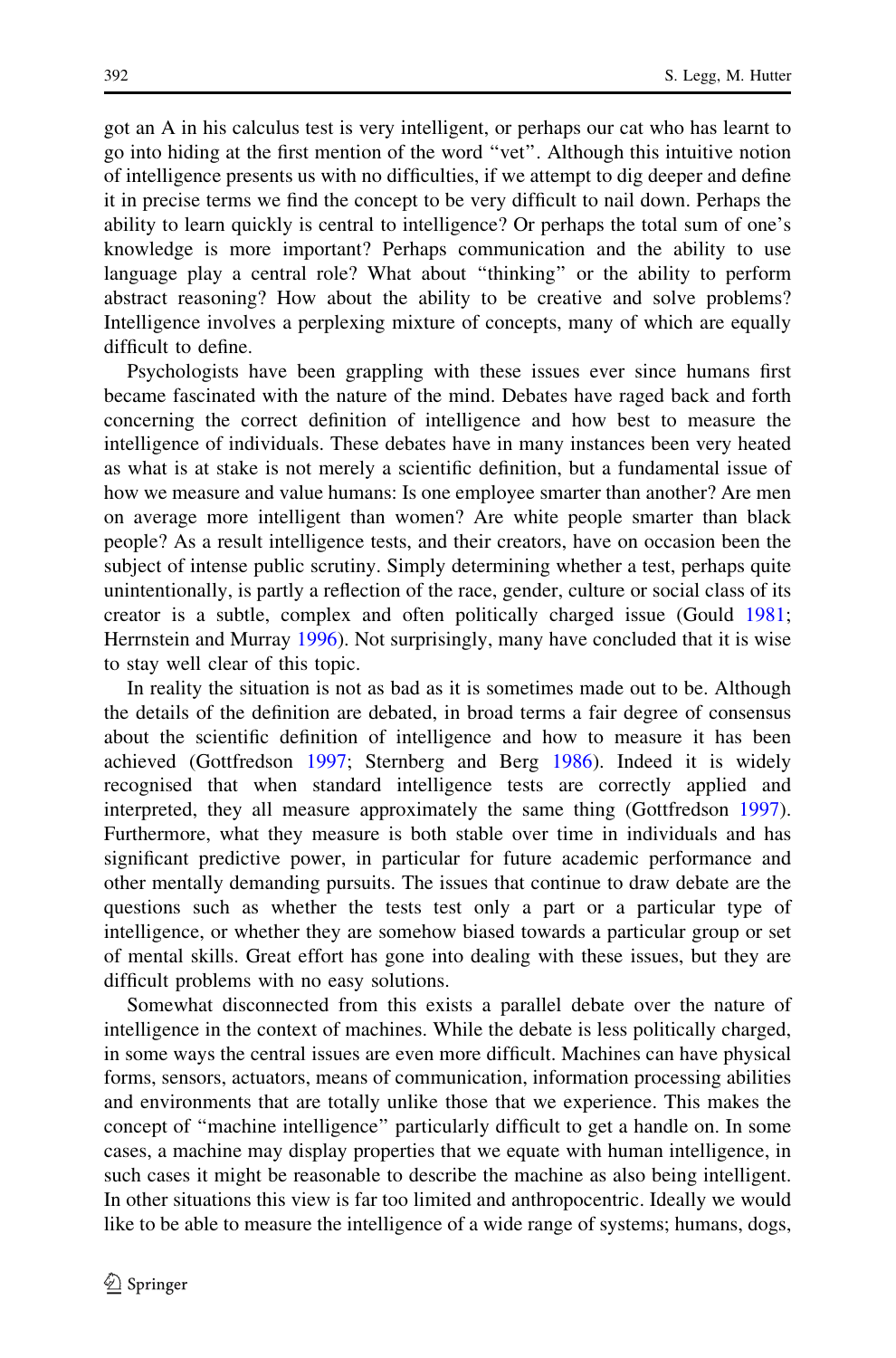flies, robots or even disembodied systems such as chat-bots, expert systems, classification systems and prediction algorithms (Johnson [1992;](#page-51-0) Albus [1991\)](#page-49-0).

One response to this problem might be to develop specific kinds of tests for specific kinds of entities; just as intelligence tests for children differ to intelligence tests for adults. While this works well when testing humans of different ages, it comes undone when we need to measure the intelligence of entities which are profoundly different to each other in terms of their cognitive capacities, speed, senses, environments in which they operate, and so on. To measure the intelligence of such diverse systems in a meaningful way we must step back from the specifics of particular systems and establish the underlying fundamentals of what it is that we are really trying to measure.

The difficulty of developing an abstract and highly general notion of intelligence is readily apparent. Consider, for example, the memory and numerical computation tasks that appear in some intelligence tests and which were once regarded as defining hallmarks of human intelligence. We now know that these tasks are absolutely trivial for a machine and thus do not appear to test the machine's intelligence in any meaningful sense. Indeed even the mentally demanding task of playing chess can be largely reduced to brute force search (Hsu et al. [1995\)](#page-51-0). What else may in time be possible with relatively simple algorithms running on powerful machines is hard to say. What we can be sure of is that as technology advances, our concept of intelligence will continue to evolve with it.

How then are we to develop a concept of intelligence that is applicable to all kinds of systems? Any proposed definition must encompass the essence of human intelligence, as well as other possibilities, in a consistent way. It should not be limited to any particular set of senses, environments or goals, nor should it be limited to any specific kind of hardware, such as silicon or biological neurons. It should be based on principles which are fundamental and thus unlikely to alter over time. Furthermore, the definition of intelligence should ideally be formally expressed, objective, and practically realisable as an effective intelligence test.

In this paper we approach the problem of defining machine intelligence as follows:

Section ''Natural Intelligence'' overviews well known theories, definitions and tests of intelligence that have been developed by psychologists. Our objective in this section is to gain an understanding of the essence of intelligence in the broadest possible terms. In particular we are interested in commonly expressed ideas that could be applied to arbitrary systems and contexts, not just humans.

Section ''A Definition of Machine Intelligence'' takes these key ideas and formalises them. This leads to *universal intelligence*, our proposed formal definition of machine intelligence. We then examine some of the properties of universal intelligence, such as its ability to sensibly order simple learning algorithms and connections to the theory of universal optimal learning agents.

Section ''Definitions and Tests of Machine Intelligence'' overviews other definitions and tests of machine intelligence that have been proposed. Although surveys of the Turing test and its many variants exist, for example, Saygin et al. [\(2000](#page-52-0)), as far as we know this section is the first general survey of definitions and tests of machine intelligence. Given how fundamental this is to the field of artificial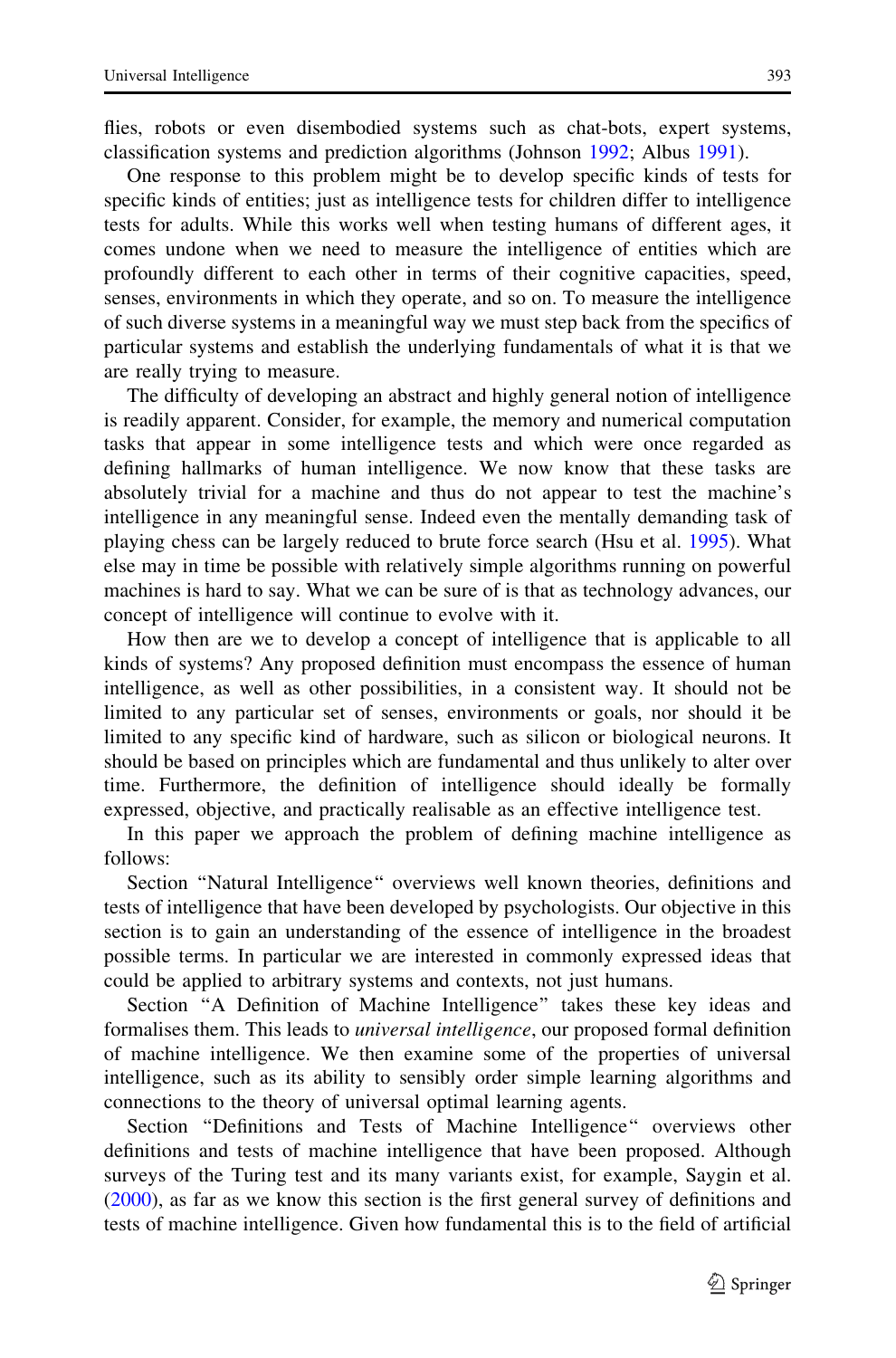intelligence, the absence of such a survey is quite remarkable. For any field to mature as a science, questions of definition and measurement must be meticulously investigated. We conclude our survey with a summary comparison of the various proposed tests and definitions of machine intelligence.

Section "Discussion and Conclusions" ends the paper with discussion, responses to criticisms, conclusions and directions for future research.

The genesis of this work lies in Hutter's universal optimal learning agent, AIXI, described in 2, 12, 60 and 300 pages in Hutter [\(2001b](#page-51-0), [a](#page-51-0), [2007b](#page-51-0), [2005](#page-51-0)), respectively. In this work, an order relation for intelligent agents is presented, with respect to which the provably optimal AIXI agent is maximal. The universal intelligence measure presented here is a derivative of this order relation. A short description of the universal intelligence measure appeared in Legg and Hutter [\(2005](#page-51-0)), from which two articles followed in the popular scientific press (Graham-Rowe [2005](#page-50-0); Fiet vet [2005\)](#page-50-0). An 8 page paper on universal intelligence appeared in Legg and Hutter [\(2006b](#page-51-0)), followed by an updated poster presentation (Legg and Hutter [2006a](#page-51-0)). In the current paper we explore universal intelligence in much greater detail, in particular the way in which it relates to mainstream views on human intelligence and other proposed definitions of machine intelligence.

#### Natural Intelligence

Human intelligence is an enormously rich topic with a complex intellectual, social and political history. For an overview the interested reader might want to consult "Handbook of Intelligence" edited by R. J. Sternberg ([2000\)](#page-52-0). Our objective in this section is simply to sketch a range of tests, theories and definitions of human and animal intelligence. We are particularly interested in common themes and general perspectives on intelligence that could be applicable to many kinds of systems, as these will form the foundation of our definition of machine intelligence in the next section.

#### Human Intelligence Tests

Contrary to popular public opinion, most psychologists believe that the usual tests of intelligence, such as IQ tests, reliably measure something important in humans (Neisser et al. [1996;](#page-52-0) Gottfredson [1997](#page-50-0)). In fact, standard intelligence tests are among the most statistically stable and reliable of psychological tests. Furthermore, it is well known that these scores are a good predictor of various things, such as academic performance. The question then is not whether these tests are useful or measure something meaningful, but rather whether what they measure is indeed ''intelligence''. Some experts believe that they do, while others think that they only succeed in measuring certain aspects of, or types of, intelligence.

The first modern style intelligence test was developed by the French psychologist Binet in 1905. Binet believed that intelligence was best studied by looking at relatively complex mental tasks, unlike earlier tests developed by Francis Galton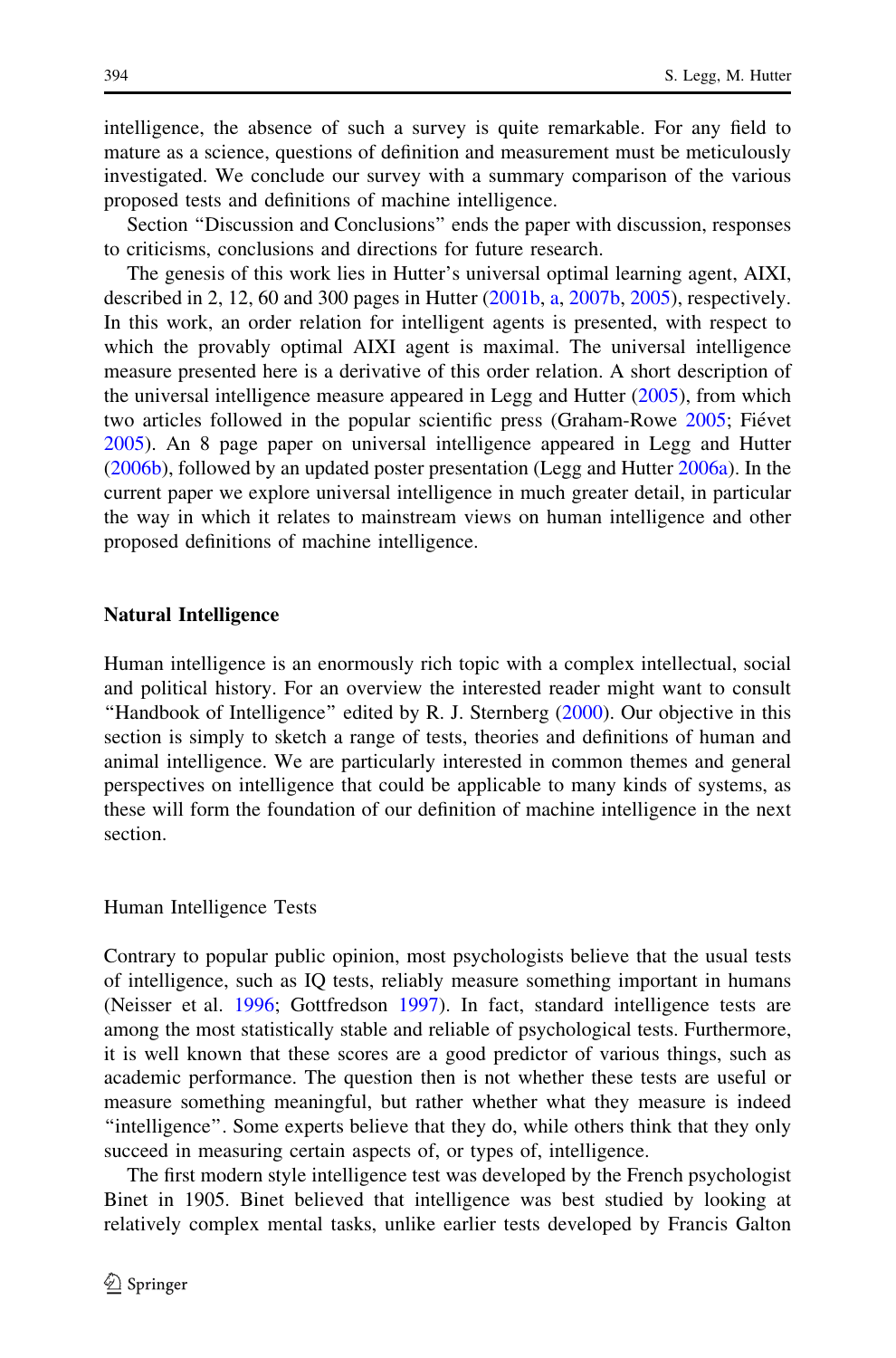which focused on reaction times, auditory discrimination ability, physical coordination and so on. Binet's test consisted of 30 short tasks related to everyday problems such as; naming parts of the body, comparing lengths and weights, counting coins, remembering digits and definitions of words. For each task category there were a number of problems of increasing difficulty. The child's results were obtained by normalising their raw score against peers of the same age. Initially his test was designed to measure the mental performance of children with learning problems (Binet and Simon [1905](#page-49-0)). Later versions were also developed for normal children (Binet [1911](#page-49-0)). It was found that Binet's test results were a good predictor of children's academic performance.

Terman of Stanford University developed an English version of Binet's test. As the age norms for French children did not correspond well with American children, he revised Binet's test in various ways, in particular he increased the upper age limit. This resulted in the now famous Stanford-Binet test (Terman and Merrill [1950\)](#page-52-0). This test formed the basis of a number of other intelligence tests, such as the Army Alpha and Army Beta tests which were used to classify recruits. Since its development, the Stanford-Binet has been periodically revised, with updated versions being widely used today.

Wechsler believed that the original Binet tests were too focused on verbal skills and thus disadvantaged certain otherwise intelligent individuals, for example the deaf or people who did not speak the test language as a first language. To address this problem, he proposed that tests should contain a combination of both verbal and nonverbal problems. He also believed that in addition to an overall IQ score, a profile should be produced showing the performance of the individual in the various areas tested. Borrowing significantly from the Stanford-Binet, the US army Alpha test, and others, he developed a range of tests targeting specific age groups from preschoolers up to adults (Wechsler [1958](#page-53-0)). Due in part to problems with revisions of the Stanford-Binet test in the 1960s and 1970s, Wechsler's tests became the standard. They continue to be well respected and widely used.

Owing to a common lineage, modern versions of the Wechsler and the Stanford-Binet have a similar basic structure (Kaufman [2000\)](#page-51-0). Both test the individual in a number of verbal and non-verbal ways. In the case of a Stanford-Binet the test is broken up into five key areas: fluid reasoning, knowledge, quantitative reasoning, visual-spatial processing, and working memory. In the case of the Wechsler adult intelligence scale (WAIS-III), the verbal tests include areas such as such as knowledge, basic arithmetic, comprehension, vocabulary, and short term memory. Non-verbal tests include picture completion, spatial perception, problem solving, symbol search and object assembly.

As part of an effort to make intelligence tests more culture neutral John Raven developed the progressive matrices test (Raven [2000\)](#page-52-0). In this test each problem consists of a short sequence of basic shapes. For example, a circle in a box, then a circle with a cross in the middle followed by a circle with a triangle inside. The test subject then has to select from a second list the image that best continues the pattern. Simple problems have simple patterns, while difficult problems have more subtle and complex patterns. In each case however, the simplest pattern that can explain the observed sequence is the one that correctly predicts its continuation.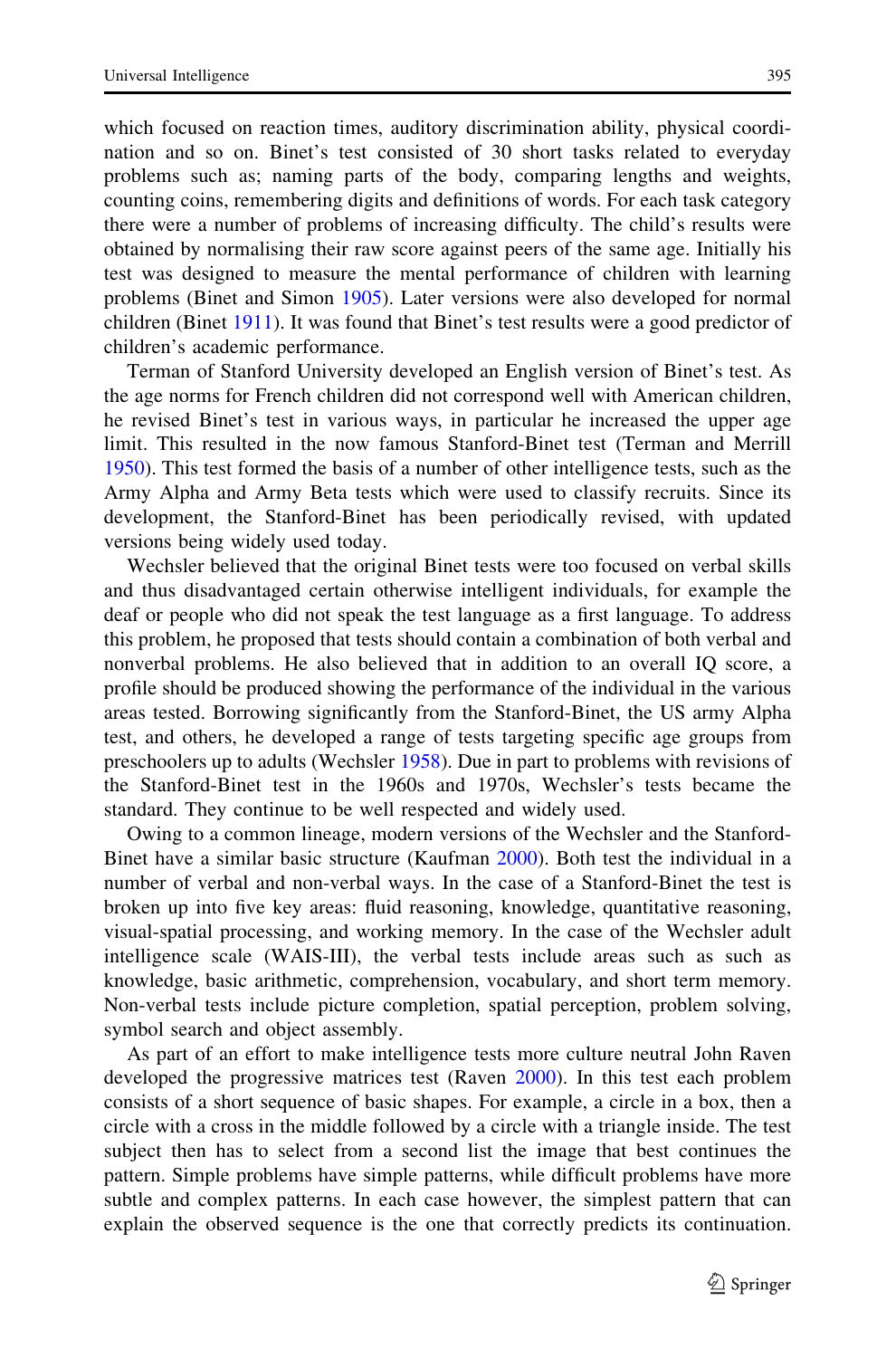Thus, not only is the ability to recognise patterns tested, but also the ability to evaluate the complexity of different explanations and then correctly apply the philosophical principle of Occam's razor. We will return to Occam's razor and its importance in intelligence testing in Subsection ''A Formal Definition of Machine Intelligence'' when considering machine intelligence.

Today several different versions of the Raven test exist designed for different age groups and ability levels. As the tests depend strongly on the ability to identify abstract patterns, rather than knowledge, they are considered to be some of the most "g-loaded" intelligence tests available (see Subsection "Theories of Human Intelligence''). The Raven tests remain in common use today, particularly when it is thought that culture or language bias could be an issue.

The intelligence quotient, or IQ, was originally introduced by Stern ([1912](#page-52-0)). It was computed by taking the age of a child as estimated by their performance in the intelligence test, and then dividing this by their true biological age and multiplying by 100. Thus a 10-year-old child whose mental performance was equal to that of a normal 12-year-old, had an IQ of 120. As the concept of mental age has now been discredited, and was never applicable to adults anyway, modern IQ scores are simply normalised to a Gaussian distribution with a mean of 100. The standard deviation used varies: in the US 15 is commonly used, while in Europe 25 is common. For children the normalising Gaussian is based on peers of the same age.

Whatever normalising distribution is used, by definition an individual's IQ is always an indication of their cognitive performance relative to some larger group. Clearly this would be problematic in the context of machines where the performance of some machines could be many orders of magnitude greater than others. Furthermore, the distribution of machine performance would be continually changing due to advancing technology. Thus, for our purposes, an absolute measure will be more meaningful than a traditional IQ type of measure.

For an overview of the history of intelligence testing and the structure of modern tests, see Kaufman ([2000\)](#page-51-0).

#### Animal Intelligence Tests

Testing the intelligence of animals is of particular interest to us as it moves beyond strictly human focused concepts of intelligence and testing methods. Difficult problems in human intelligence testing, such as bias due to language differences or physical handicap, become even more difficult if we try to compare animals with different perceptual and cognitive capacities. Even within a single species measurement is difficult as it is not always obvious how to conduct the tests, or even what should be tested for. Furthermore, as humans devise the tests, there is a persistent danger that the tests may be biased in terms of our sensory, motor, and motivational systems (Macphail [1985](#page-51-0)). For example, it is known that rats can learn some types of relationships much more easily through smell rather than other senses (Slotnick and Katz [1974](#page-52-0)). Furthermore, while an IQ test for children might in some sense be validated by its ability to predict future academic or other success, it is not always clear how to validate an intelligence test for animals. If survival or the total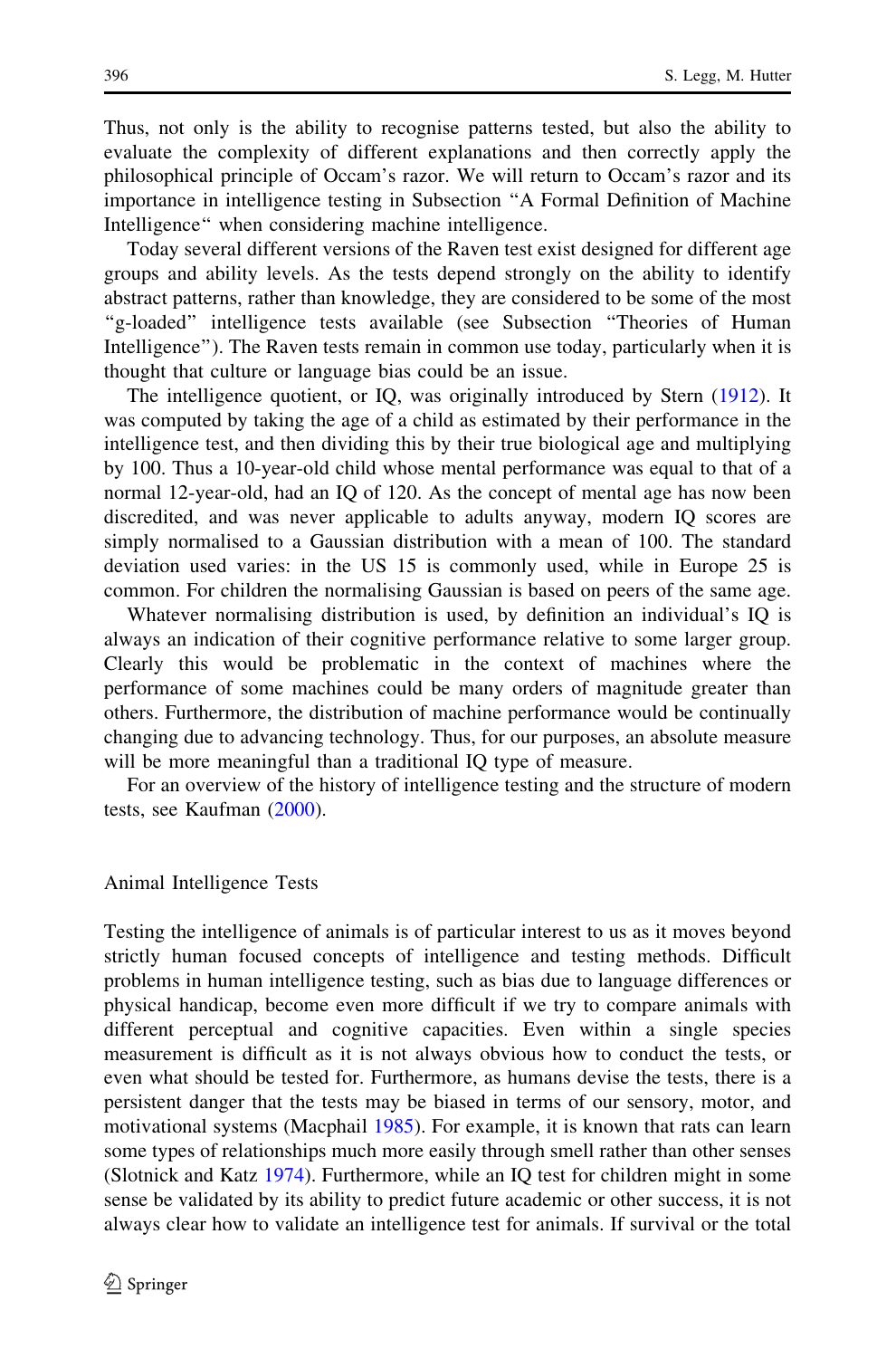number of offspring was a measure of success, then bacteria might the be most intelligent life on earth!

As is often the case when we try to generalise concepts, abstraction is necessary. When attempting to measure the intelligence of lower animals it is necessary to focus on simple things like short and long term memory, the forming of associations, the ability to generalise simple patterns and make predictions, simple counting and basic communication. It is only with relatively intelligent social animals, such as birds and apes, that more sophisticated properties such as deception, imitation and the ability to recognise oneself become important. For simpler animals, the focus is more on the animal's essential information processing capacity. For example, the work on understanding the capacity of ants to remember patterns when retracing a path back to a source of food without the aid of pheromones (Reznikova and Ryabko [1986\)](#page-52-0).

One interesting difficulty when testing animal intelligence is that we are unable to directly explain to the animal what its goal is. Instead, we have to guide the animal towards a problem by carefully rewarding selected behaviours with something like food. In general, when testing machine intelligence we face a similar problem in that we cannot assume that a machine will have a sufficient level of language comprehension to be able to understand commands. Thus a simple solution is to use basic ''rewards'' to guide behaviour, as we do with animals. Although this approach is extremely general, one difficulty is that solving the task, and simply learning what the task is, become confounded and thus the results need to be interpreted carefully (Zentall [1997\)](#page-53-0). Due to our need for generality, we will use this reward based approach for our formal measure of machine intelligence. Specifically, we will adopt the reinforcement learning framework from artificial intelligence (see Subsection ''Basic Agent–Environment Framework'').

For good overviews of animal intelligence research see Zentall ([2000\)](#page-53-0) or Herman and Pack ([1994\)](#page-50-0).

Desirable Properties of an Intelligence Test

There are many properties that a good test of human intelligence should have. One important property is that the test should be repeatable, in the sense that it consistently returns about the same score for a given individual. For example, the test subject should not be able to significantly improve their performance if tested again a short time later. Statistical variability can also be a problem in short tests. Longer tests help in this regard, however they are naturally more costly to administer.

Another important reliability factor is the bias that might be introduced by the individual administering the test. Purely written tests avoid this problem as there is minimal interaction between the tested individual and the tester. However this lack of interaction also has disadvantages as it may mean that other sources of bias, such as cultural differences, language problems or even something as simple as poor eyesight, might not be properly identified. Thus, even in a written test the individual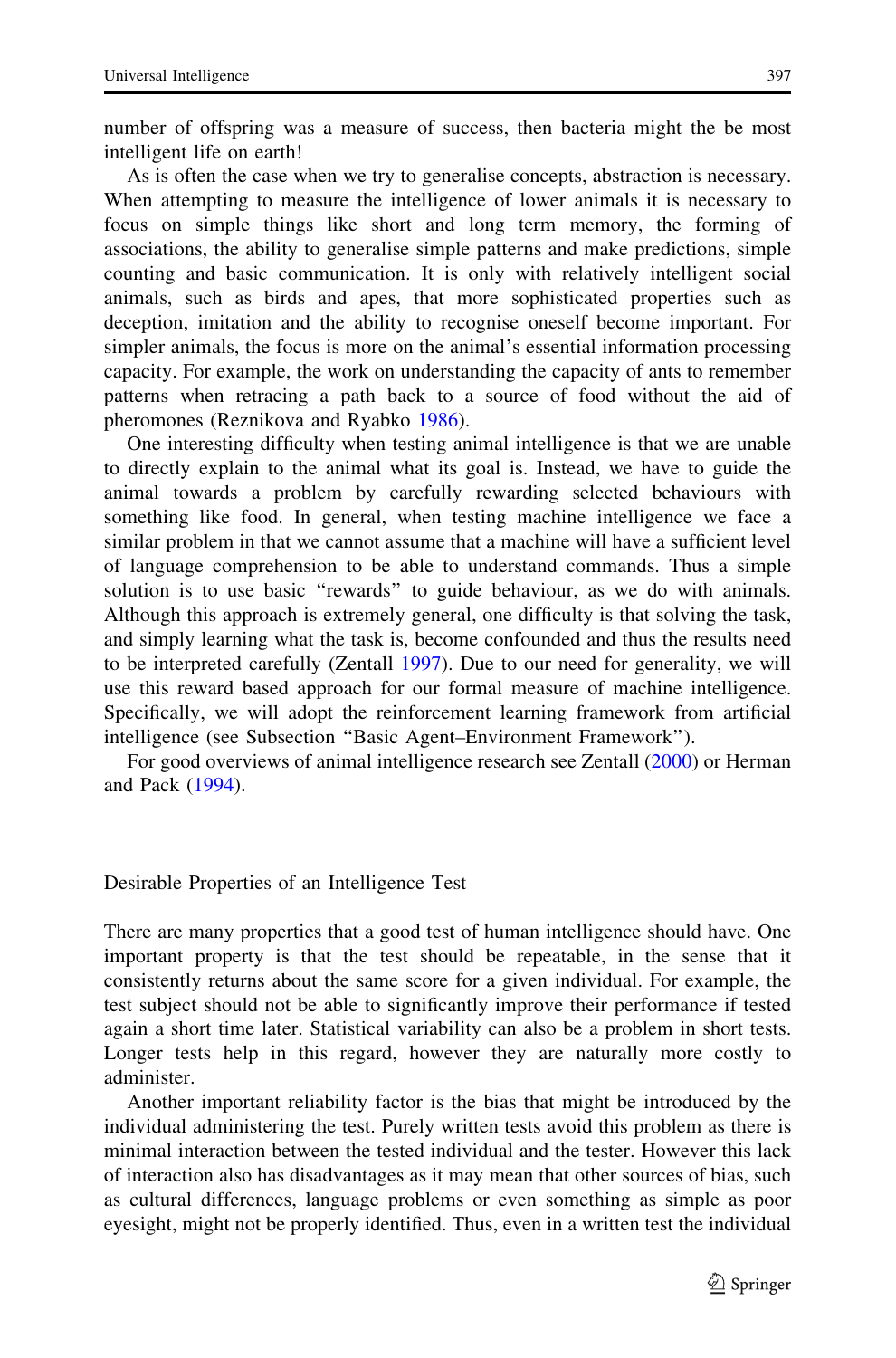being tested should first be examined by an expert in order to ensure that the test is appropriate.

Cultural bias in particular is a difficult problem, and tests should be designed to minimise this problem where possible, or at least detect potential bias problems when they occur. One way to do this is to test each ability in multiple ways, for example both verbally and visually. While language is an obvious potential source of cultural bias, more subtle forms of bias are difficult to detect and remedy. For example, different cultures emphasise different cognitive abilities, and thus it is difficult, perhaps impossible, to compare intelligence scores in a way that is truly objective. In part this is a question of what intelligence is. Indeed the problem of how to weight performance in different areas is fundamental and we will need to face it again in the context of our formal definition of machine intelligence.

When testing large numbers of individuals, for example when testing army recruits, the cost of administering the test becomes important. In these cases less accurate but more economical test procedures may be used, such as purely written tests without any direct interaction between the individuals being tested and a psychologist.

An intelligence test should be valid in the sense that it appears to be testing what it claims it is testing for. One way to check this is to show that the test produces results consistent with other manifestations of intelligence. A test should also have predictive power, for example the ability to predict future academic performance. This ensures that what is being measured is somehow meaningful, beyond just the ability to answer the questions in the test.

Standard intelligence tests such as a modern Stanford-Binet are thoroughly tested for years on the above criteria, and many others, before they are ready for wide spread use. Many of these desirable properties, such as reliability, tester bias, cost and validity, are also relevant to tests of machine intelligence. To some extent they are also relevant to formal definitions of intelligence. We will return to these desirable properties when analysing our definition of machine intelligence in Subsection ''Properties of Universal Intelligence'', and later when comparing tests of machine intelligence in Subsection ''Comparison of Machine Intelligence Tests and Definitions''.

#### Static vs. Dynamic Tests

Stanford-Binet, Wechsler, Raven progressive matrices, and indeed most standard intelligence tests, are all examples of ''static tests''. By this we mean that they test an individual's knowledge and ability to solve one-off problems. They do not directly measure the ability to learn and adapt over time. If an individual was good at learning and adapting then we might expect this to be reflected in their total knowledge and thus picked up in a static test. However, it could be that an individual has a great capacity to learn, but that this is not reflected in their knowledge due to limited education. In which case, if we consider the capacity to learn and adapt rather than the sum of knowledge to be a defining characteristic of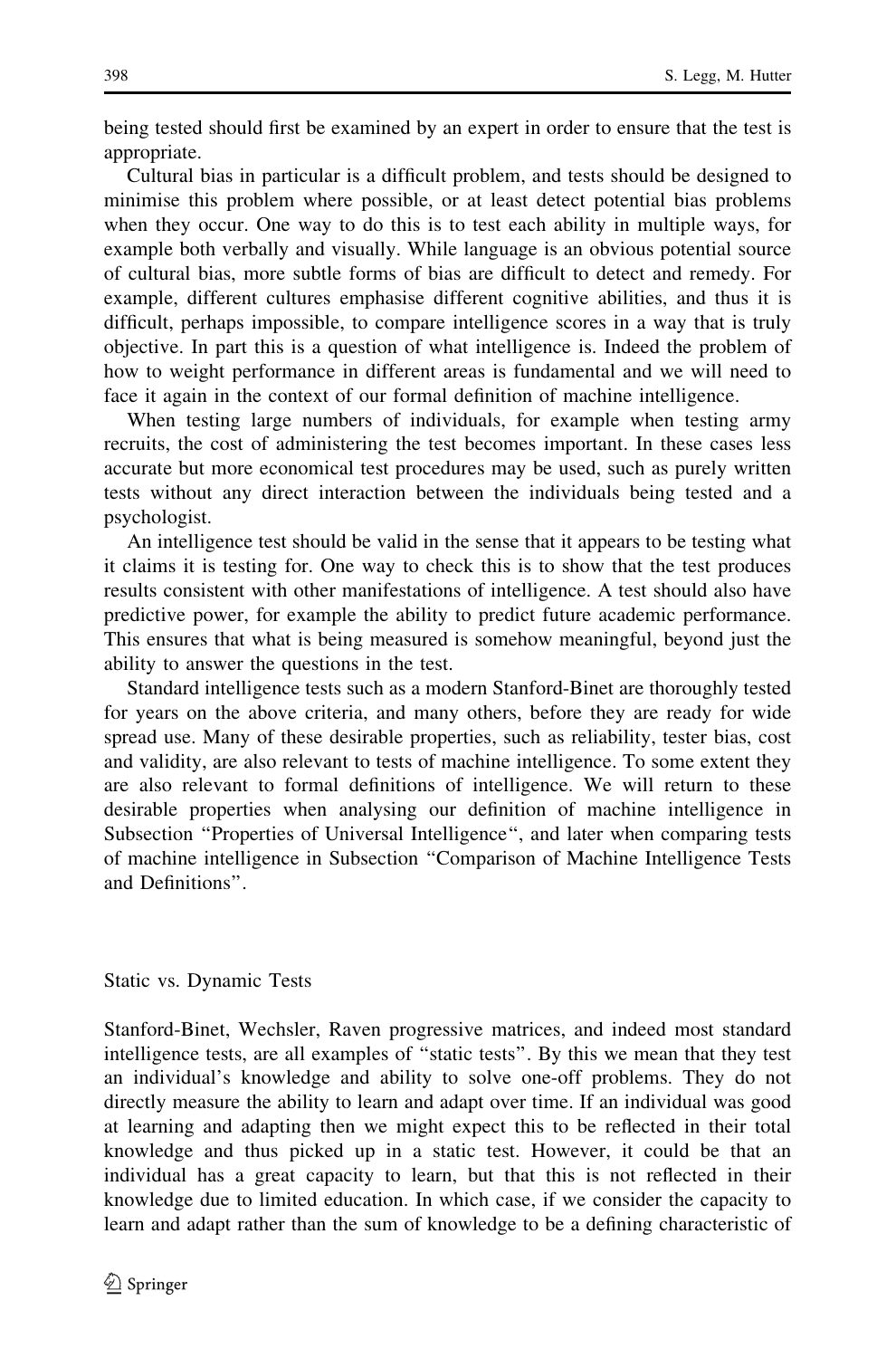intelligence, then to class an individual as unintelligent due to limited access to education would be a mistake.

What is needed is a more direct test of an individual's ability to learn and adapt: a so called ''dynamic test'' (Sternberg and Grigorenko [2002](#page-52-0); for related work see also Johnson-Laird and Wason [1977](#page-51-0)). In a dynamic test the test subject interacts over a period of time with the tester, who now becomes a kind of teacher. The tester's task is to present the individual with a series of problems. After each attempt at solving a problem, the tester provides feedback to the individual who then has to adapt their behaviour accordingly in order to solve the next problem.

Although dynamic tests could in theory be very powerful, they are not yet well established due to a number of difficulties. One of the drawbacks is that they require a much greater degree of interaction between the test subject and the tester. This makes dynamic testing more costly to perform and increases the danger of tester bias.

Dynamic testing is of particular interest to us because in a formal test for machines it appears that we can overcome these problems by automating the role of the tester.

#### Theories of Human Intelligence

Complementary to the experimental study of human intelligence, theories have been developed that attempt to better characterise the fundamental nature of intelligence. It is useful for us to briefly sketch this work as some of these issues have parallels within the context of machine intelligence.

One central question is whether intelligence should be viewed as one ability, or many. On one side of the debate are the theories that view intelligence as consisting of many different components and that identifying these components is important to understanding intelligence. Different theories propose different ways to do this. One of the first was Thurstone's ''multiple-factors'' theory which considers seven ''primary mental abilities'': verbal comprehension, word fluency, number facility, spatial visualisation, associative memory, perceptual speed and reasoning (Thurstone [1938](#page-52-0)). Another approach is Sternberg's ''Triarchic Mind'' which breaks intelligence down into analytical intelligence, creative intelligence, and practical intelligence (Sternberg [1985](#page-52-0)), however this model is now considered outdated, even by Sternberg himself.

Taking the number of components to an extreme is Guilford's ''Structure of Intellect'' theory. Under this theory there are three fundamental dimensions: contents, operations, and products. Together these give rise to 120 different categories (Guilford [1967;](#page-50-0) in later work this increased to 150 categories). This theory has been criticised due to the fact that measuring such precise combinations of cognitive capacities in individuals seems to be infeasible and thus it is difficult to experimentally study such a fine grained model of intelligence.

A recently popular approach is Gardner's ''multiple intelligences'' where he argues that the components of human intelligence are sufficiently separate that they are actually different ''intelligences''(Gardner [1993\)](#page-50-0). Based on the structure of the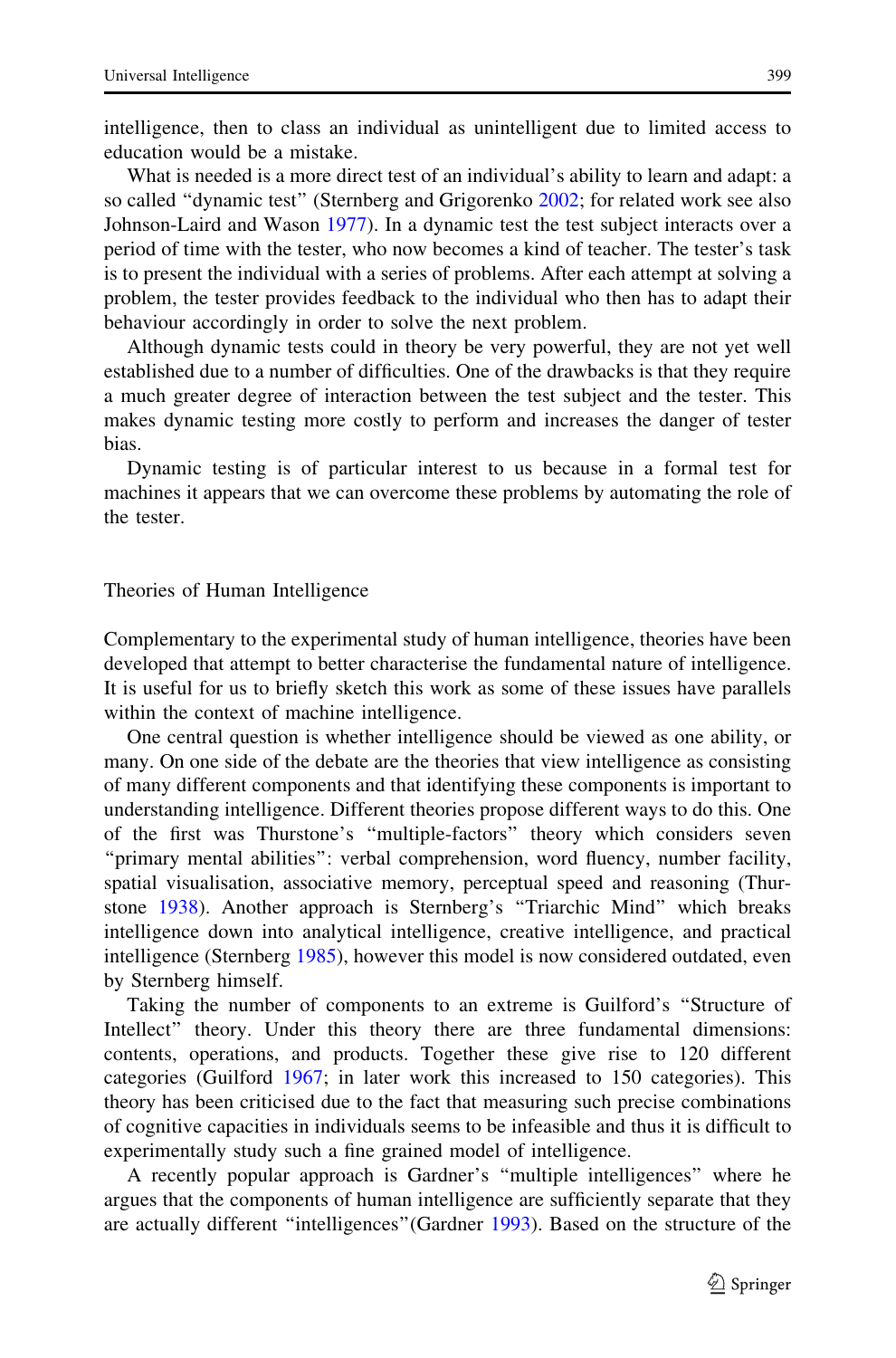human brain he identifies these intelligences to be linguistic, musical, logicalmathematical, spatial, bodily kinaesthetic, intra-personal and inter-personal intelligence. Although Gardner's theory of multiple intelligences has certainly captured the imagination of the public, it remains to be seen to what degree it will have a lasting impact in professional circles.

At the other end of the spectrum is the work of Spearman and those that have followed in his footsteps. Here intelligence is seen as a very general mental ability that underlies and contributes to all other mental abilities. As evidence they point to the fact that an individual's performance levels in reasoning, association, linguistic, spatial thinking, pattern identification etc. are positively correlated. Spearman called this positive statistical correlation between different mental abilities the ''g-factor'', where g stands for "general intelligence" (Spearman [1927](#page-52-0)). Because standard IQ tests measure a range of key cognitive abilities, from a collection of scores on different cognitive tasks we can estimate an individual's g-factor. Some who consider the generality of intelligence to be of primary importance take the g-factor to be the very definition of intelligence (Gottfredson [2002](#page-50-0)).

A well known refinement to the  $g$ -factor theory due to Cattell is to distinguish between, ''fluid intelligence'', which is a very general and flexible innate ability to deal with problems and complexity, and ''crystallized intelligence'', which measures the knowledge and abilities that an individual has acquired over time (Cattell [1987\)](#page-50-0). For example, while an adolescent may have a similar level of fluid intelligence to that of an adult, their level of crystallized intelligence is typically lower due to less life experience (Horn [1970\)](#page-50-0). Although it is difficult to determine to what extent these two influence each other, the distinction is an important one because it captures two distinct notions of what the word ''intelligence'' means.

As the g-factor is simply the statistical correlation between difference kinds of mental abilities, it is not fundamentally inconsistent with the view that intelligence can have multiple aspects or dimensions. Thus a synthesis of the two perspectives is possible by viewing intelligence as a hierarchy with the g-factor at its apex and increasing levels of specialisation for the different aspects of intelligence forming branches (Carroll [1993](#page-50-0)). For example, an individual might have a high  $g$ -factor, which contributes to all of their cognitive abilities, but also have an especially well developed musical sense. This hierarchical view of intelligence is now quite popular (Neisser et al. [1996](#page-52-0)).

#### Ten Definitions of Human Intelligence

''Viewed narrowly, there seem to be almost as many definitions of intelligence as there were experts asked to define it.'' R. J. Sternberg quoted in Gregory ([1998\)](#page-50-0)

In this subsection and the next we will overview a range of definitions of intelligence that have been given by psychologists. Many of these definitions are well known. Although the definitions differ, there are reoccurring features; in some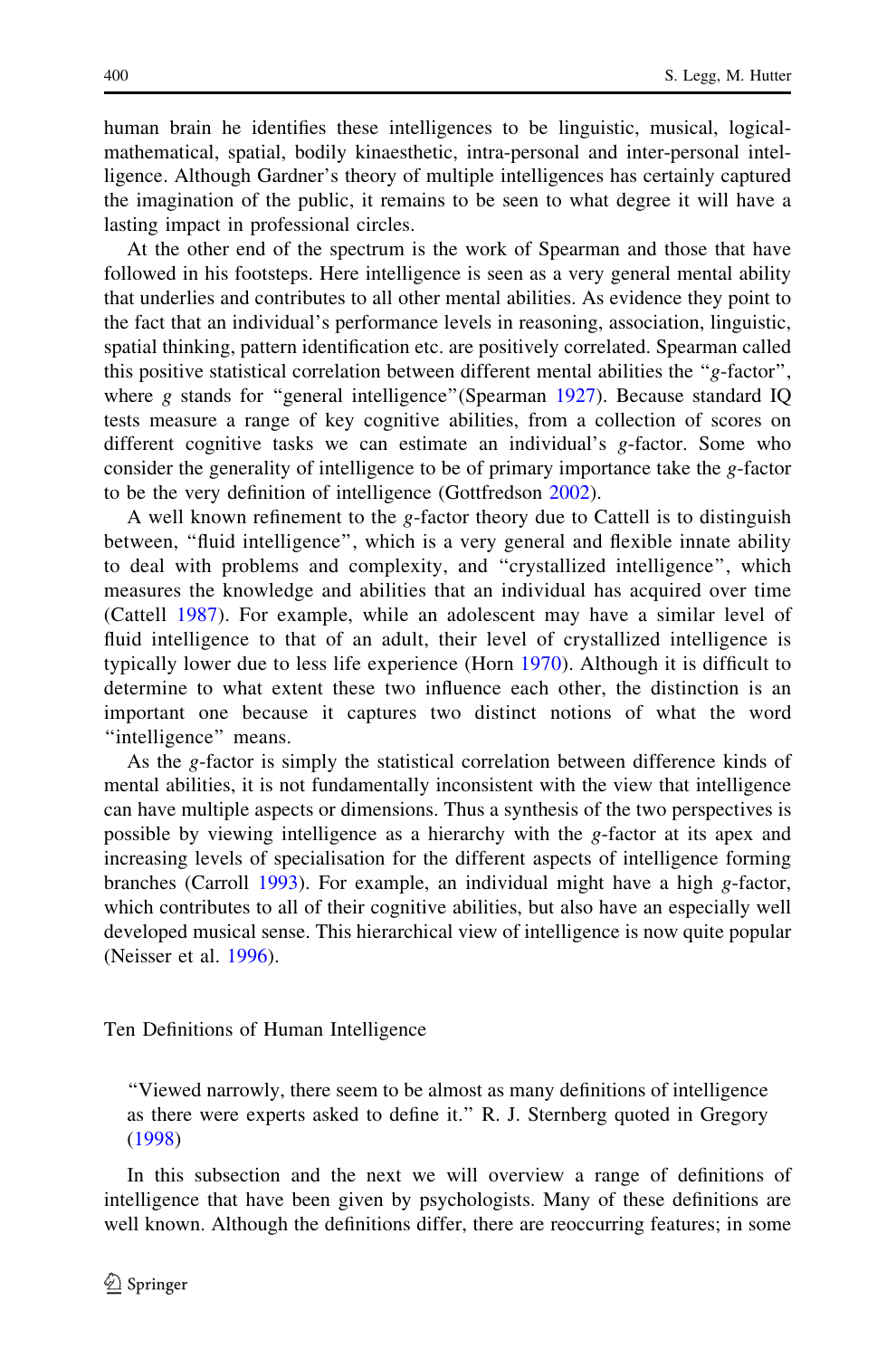cases these are explicitly stated, while in others they are more implicit. We start by considering ten definitions that take, in our view, a similar perspective:

''It seems to us that in intelligence there is a fundamental faculty, the alteration or the lack of which, is of the utmost importance for practical life. This faculty is judgement, otherwise called good sense, practical sense, initiative, the faculty of adapting oneself to circumstances.'' A. Binet (Binet and Simon [1905](#page-49-0))

''The capacity to learn or to profit by experience.'' W. F. Dearborn quoted in Sternberg ([2000\)](#page-52-0)

''Ability to adapt oneself adequately to relatively new situations in life.'' R. Pinter quoted in Sternberg ([2000\)](#page-52-0)

''A person possesses intelligence insofar as he has learned, or can learn, to adjust himself to his environment.'' S. S. Colvin quoted in Sternberg [\(2000](#page-52-0))

''We shall use the term 'intelligence' to mean the ability of an organism to solve new problems …'' W. V. Bingham ([1937\)](#page-49-0)

''A global concept that involves an individual's ability to act purposefully, think rationally, and deal effectively with the environment.'' D. Wechsler ([1958\)](#page-53-0)

''Individuals differ from one another in their ability to understand complex ideas, to adapt effectively to the environment, to learn from experience, to engage in various forms of reasoning, to overcome obstacles by taking thought.'' American Psychological Association (Neisser et al. [1996](#page-52-0))

''… I prefer to refer to it as 'successful intelligence.' And the reason is that the emphasis is on the use of your intelligence to achieve success in your life. So I define it as your skill in achieving whatever it is you want to attain in your life within your sociocultural context—meaning that people have different goals for themselves, and for some it's to get very good grades in school and to do well on tests, and for others it might be to become a very good basketball player or actress or musician.'' R. J. Sternberg ([2003\)](#page-52-0)

''Intelligence is part of the internal environment that shows through at the interface between person and external environment as a function of cognitive task demands.'' R. E. Snow quoted in Slatter ([2001\)](#page-52-0)

''… certain set of cognitive capacities that enable an individual to adapt and thrive in any given environment they find themselves in, and those cognitive capacities include things like memory and retrieval, and problem solving and so forth. There's a cluster of cognitive abilities that lead to successful adaptation to a wide range of environments.'' D. K. Simonton ([2003\)](#page-52-0)

Perhaps the most elementary common feature of these definitions is that intelligence is seen as a property of an individual who is interacting with an external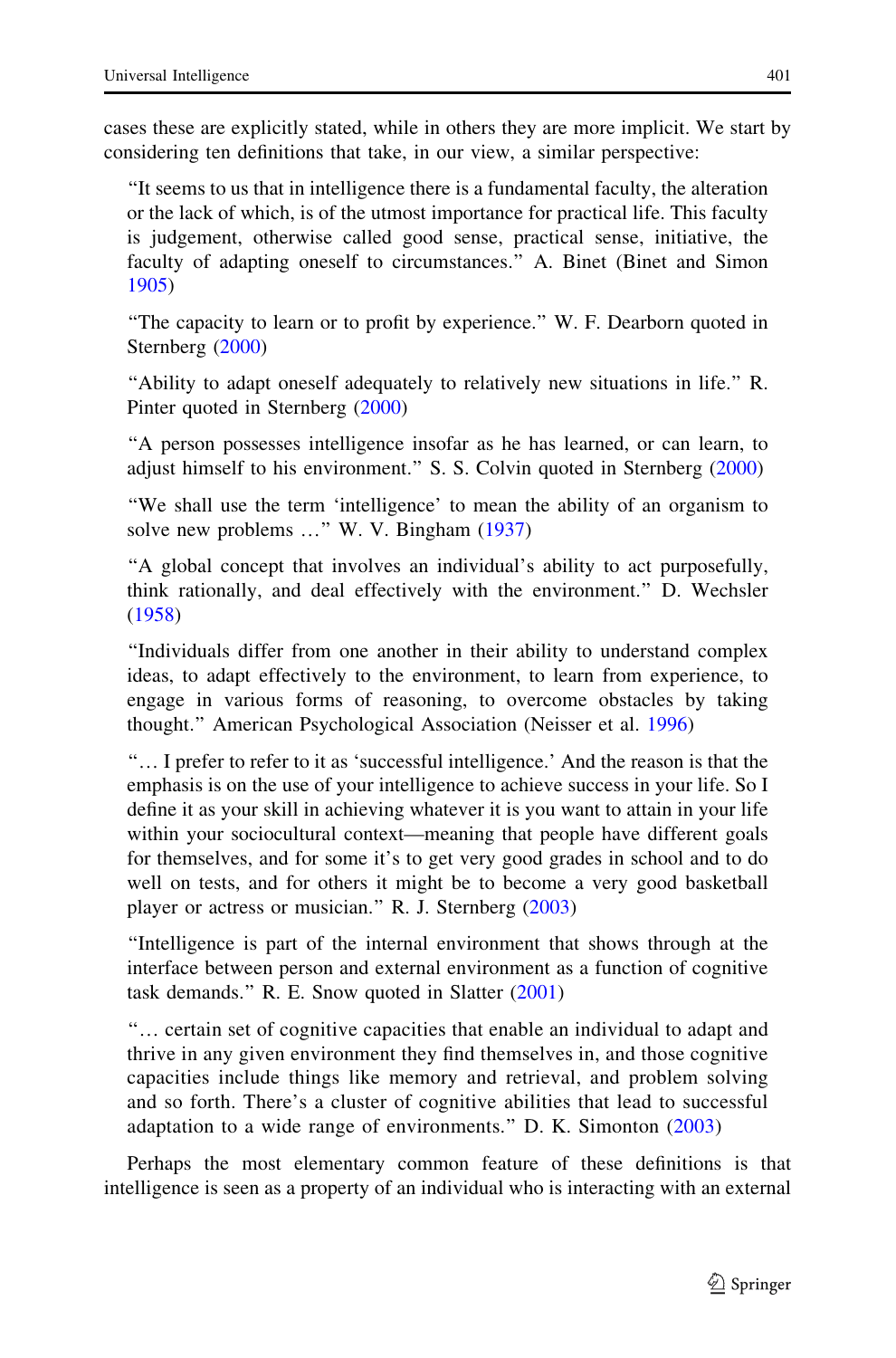environment, problem or situation. Indeed, at least this much is common to practically all proposed definitions of intelligence.

Another common feature is that an individual's intelligence is related to their ability to succeed or ''profit''. The notion of success or profit implies the existence of some kind of objective or goal. What the goal is, is not specified, indeed individuals' goals may be varied. The important thing is that the individual is able to carefully choose their actions in a way that leads to them accomplishing their goals. The greater this capacity to succeed with respect to various goals, the greater the individual's intelligence.

The strong emphasis on learning, adaption and experience in these definitions implies that the environment is not fully known to the individual and may contain new situations that could not have been anticipated in advance. Thus intelligence is not the ability to deal with a fully known environment, but rather the ability to deal with some range of possibilities which cannot be wholly anticipated. What is important then is that the individual is able to quickly learn and adapt so as to perform as well as possible over a wide range of environments, situations, tasks and problems. Collectively we will refer to these as ''environments'', similar to some of the definitions above.

Bringing these key features together gives us what we believe to the essence of intelligence in its most general form:

### Intelligence measures an agent's ability to achieve goals in a wide range of environments.

We take this to be our informal working definition of intelligence. In the next section we will use this definition as the starting point from which we will construct a formal definition of machine intelligence. However before we proceed further, the reader way wish to revise the 10 definitions above to ensure that the definition we have adopted is indeed reasonable.

More Definitions of Human Intelligence

Of course many other definitions of intelligence have been proposed over the years. Usually they are not entirely incompatible with our informal definition, but rather stress different aspects of intelligence. In this subsection we will survey some of these other definitions and compare them to the position we have taken. For an even more extensive collection of definitions of intelligence, indeed the largest collection that we are aware of, visit our online collection.

The following is an especially interesting definition as it was given as part of a group statement signed by 52 experts in the field. As such it obviously represents a fairly mainstream perspective:

''Intelligence is a very general mental capability that, among other things, involves the ability to reason, plan, solve problems, think abstractly, comprehend complex ideas, learn quickly and learn from experience.'' (Gottfredson [1997\)](#page-50-0)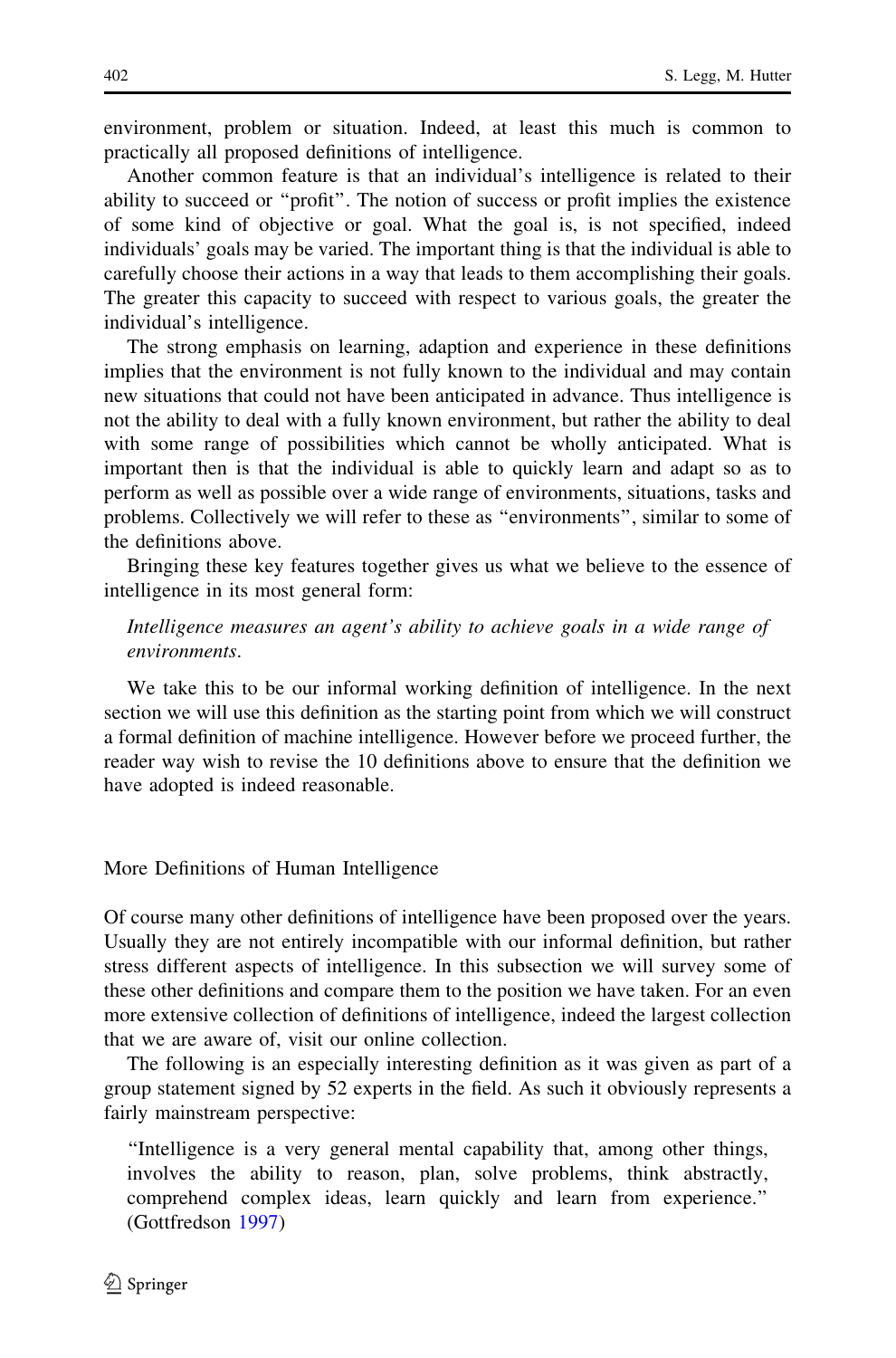Reasoning, planning, solving problems, abstract thinking, learning from experience and so on, these are all mental abilities that allow us to successfully achieve goals. If we were missing any one of these capacities, we would clearly be less able to successfully deal with such a wide range of environments. Thus, these capacities are implicit in our definition also. The difference is that our definition does not attempt to specify what capabilities might be needed, something which is clearly very difficult and would depend on the particular tasks that the agent must deal with. Our approach is to consider intelligence to be the *effect* of capacities such as those listed above. It is not the result of having any specific set of capacities. Indeed, intelligence could also be the effect of many other capacities, some of which humans may not have. In summary, our definition is not in conflict with the above definition, rather it is that our definition is more abstract and general.

''… in its lowest terms intelligence is present where the individual animal, or human being, is aware, however dimly, of the relevance of his behaviour to an objective. Many definitions of what is indefinable have been attempted by psychologists, of which the least unsatisfactory are 1. the capacity to meet novel situations, or to learn to do so, by new adaptive responses and 2. the ability to perform tests or tasks, involving the grasping of relationships, the degree of intelligence being proportional to the complexity, or the abstractness, or both, of the relationship.'' J. Drever (Drever [1952\)](#page-50-0)

This definition has many similarities to ours. Firstly, it emphasises the agent's ability to choose its actions so as to achieve an objective, or in our terminology, a goal. It then goes on to stress the agent's ability to deal with situations which have not been encountered before. In our terminology, this is the ability to deal with a wide range of environments. Finally, this definition highlights the agent's ability to perform tests or tasks, something which is entirely consistent with our performance orientated perspective of intelligence.

''Intelligence is not a single, unitary ability, but rather a composite of several functions. The term denotes that combination of abilities required for survival and advancement within a particular culture.'' A. Anastasi [\(1992](#page-49-0))

This definition does not specify exactly which capacities are important, only that they should enable the individual to survive and advance with the culture. As such this is a more abstract ''success'' orientated definition of intelligence, like ours. Naturally, culture is a part of the agent's environment.

"The ability to carry on abstract thinking." L. M. Terman quoted in Sternberg ([2000\)](#page-52-0)

This is not really much of a definition as it simply shifts the problem of defining intelligence to the problem of defining abstract thinking. The same is true of many other definitions that refer to things such as imagination, creativity or consciousness. The following definition has a similar problem:

''The capacity for knowledge, and knowledge possessed.'' V. A. C. Henmon (Henmon [1921](#page-50-0))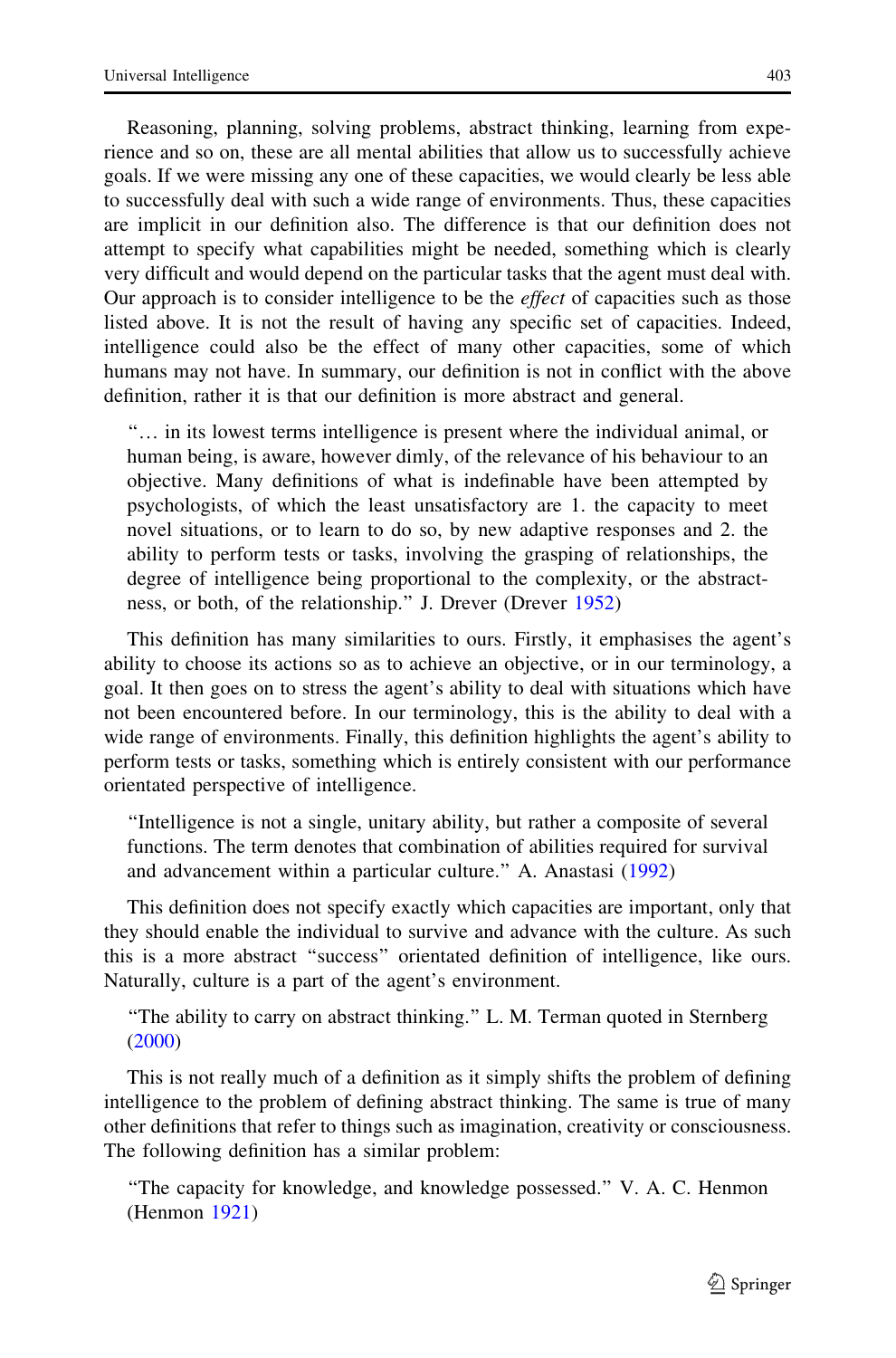What exactly constitutes "knowledge", as opposed to perhaps data or information? For example, does a library contain a lot of knowledge, and if so, is it intelligent? Or perhaps the internet? Modern concepts of the word knowledge stress the fact that the information has to be in some sense properly contextualised so that it has meaning. Defining this more precisely appears to be difficult however. Because this definition of intelligence dates from 1921, perhaps it reflects preinformation age thinking when computers with vast storage capacities did not exist.

Nonetheless, our definition of intelligence is not entirely inconsistent with the above definition in that an individual may be required to know many things, or have a significant capacity for knowledge, in order to perform well in some environments. However our definition is broader in that knowledge, or the capacity for knowledge, is not by itself sufficient. We require that the knowledge can be used effectively for some purpose. Indeed unless information can be effectively utilised for a number of purposes, it seems reasonable to consider it to be merely ''data'', rather than ''knowledge''.

"The capacity to acquire capacity." H. Woodrow quoted in Sternberg ([2000\)](#page-52-0)

The definition of Woodrow is typical of those which emphasise not the current ability of the individual, but rather the individual's ability to expand and develop new abilities. This is a fundamental point of divergence for many views on intelligence. Consider the following question: Is a young child as intelligent as an adult? From one perspective, children are very intelligent because they can learn and adapt to new situations quickly. On the other hand, the child is unable to do many things due to a lack of knowledge and experience and thus will make mistakes an adult would know to avoid. These need not just be physical acts, they could also be more subtle things like errors in reasoning as their mind, while very malleable, has not yet matured. In which case, perhaps their intelligence is currently low, but will increase with time and experience?

Fundamentally, this difference in perspective is a question of time scale: must an agent be able to tackle some task immediately, or perhaps after a short period of time during which learning can take place, or perhaps it only matters that they can eventually learn to deal with the problem? Being able to deal with a difficult problem immediately is a matter of experience, rather than intelligence. While being able to deal with it in the very long run might not require much intelligence at all, for example, simply trying a vast number of possible solutions might eventually produce the desired results. Intelligence then seems to be the ability to adapt and learn as quickly as possible given the constraints imposed by the problem at hand. It is this insight that we will use to neatly deal with temporal preference when defining machine intelligence (see Measure of success in Subsection "Formal Agent-Environment Framework'').

''Intelligence is a general factor that runs through all types of performance.'' A. Jensen

At first this might not look like a definition of intelligence, but it makes an important point: intelligence is not really the ability to do anything in particular, rather it is a very general ability that affects many kinds of performance.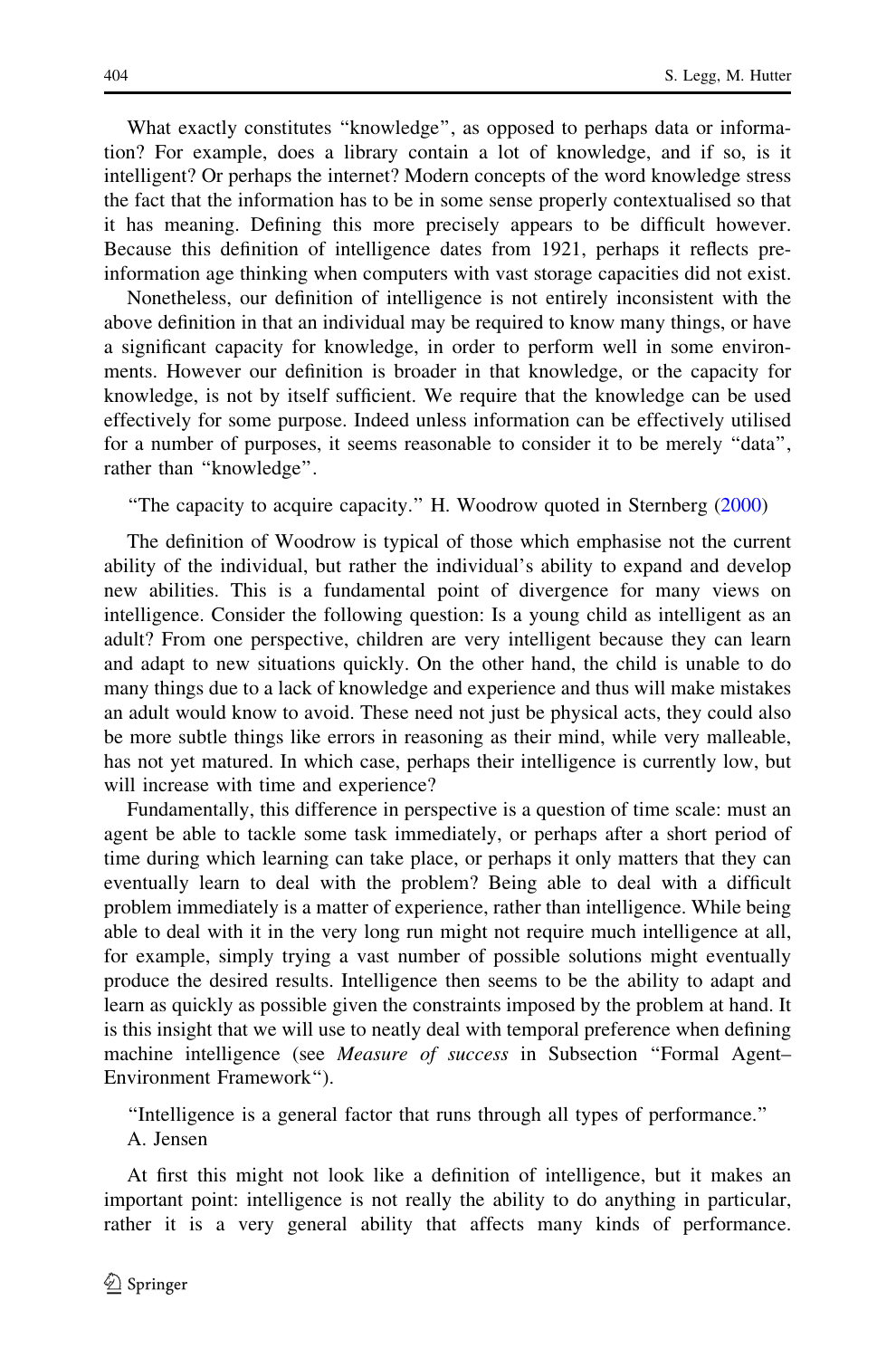Conversely, by measuring many different kinds of performance we can estimate an individual's intelligence. This is consistent with our definition's emphasis on the agent's generality.

"Intelligence is what is measured by intelligence tests." E. Boring ([1923\)](#page-49-0)

Boring's famous definition of intelligence takes this idea a step further. If intelligence is not the ability to do anything in particular, but rather an abstract ability that indirectly affects performance in many tasks, then perhaps it is most concretely described as the ability to do the kind of abstract problems that appear in intelligence tests? In which case, Boring's definition is not as facetious as it first appears.

This definition also highlights the fact that the concept of intelligence, and how it is measured, are intimately related. In the context of this paper we refer to these as definitions of intelligence, and tests of intelligence, respectively.

#### A Definition of Machine Intelligence

''Indeed the guiding inspiration of cognitive science is that at a suitable level of abstraction, a theory of natural intelligence should have the same basic form as the theories that explain sophisticated computer systems.'' J. Haugeland ([1981\)](#page-50-0)

Having presented a very general informal definition of intelligence in Subsection "Ten Definitions of Human Intelligence", we will now proceed to formalise this definition mathematically in a way that is appropriate for machines. We will then study some of the properties of this definition in the remainder of this section.

#### Basic Agent–Environment Framework

Consider again our informal definition of intelligence:

Intelligence measures an agent's ability to achieve goals in a wide range of environments.

This definition contains three essential components: an agent, environments and goals. Clearly, the agent and the environment must be able to interact with each other, specifically, the agent needs to be able to send signals to the environment and also receive signals being sent from the environment. Similarly, the environment must be able to receive and send signals to the agent. In our terminology we will adopt the agent's perspective on these communications and refer to the signals sent from the agent to the environment as actions, and the signals sent from the environment to the agent as perceptions.

Our definition of an agent's intelligence also requires there to be some kind of goal for the agent to try to achieve. Perhaps an agent could be intelligent, in an abstract sense, without having any objective to apply its intelligence to. Or perhaps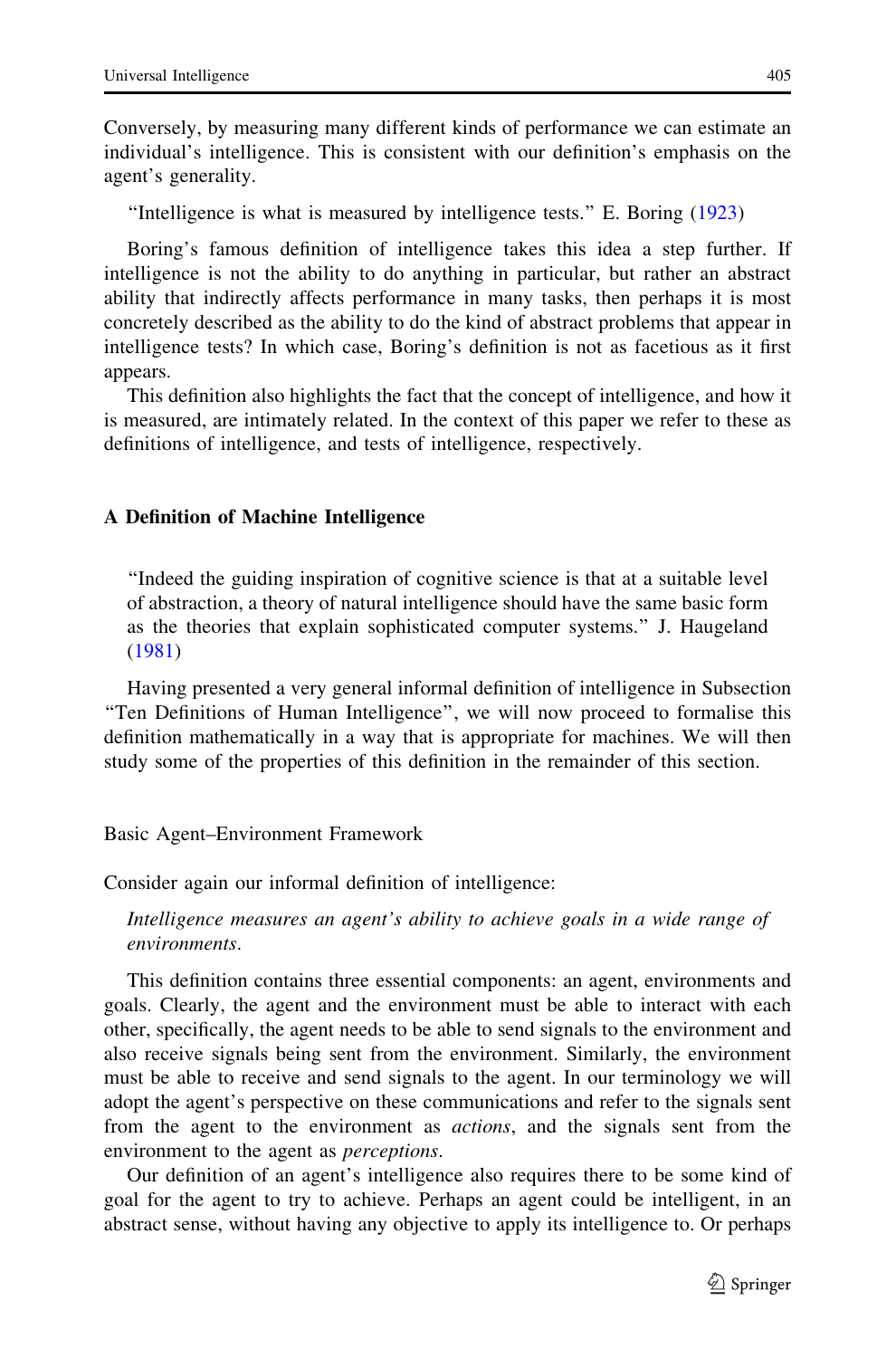the agent has no desire to exercise its intelligence in a way that effects its environment. In either case, the agent's intelligence would be unobservable and, more importantly, of no practical consequence. Intelligence then, at least the concrete kind that interests us, comes into effect when the agent has an objective that it actively pursues by interacting with its environment. Here we will refer to this objective as its goal.

The existence of a goal raises the problem of how the agent knows what the goal is. One possibility would be for the goal to be known in advance and for this knowledge to be built into the agent. The problem with this however is that it limits each agent to just one goal. We need to allow agents that are more flexible, specifically, we need to be able to inform the agent of what the goal is. For humans this is easily done using language. In general however, the possession of a sufficiently high level of language is too strong an assumption to make about the agent. Indeed, even for something as intelligent as a dog or a cat, direct explanation is not very effective.

Fortunately there is another possibility which is, in some sense, a blend of the above two. We define an additional communication channel with the simplest possible semantics: a signal that indicates how good the agent's current situation is. We will call this signal the *reward*. The agent's goal is then simply to maximise the amount of reward it receives. So in a sense its goal is fixed. This is not particularly limiting however, as we have not said anything about what causes different levels of reward to occur. In a complex setting the agent might be rewarded for winning a game or solving a puzzle. If the agent is to succeed in its environment, that is, receive a lot of reward, it must learn about the structure of the environment and in particular what it needs to do in order to get reward. Thus from a broad perspective, the goal is flexible. Not surprisingly, this is exactly the way in which we condition an animal to achieve a goal: by selectively rewarding certain behaviours (see Subsection ''Animal Intelligence Tests''). In a narrow sense the animal's goal is fixed, perhaps to get more treats to eat, but in a broader sense it is flexible as it may require doing a trick or solving a puzzle of our choosing.

In our framework we will include the reward signal as a part of the perception generated by the environment. The perceptions also contain a non-reward part, which we will refer to as *observations*. This now gives us the complete system of interacting agent and environment, as illustrated in Fig. [1](#page-16-0). The goal, in the broad flexible sense, is implicitly defined by the environment as this is what defines when rewards are generated. Thus, in the framework as we have defined it, to test an agent in any given way it is sufficient to fully define the environment.

This widely used and very flexible structure is in itself nothing new. In artificial intelligence it is the framework used in reinforcement learning (Sutton and Barto [1998\)](#page-52-0). By appropriately renaming things, it also describes the controller-plant framework used in control theory (Bertsekas and Tsitsiklis [1996](#page-49-0)). The interesting point for us is that this setup follows naturally from our informal definition of intelligence and our desire to keep things as general as possible. The only difficulty was how to deal with the notion of success, or profit. This required the existence of some kind of an objective or goal. The most flexible and elegant way to bring this into the framework was to use a simple reward signal.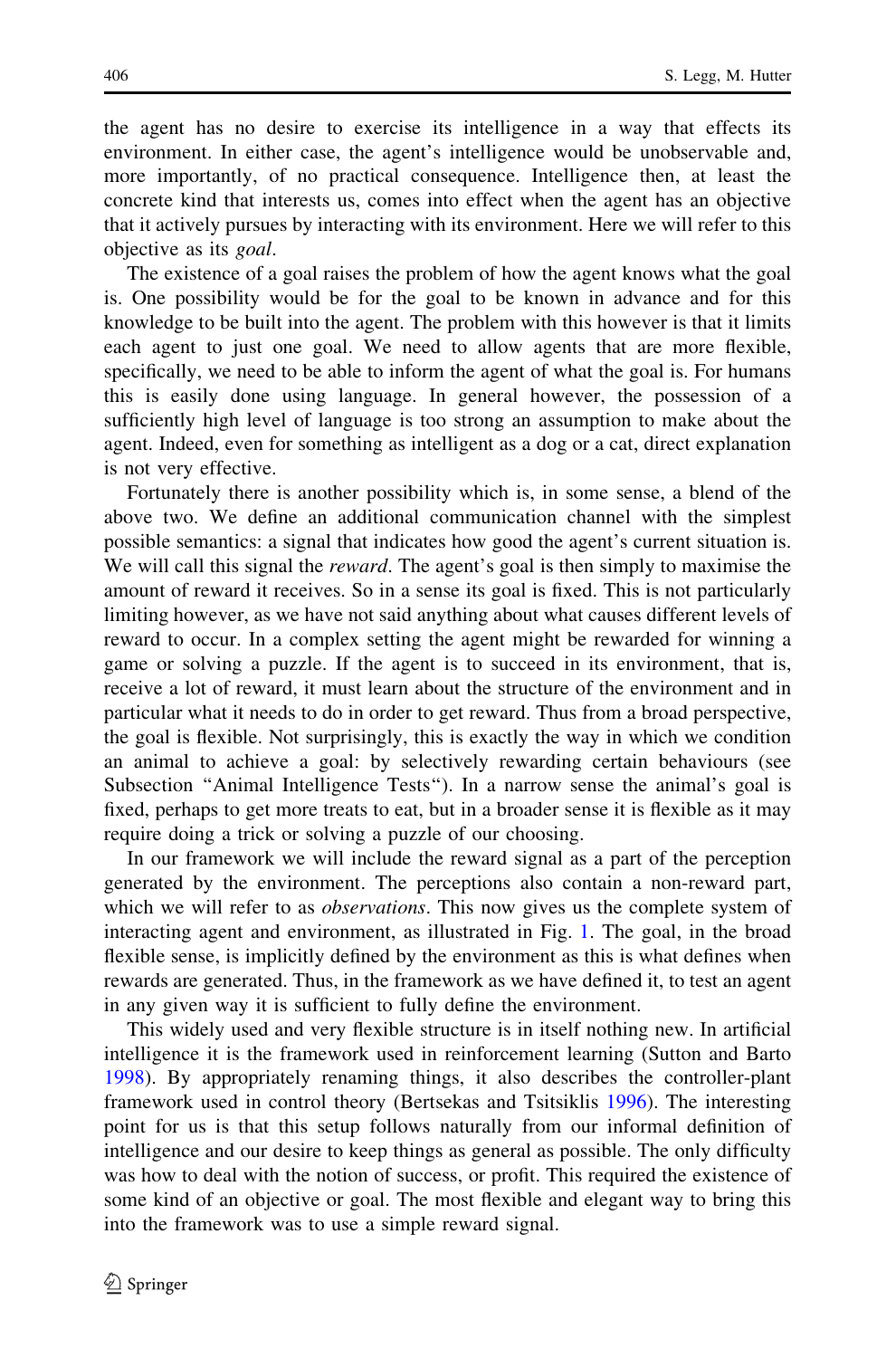<span id="page-16-0"></span>

3.1 Example To make this model more concrete, consider the following ''Two Coins Game". In each cycle two  $50¢$  coins are tossed. Before the coins settle the player must guess at the number of heads that will result: either 0, 1, or 2. If the guess is correct the player gets to keep both coins and then two new coins are produced and the game repeats. If the guess is incorrect the player does not receive any coins, and the game is repeated.

In terms of the agent–environment model, the player is the agent and the system that produces all the coins, tosses them and distributes the reward when appropriate, is the environment. The agent's actions are its guesses at the number of heads in each iteration of the game: 0, 1 or 2. The observation is the state of the coins when they settle, and the reward is either \$0 or \$1.

It is easy to see that for unbiased coins the most likely outcome is 1 head and thus the optimal strategy for the agent is to always guess 1. However if the coins are significantly biased it might be optimal to guess either 0 or 2 heads depending on the bias. If this were the case, then after a number of iterations of the game an intelligent agent would realise that the coins were probably biased and change its strategy accordingly.

With a little imagination, seemingly any sort of game, challenge, problem or test can be expressed in this simple framework without too much effort. It should also be emphasised that this agent–environment framework says nothing about how the agent or the environment actually work; it only describes their roles.

Formal Agent–Environment Framework

Having introduced the agent–environment framework, we will now formalise it, along with the other components of our informal definition of intelligence. We begin with agent–environment interaction.

### Agent–Environment Interaction

The agent sends information to the environment by sending *symbols* from some finite set, for example,  $A := \{ \text{left}, \text{right}, \text{up}, \text{down} \}$ . We will call this set the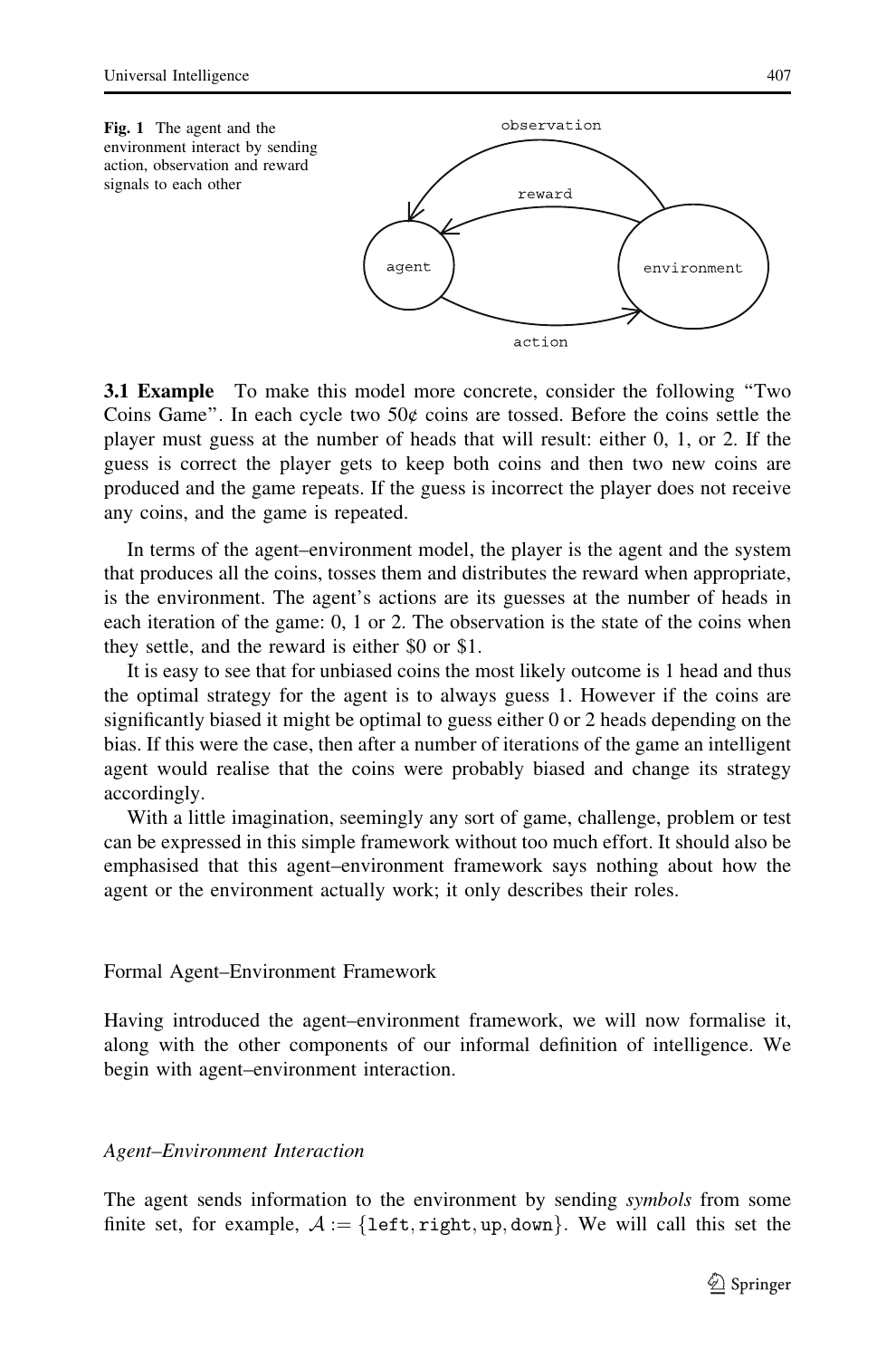*action space* and denote it by  $A$ . Similarly, the environment sends signals to the agent with symbols from a finite set called the perception space, which we will denote P. The *reward space*, denoted by  $\mathcal{R}$ , will always be a subset of the rational unit interval  $[0,1] \cap \mathbb{Q}$ . Every perception consists of two separate parts; an observation and a reward. For example, we might have  $\mathcal{D} = \{(\text{cold }0.0)\}$ observation and a reward. For example, we might have  $P := \{(\text{cold}, 0.0),$  $(warm, 1.0), (hot, 0.3)$  where the first part describes what the agent observes (cold, warm or hot) and the second part describes the reward (0.0, 1.0, or 0.3).

To denote symbols being sent we will use the lower case variable names  $a, o$  and r for actions, observations and rewards respectively. We will also index these in the order in which they occur, thus  $a_1$  is the agent's first action,  $a_2$  is the second action and so on. The agent and the environment will take turns at sending symbols, starting with the environment. This produces a history of observations, rewards and actions which we will denote by,  $o_1r_1a_1o_2r_2a_2o_3r_3a_3o_4$  ... This turn taking behaviour is not a serious restriction, nor is the fact that the first signal sent is a perception.

#### The Agent

Formally, the agent is a function, denoted by  $\pi$ , which takes the current history as input and chooses the next action as output. We do not want to restrict the agent in any way, in particular we do not require that it is deterministic. A convenient way of representing the agent then is as a probability measure over actions conditioned on the complete interaction history. Thus,  $\pi(a_3 | o_1r_1a_1o_2r_2)$  is the probability of action  $a_3$  in the third cycle, given that the current history is  $o_1r_1a_1o_2r_2$ . A deterministic agent is simply one that always assigns a probability of 1 to a single action for any given history. As the history that the agent can use to select its action expands indefinitely, the agent need not be Markovian. Indeed, how the agent produces its distribution over actions for any given history is left open. In artificial intelligence the agent will of course be a machine and so  $\pi$  will be a computable function. In general however,  $\pi$  could be anything: an algorithm that generates the digits of  $\sqrt{e}$ as outputs, an incomputable function, or even a human pushing buttons on a keyboard.

#### The Environment

We define the environment, denoted by  $\mu$ , in a similar way. Specifically, for any  $k \in \mathbb{N}$  the probability of  $o_k$  r<sub>k</sub>, given the current interaction history  $o_1$  r<sub>1</sub>  $a_1$   $o_2$  r<sub>2</sub>  $a_2$  $\ldots$   $o_{k-1}$   $r_{k-1}$   $a_{k-1}$ , is given by the probability measure  $\mu(o_k r_k | o_1 r_1 a_1 o_2 r_2 a_2 \ldots a_{k-1})$  $r_{k-1}$   $a_{k-1}$ ). For the moment we will not place any further restrictions on the environment.

**3.2 Example** To illustrate this formalism, consider again the Two Coins Game introduced in Example 1. Let  $\mathcal{P} := \{0, 1, 2\} \times \{0, 1\}$  be the perception space representing the number of heads after tossing the two coins and the value of the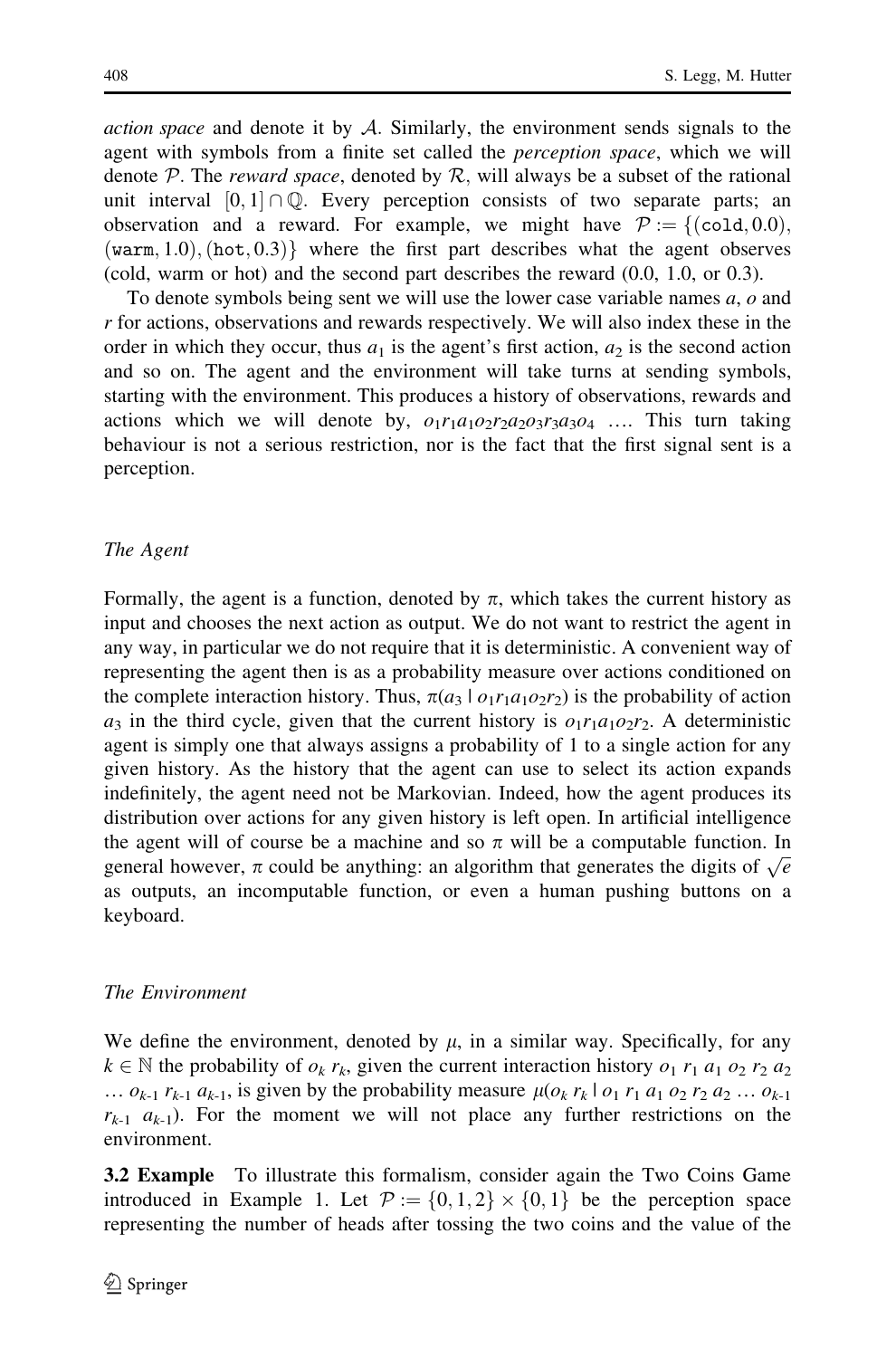received reward. Likewise let  $A := \{0, 1, 2\}$  be the action space representing the agent's guess at the number of heads that will occur. Assuming two fair coins, we can represent this environment by  $\mu$ :

$$
\mu(o_k r_k | o_1 \dots a_{k-1}) := \begin{cases} \frac{1}{4} & \text{if } o_k = a_{k-1} \in \{0, 2\} \land r_k = 1, \\ \frac{3}{4} & \text{if } o_k \neq a_{k-1} \in \{0, 2\} \land r_k = 0, \\ \frac{1}{2} & \text{if } o_k = a_{k-1} = 1 \land r_k = 1, \\ \frac{1}{2} & \text{if } o_k \neq a_{k-1} = 1 \land r_k = 0, \\ 0 & \text{otherwise.} \end{cases}
$$

An agent that performs well in this environment would be,<br> $\left(1 - \frac{\epsilon_0}{\epsilon_0}\right)$ 

$$
\pi(a_k|o_1r_1a_1...o_kr_k):=\begin{cases}1 & \text{for } a_k=1,\\0 & \text{otherwise.}\end{cases}
$$

That is, always guess that one head will be the result of the two coins being tossed. A more complex agent might keep count of how many heads occur in each cycle and then adapt its strategy if it seems that the coins are sufficiently biased.

#### Measure of Success

Our next task is to formalise the idea of ''profit'' or ''success'' for an agent. Informally, we know that the agent must try to maximise the amount of reward it receives, however this could mean several different things. For example, one agent might quickly find a way to get a reward of 0.9 in every cycle. After 100 cycles it will have received a total reward of about 90 with an average reward per cycle of close to 0.9. A second agent might spend the first 80 cycles exploring different actions and their consequences, during which time its average reward might only be 0.2. Having done this exploration however, it might then know a way to get a reward of 1.0 in every cycle. Thus after 100 cycles its total reward is only  $80 \times 0.2 + 20 \times 1.0 = 36$ , giving an average reward per cycle of just 0.36. After 1,000 cycles however, the second agent will be performing much better than the first.

Which agent is the better one? The answer depends on how we value reward in the near future versus reward in the more distant future. In some situations we may want our agent to perform well fairly quickly, in others we might only care that it eventually reaches a level of performance that is as high as possible.

A standard way of formalising this is to scale the value of rewards so that they decay geometrically into the future at a rate given by a discount parameter  $\gamma \in (0,1)$ . For example, with  $\gamma = 0.95$  a reward of 0.7 that is 10 time steps into the future would be given a value of  $0.7 \times (0.95)^{10} \approx 0.42$ . At 100 time steps into the future a reward of 0.7 would have a value of just over 0.004. By increasing  $\gamma$  towards 1 we weight long term rewards more heavily, conversely by reducing it we weight them less so. In other words, this parameter controls how short term greedy, or long term farsighted, the agent should be.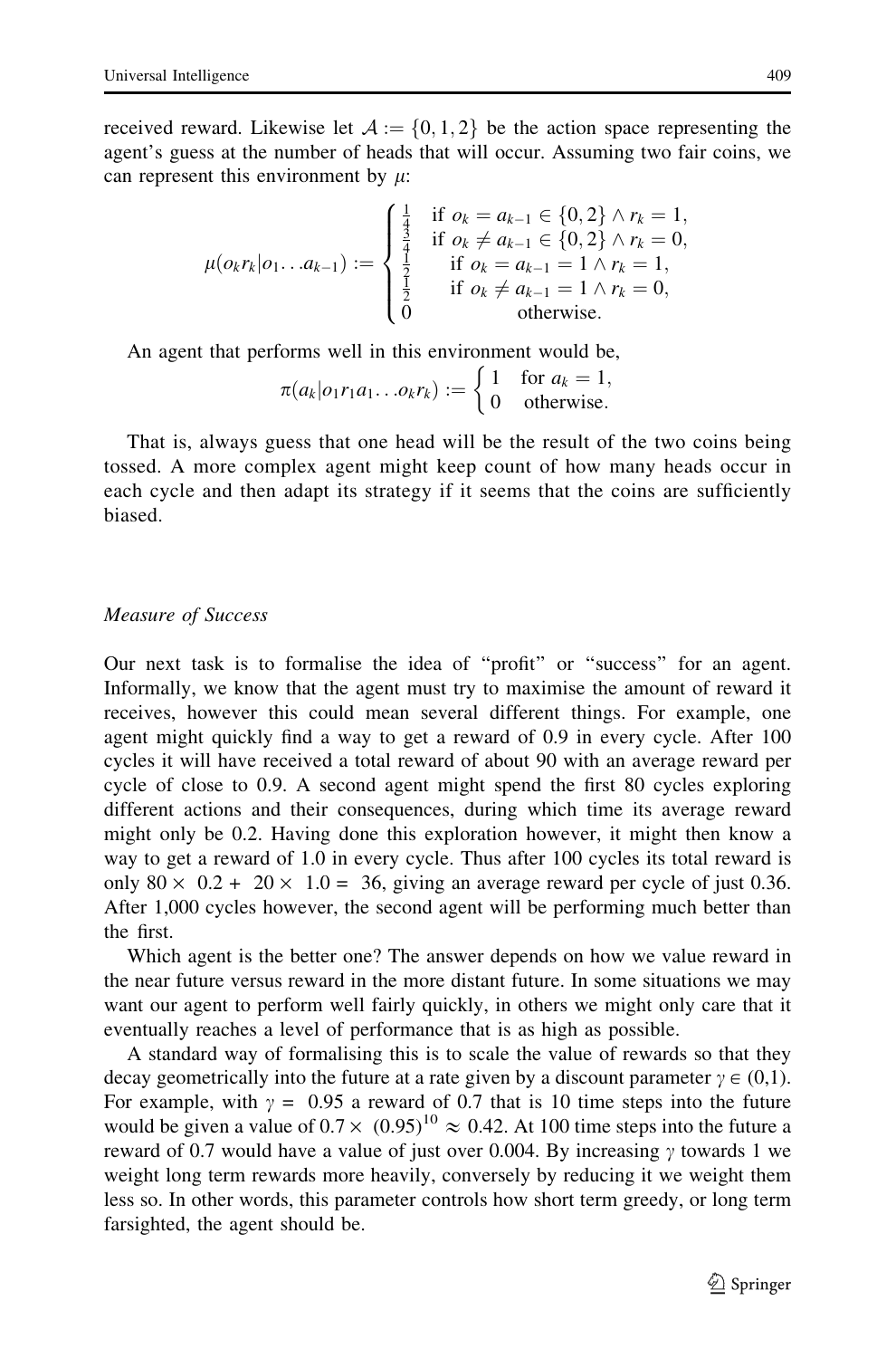To work out the expected future value for a given agent and environment interacting, we take the sum of these discounted rewards into the infinite future and work out its expected value,

$$
V_{\mu}^{\pi}(\gamma) := \frac{1}{\Gamma} \mathbf{E} \left( \sum_{i=1}^{\infty} \gamma^{i} r_{i} \right).
$$
 (1)

In the above,  $r_i$  is the reward in cycle *i* of a given history,  $\gamma$  is the discount rate,  $\gamma^i$  is the discount applied to the ith reward into the future, the normalising constant is  $\Gamma := \sum_{i=1}^{\infty} \gamma^{i}$ , and the expected value is taken over all possible interaction sequences between the agent  $\pi$  and the environment  $\mu$ .

Under geometric discounting an agent with  $\gamma = 0.95$  will not plan further than about 20 cycles ahead. Thus we say that the agent has a constant effective horizon of  $1/(1-\gamma)$ . Since we are interested in universal intelligence, a limited farsightedness is not acceptable because for every horizon there is a task that needs a larger horizon to be solved. For instance, while a horizon of 5 is sufficient for tic-tac-toe, it is insufficient for chess. Clearly, geometric discounting has not solved the problem of how to weight near term rewards versus long term rewards, it has simply expressed this weighting as a parameter. What we require is a single definition of machine intelligence, not a range of definitions that vary according to a free parameter.

A more promising candidate for universal discounting is the near-harmonic, or quadratic discount, where we replace  $\gamma^i$  in Eq. 1 by  $1/i^2$  and modifying  $\Gamma$ accordingly. This has some interesting properties, in particular the agent needs to look forward into the future in a way that is proportional to its current age. This is appealing since it seems that humans of age  $k$  years usually do not plan their lives for more than, perhaps, the next  $k$  years. More importantly, it allows us to avoid the problem of having to choose a global time scale or effective horizon (Hutter [2005\)](#page-51-0).

Although harmonic discounting has a number of attractive properties (Hutter [2006a](#page-51-0)), an even simpler and more general solution is possible. If we look at the value function in Eq. 1, we see that discounting plays two roles. Firstly, it normalises rewards received so that their sum is always finite. Secondly, it weights the reward at different points in the future which in effect defines a temporal preference. A direct way to solve both of these problems, without needing an external parameter, is to simply require that the total reward returned by the environment can never exceed 1. For such a reward summable environment  $\mu$ , it follows that the expected value of the sum of rewards is also finite and thus discounting is no longer required,

$$
V_{\mu}^{\pi} := \mathbf{E}\left(\sum_{i=1}^{\infty} r_i\right) \le 1.
$$
 (2)

One way of viewing this is that the rewards returned by the environment now have the temporal preference already factored in. The cost is that this is an additional condition that we place on the space of environments. Previously we required that each reward signal was in a subset of  $[0, 1] \cap \mathbb{Q}$ , now we have the reduction relationships on the reward sum is always bounded (see Subsection additional constraint that the reward sum is always bounded (see Subsection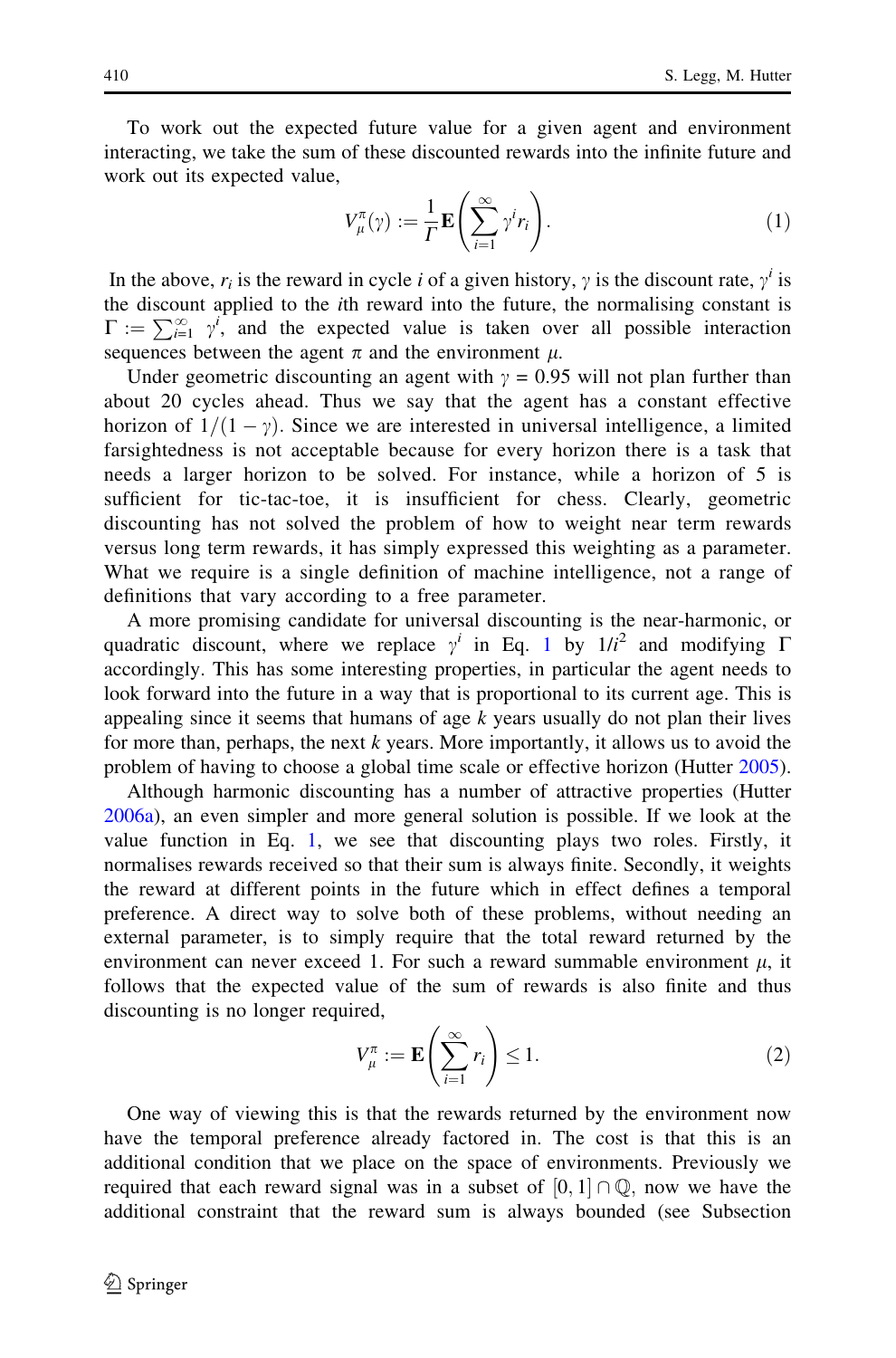### Space of Environments

Intelligence is not simply the ability to perform well at a narrowly defined task; it is much broader. An intelligent agent is able to adapt and learn to deal with many different situations, kinds of problems and types of environments. In our informal definition this was described as the agent's general ability to perform well in a "wide range of environments." This flexibility is a defining characteristic and one of the most important differences between humans and many current AI systems: while Gary Kasparov would still be a formidable player if we were to change the rules of chess, IBM's Deep Blue chess super computer would be rendered useless without significant human intervention.

As our goal is to produce a definition of intelligence that is as broad and encompassing as possible, the space of environments used in our definition should be as large as possible. As the environment is a probability measure with a certain structure, an obvious possibility would be to consider the space of all probability measures of this form. Unfortunately, this extremely broad class of environments causes serious problems. As the space of all probability measures is uncountably infinite, some environments cannot be described in a finite way and so are incomputable. This would make it impossible, by definition, to test an agent in such an environment using a computer. Further, most environments would be infinitely complex and have little structure for the agent to learn from.

The solution then, is to require the environmental probability measures to be computable. Not only is this condition necessary if we are to have an effective measure of intelligence, it is also not as restrictive as it might first appear. There are still an infinite number of environments with no upper bound on their maximal complexity. Also, it is only the measure that describes the environment that is computable, and so the way in which the environment responds does not have to be deterministic. For example, although a typical sequence of 1's and 0's generated at random by flipping a coin is not computable, the probability measure that describes this distribution is computable and thus it is included in our space of possible environments. Indeed there is currently no evidence that the physical universe cannot be simulated by a Turing machine in the above sense (for further discussion of this point see Subsection ''Response to Common Criticisms''). This appears to be the largest reasonable space of environments.

#### A Formal Definition of Machine Intelligence

In order to define an overall measure of performance, we need to find a way to combine an agent's performance in many different environments into a single overall measure. As there are an infinite number of environments, we cannot simply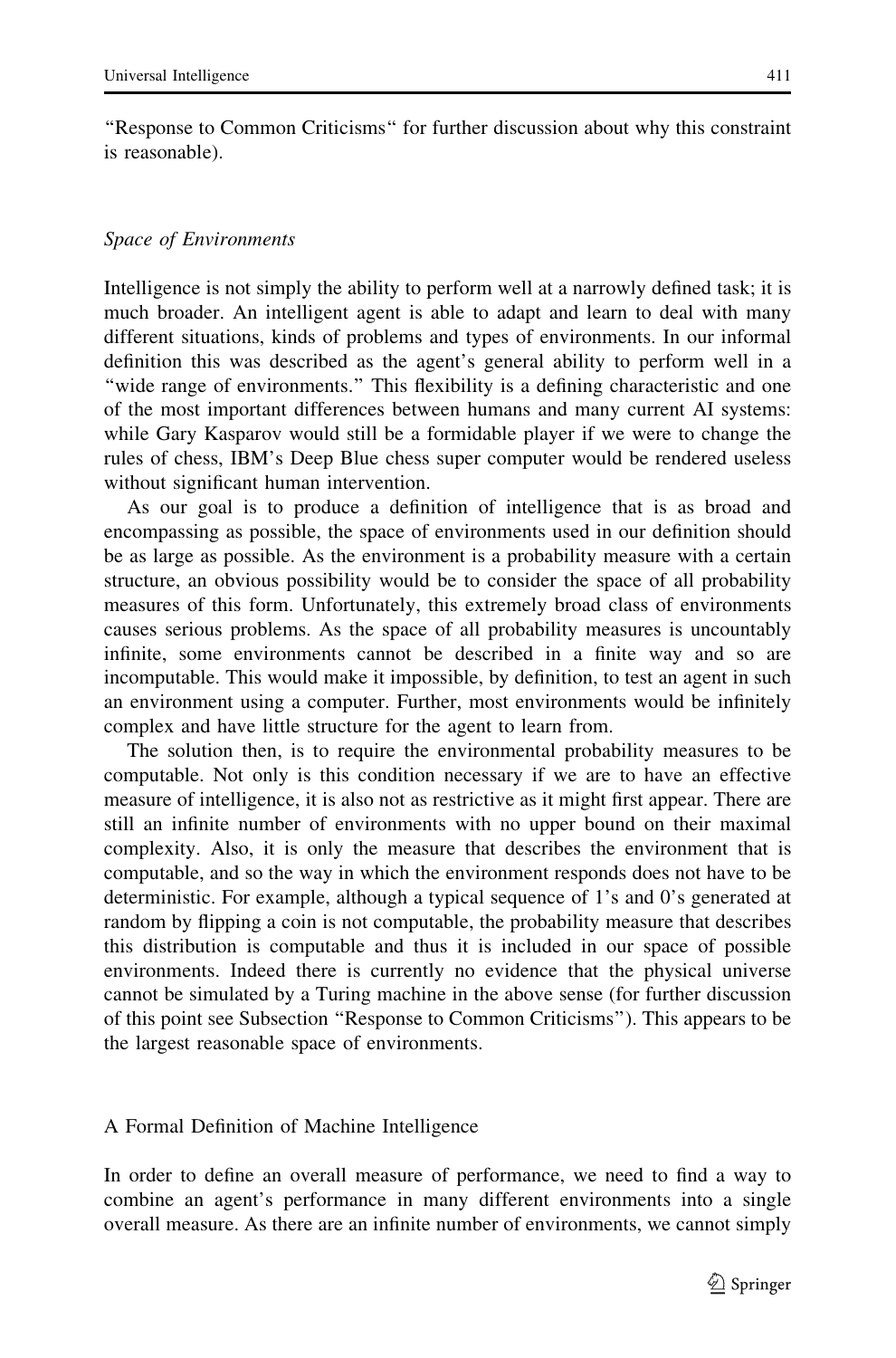take a uniform distribution over them. Mathematically, we must weight some environments higher than others. But how?

Consider the agent's perspective on this situation: there exists a probability measure that describes the true environment, however this measure is not known to the agent. The only information the agent has are some past observations of the environment. From these, the agent can construct a list of probability measures that are consistent with the observations. We call these potential explanations of the true environment, hypotheses. As the number of observations increases, the set of hypotheses shrinks and hopefully the remaining hypotheses become increasingly accurate at modelling the true environment.

The problem is that in any given situation there will be a large number of hypotheses that are consistent with the current set of observations. Thus, if the agent is going to predict which hypotheses are the most likely to be correct, it must resort to something other than just the observational information that it has. This is a frequently occurring problem in inductive inference for which the most common approach is to invoke the principle of Occam's razor:

Given multiple hypotheses that are consistent with the data, the simplest should be preferred.

This is generally considered the rational and intelligent thing to do (Wallace [2005\)](#page-52-0), indeed IQ tests often implicitly test an individual's ability to use Occam's razor, as pointed out in Subsection ''Human Intelligence Tests''.

3.3 Example Consider the following type of question which commonly appears in intelligence tests. There is a sequence such as 2, 4, 6, 8, and the test subject needs to predict the next number. Of course the pattern is immediately clear: the numbers are increasing by 2 each time, or more mathematically, the  $k$ th item is given by  $2k$ . An intelligent person would easily identify this pattern and predict the next digit to be 10. However, the polynomial  $2k^4 - 20k^3 + 70k^2$  –  $98k + 48$  is also consistent with the data, in which case the next number in the sequence would be 58. Why then, even if we are aware of the larger polynomial, do we consider the first answer to be the most likely one? It is because we apply, perhaps unconsciously, the principle of Occam's razor. The fact that intelligence tests define this as the ''correct'' answer, shows us that using Occam's razor is considered the intelligent thing to do. Thus, although we do not usually mention Occam's razor when defining intelligence, the ability to effectively use it is an important facet of intelligent behaviour.

In some cases we may even consider the correct use of Occam's razor to be a more important demonstration of intelligence than achieving a successful outcome. Consider, for example, the following game:

**3.4 Example** A questioner lays twenty \$10 notes out on a table before you and then points to the first one and asks ''Yes or No?''. If you answer ''Yes'' he hands you the money. If you answer ''No'' he takes it from the table and puts it in his pocket. He then points to the next \$10 note on the table and asks the same question. Although you, as an intelligent agent, might experiment with answering both ''Yes''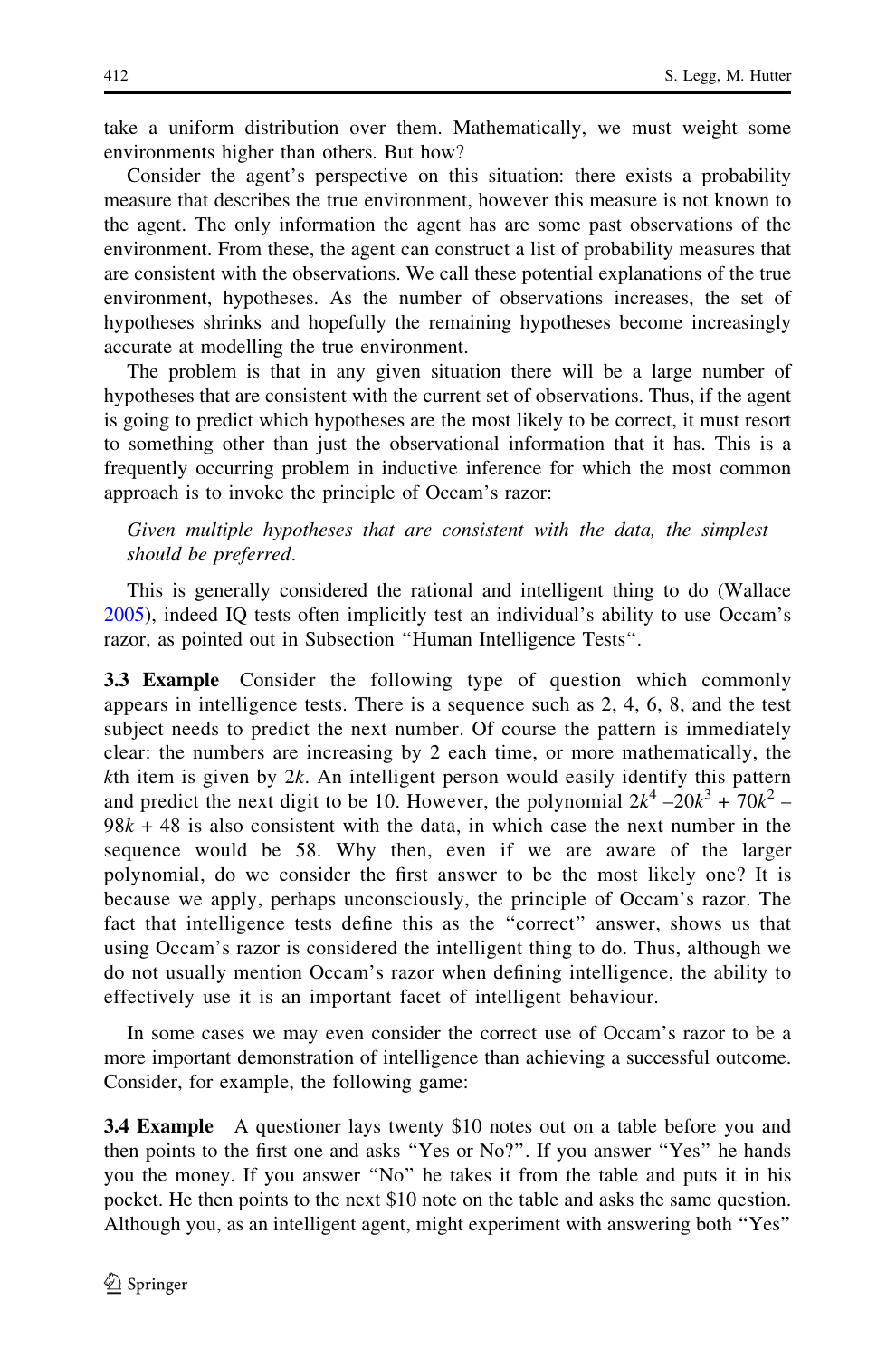and ''No'' a few times, by the 13th round you would have decided that the best choice seems to be ''Yes'' each time. However what you do not know is that if you answer ''Yes'' in the 13th round then the questioner will pull out a gun and shoot you! Thus, although answering ''Yes'' in the 13th round is the most intelligent choice, given what you know, it is not the most successful one. An exceptionally dim individual may have failed to notice the obvious relationship between answers and getting the money, and thus might answer ''No'' in the 13th round, thereby saving his life due to what could truly be called ''dumb luck''.

What is important then, is not that an intelligent agent succeeds in any given situation, but rather that it takes actions that we would expect to be the most likely ones to lead to success. Given adequate experience this might be clear, however often experience is not sufficient and one must fall back on good prior assumptions about the world, such as Occam's razor. It is important then that we test the agents in such a way that they are, at least on average, rewarded for correctly applying Occam's razor, even if in some cases this leads to failure.

There is another subtlety that needs to be pointed out. Often intelligence is thought of as the ability to deal with complexity. Or in the words of the psychologist Gottfredson, " $\ldots$  g is the ability to deal with cognitive complexity—in particular, with complex information processing"(Gottfredson [1997](#page-50-0)). It is tempting then to equate the difficultly of an environment with its complexity. Unfortunately, things are not so straightforward. Consider the following environment:

**3.5 Example** Imagine a very complex environment with a rich set of relationships between the agent's actions and observations. The measure that describes this will have a high complexity. However, also imagine that the reward signal is always maximal no matter what the agent does. Thus, although this is a very complex environment in which the agent is unlikely to be able predict what it will observe next, it is also an easy environment in the sense that all policies are optimal, even very simple ones that do nothing at all. The environment contains a lot of structure that is irrelevant to the goal that the agent is trying to achieve.

From this perspective, a problem is thought of as being difficult if the simplest good solution to the problem is complex. Easy problems on the other hand are those that have simple solutions. This is a very natural way to think about the difficulty of problems, or in our terminology, environments.

Fortunately, this distinction does not affect our use of Occam's razor. When we talk about an hypothesis, what we mean is a potential model of the environment from the agent's perspective, not just a model that is sufficient with respect to the agent's goal. From the agent's perspective, an incorrect hypothesis that fails to model much of the environment may be optimal if the parts of the environment that the hypothesis fails to model are not relevant to receiving reward. However, when Occam's razor is applied, we apply it with respect to the complexity of the hypotheses, not the complexity of good solutions with respect to an objective. Thus, to reward agents on average for correctly using Occam's razor, we must weight the environments according to their complexity, not their difficulty.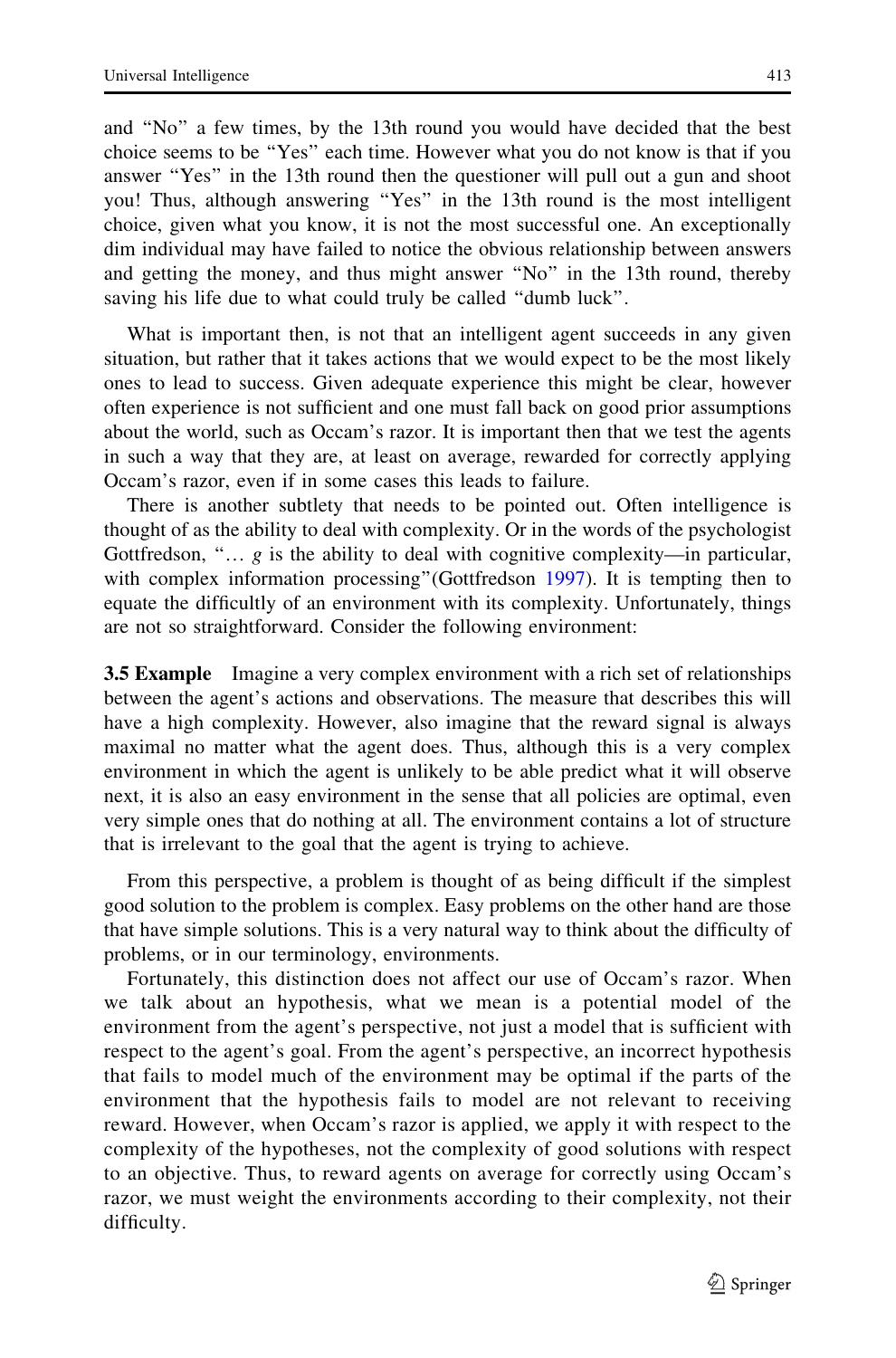Our remaining problem now is to measure the complexity of environments. The Kolmogorov complexity of a binary string x is defined as being the length of the shortest program that computes  $x$ :

$$
K(x) := \min_{p} \{l(p) : \mathcal{U}(p) = x\},
$$

where p is a binary string which we call a *program*,  $l(p)$  is the length of this string in bits, and  $U$  is a prefix universal Turing machine  $U$  called the *reference machine*.

To gain an intuition for how this works, consider a binary string 0000…0 that consists of a trillion 0's. Although this string is very long, it clearly has a simple structure and thus we would expect it to have a low complexity. Indeed this is the case because we can write a very short program  $p$  that simply loops a trillion times outputing a 0 each time. Similarity, other strings with simple patterns have a low Kolmogorov complexity. On the other hand, if we consider a long irregular random string 111010110000010 … then it is much more difficult to find a short program that outputs this string. Indeed it is possible to prove that there are so many strings of this form, relative to the number of short programs, that in general it is impossible for long random strings to have short programs. In other words, they have high Kolmogorov complexity.

An important property of K is that it is nearly independent of the choice of  $U$ . To see why, consider what happens if we switch from  $\mathcal U$ , in the above definition of K, to some other universal Turing machine  $\mathcal{U}'$ . Due to the universality property of  $\mathcal{U}'$ , there exists a program q that allows  $\mathcal{U}'$  to simulate  $\mathcal{U}$ . Thus, if we give  $\mathcal{U}'$  both q and p as inputs, it can simulate U running p and thereby compute  $U(p)$ . It follows then that switching from U to U' in our definition of K above incurs at *most* an additional cost of  $l(q)$  bits in minimal program length. The constant  $l(q)$  is independent of which string  $x$  we are measuring the complexity of, and for reasonable universal Turing machines, this constant will be small. This invariance property makes  $K$  an excellent universal complexity measure. For an extensive treatment of Kolmogorov complexity see Li and Vitányi [\(1997](#page-51-0)) or Calude ([2002\)](#page-50-0).

In our current application we need to measure the complexity of the computable measures that describe environments. It can be shown that this set can be enumerated  $\mu_1$ ,  $\mu_2$ ,  $\mu_3$ , ... (see Theorem 4.3.1 in Li and Vitányi [\(1997](#page-51-0))). Using a simple encoding method we can express each index as a binary string, written  $\langle i \rangle$ . In a sense this binary string is a description of an environment with respect to our enumeration. This lets us define the complexity of an environment  $\mu_i$  to be  $K(\mu_i) := K(\langle i \rangle)$ . Intuitively, if a short program can be used to describe the program for an environment  $\mu_i$ , then this environment will have a low complexity.

This answers our problem of needing to be able to measure the complexity of environments, but we are not done yet. In order to formalise Occam's razor we need to have a way to assign an a priori probability to environments in such a way that complex environments are less likely, and simple environments more likely. If we consider that each environment  $\mu_i$  is described by a minimal length program that is a binary string, then the natural way to do this is to consider each additional bit of program length to reduce the environment's probability by one half, reflecting the fact that each bit has two possible states. This gives us what is known as the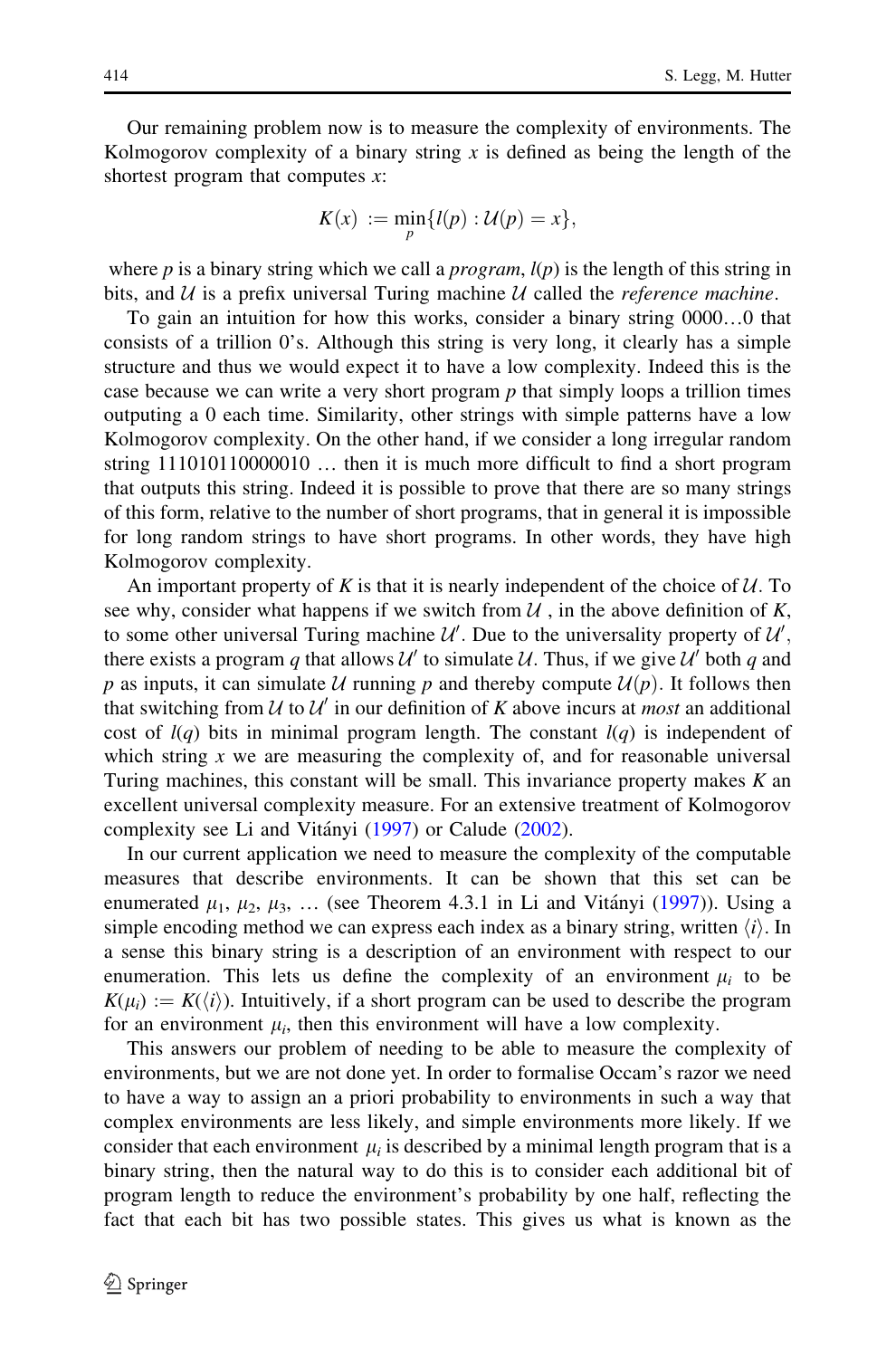*algorithmic probability distribution* over the space of environments, defined  $2^{-K(\mu)}$ . This distribution has powerful properties that essentially solve long-standing open philosophical, statistical, and computational problems in the area of inductive inference (Hutter [2007a\)](#page-51-0). Futhermore, the distribution can be used to define powerful universal learning agents that have provably optimal performance (Hutter [2005\)](#page-51-0).

Bringing all these pieces together, we can now define our formal measure of intelligence for arbitrary systems. Let  $E$  be the space of all computable reward summable environmental measures with respect to the reference machine  $\mathcal{U}$ , and let K be the Kolmogorov complexity function. The expected performance of agent  $\pi$ with respect to the universal distribution  $2^{-K(\mu)}$  over the space of all environments E is given by,

$$
\varUpsilon(\pi) := \sum_{\mu \in E} 2^{-K(\mu)} V_{\mu}^{\pi}.
$$

We call this the *universal intelligence* of agent  $\pi$ .

Consider how this equation corresponds to our informal definition. We needed a measure of an agent's general ability to achieve goals in a wide range of environments. Clearly present in the equation is the agent  $\pi$ , the environment  $\mu$  and, implicit in the environment, a goal. The agent's "ability to achieve" is represented by the value function  $V^{\pi}_{\mu}$ . By a "wide range of environments" we have taken the space of all well defined reward summable environments, where these environments have been characterised as computable measures in the set E. Occam's razor is given by the term  $2^{-K(\mu)}$  which weights the agent's performance in each environment inversely proportional to its complexity. The definition is very general in terms of which sensors or actuators the agent might have as all information exchanged between the agent and the environment takes place over very general communication channels. Finally, the formal definition places no limits on the internal workings of the agent. Thus, we can apply the definition to any system that is able to receive and generate information with view to achieving goals. The main drawback, however, is that the Kolmogorov complexity function  $K$  is not computable and can only be approximated. This is an important point that we will return to later.

#### Universal Intelligence of Various Agents

In order to gain some intuition for our definition of universal intelligence, in this subsection we will consider a range of different agents and their relative degrees of universal intelligence.

#### A Random Agent

The agent with the lowest intelligence, at least among those that are not actively trying to perform badly, would be one that makes uniformly random actions. We will call this  $\pi^{\text{rand}}$ . Although this is clearly a weak agent, we cannot simply conclude that the value of  $V_{\mu}^{\pi^{\text{rand}}}$  will always be low as some environments will generate high reward no matter what the agent does. Nevertheless, in general such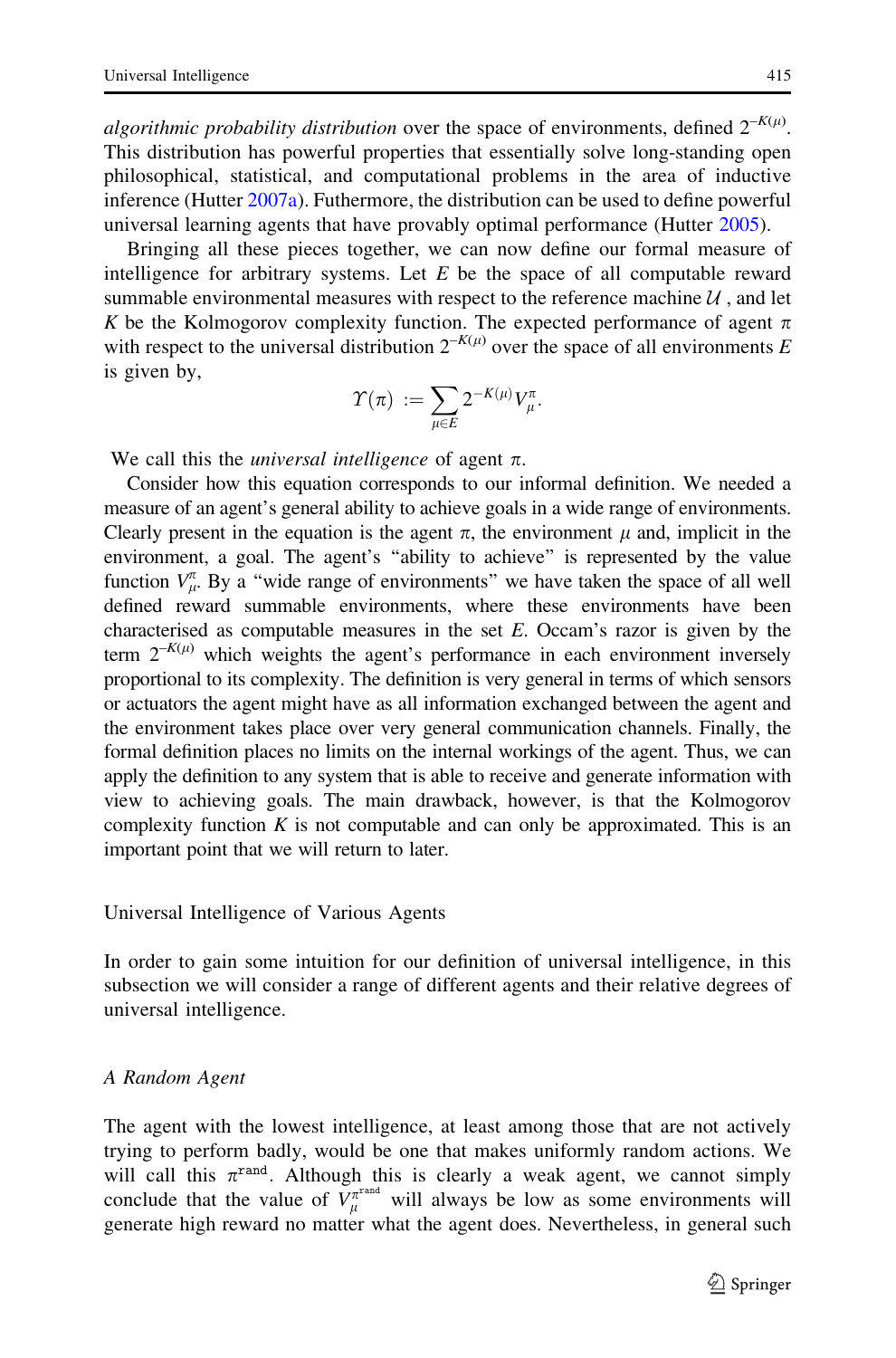an agent will not be very successful as it will fail to exploit any regularities in the environment, no matter how simple they are. It follows then that the values of  $V^{\pi^{\text{rand}}}_{\mu}$ will typically be low compared to other agents, and thus  $\Upsilon(\pi^{\text{rand}})$  will be low. Conversely, if  $\Upsilon(\pi^{\text{rand}})$  is very low, then the equation for  $\Upsilon$  implies that for simple environments, and many complex environments, the value of  $V_{\mu}^{\pi^{\text{rand}}}$  must also be relatively low. This kind of poor performance in general is what we would expect of an unintelligent agent.

### A Very Specialised Agent

From the equation for  $\Upsilon$ , we see that an agent could have very low universal intelligence but still perform extremely well at a few very specific and complex tasks. Consider, for example, IBM's Deep Blue chess supercomputer, which we will represent by  $\pi^{\text{dblue}}$ . When  $\mu^{\text{chess}}$  describes the game of chess,  $V_{\mu^{\text{chess}}}^{\pi^{\text{dblue}}}$  is very high. However  $2^{-K(\mu^{\text{chess}})}$  is small, and for  $\mu \neq \mu^{\text{chess}}$  the value function will be low as  $\pi^{\text{dblue}}$  only plays chess. Therefore, the value of  $\Upsilon(\pi^{\text{dblue}})$  will be very low. Intuitively, this is because Deep Blue is too inflexible and narrow to have general intelligence; a characteristic weakness of specialised artificial intelligence systems.

### A General but Simple Agent

Imagine an agent that performs very basic learning by building up a table of observation and action pairs and keeping statistics on the rewards that follow. Each time an observation that has been seen before occurs, the agent takes the action with highest estimated expected reward in the next cycle with 90% probability, or a random action with 10% probability. We will call this agent  $\pi^{\text{basic}}$ . It is immediately clear that many environments, both complex and very simple, will have at least some structure that such an agent would take advantage of. Thus, for almost all  $\mu$  we will have  $V_{\mu}^{\pi^{\text{basic}}} > V_{\mu}^{\pi^{\text{rand}}}$  and so  $\Upsilon(\pi^{\text{basic}}) > \Upsilon(\pi^{\text{rand}})$ . Intuitively, this is what we would expect as  $\pi^{\text{base}}$ , while very simplistic, is surely more intelligent than  $\pi^{\text{rand}}$ .

Similarly, as  $\pi^{dblue}$  will fail to take advantage of even trivial regularities in some of the most basic environments,  $\Upsilon(\pi^{\text{basic}}) > \Upsilon(\pi^{\text{dblue}})$ . This is reasonable as our aim is to measure a machine's level of general intelligence. Thus an agent that can take advantage of basic regularities in a wide range of environments should rate more highly than a specialised machine that fails outside of a very limited domain.

### A Simple Agent with More History

The first order structure of  $\pi^{\text{basic}}$ , while very general, will miss many simple exploitable regularities. Consider the following environment  $\mu^{alt}$ . Let  $\mathcal{R} = [0, 1] \cap \mathbb{Q}, \ \mathcal{A} = \{\text{up, down}\}\$  and  $\mathcal{O} = \{\varepsilon\}$ , where  $\varepsilon$  is the empty string. In cycle k the environment generates a reward of  $2^{-k}$  each time the agent's action is cycle k the environment generates a reward of  $2^{-k}$  each time the agent's action is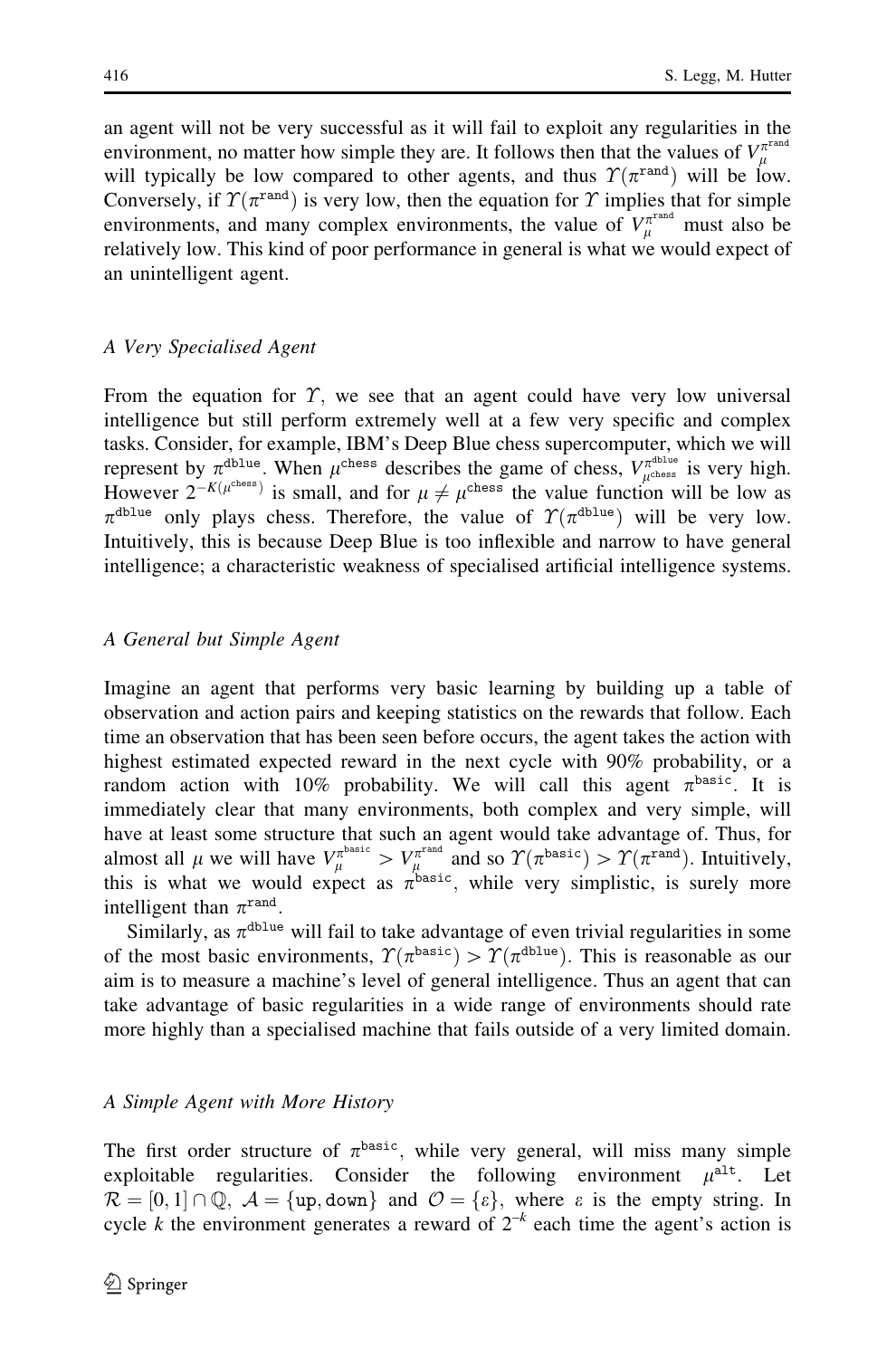different to its previous action. Otherwise the reward is 0. We can define this environment formally,

$$
\mu^{\text{alt}}(o_k r_k | o_1 \dots a_{k-1}) := \begin{cases} 1 & \text{if } a_{k-1} \neq a_{k-2} \land r_k = 2^{-k}, \\ 1 & \text{if } a_{k-1} = a_{k-2} \land r_k = 0, \\ 0 & \text{otherwise.} \end{cases}
$$

Clearly the optimal strategy for an agent is simply to alternate between the actions up and down: Even though this is very simple, this strategy requires the agent to correlate its current action with its previous action, something that  $\pi^{\text{basic}}$ cannot do.

A natural extension of  $\pi^{\text{basic}}$  is to use a longer history of actions, observations and rewards in its internal table. Let  $\pi^{2\text{back}}$  be the agent that builds a table of statistics for the expected reward conditioned on the last two actions, rewards and observations. It is immediately clear that  $\pi^{\text{2back}}$  will exploit the structure of the  $\mu^{\text{alt}}$ environment. Furthermore, by definition  $\pi$ <sup>2back</sup> is a generalisation of  $\pi$ <sup>basic</sup> and thus it will adapt to any regularity that  $\pi^{basic}$  can adapt to. It follows then that in general  $V_{\mu}^{\pi^{\text{2back}}}>V_{\mu}^{\pi^{\text{basic}}}$  and so  $\Upsilon(\pi^{\text{2back}})> \Upsilon(\pi^{\text{basic}})$ , as we would intuitively expect. In the same way we can extend the history that the agent utilises back further and produce even more powerful agents that are able to adapt to more lengthy temporal structures and which will have still higher machine intelligence.

### A Simple Forward Looking Agent

In some environments simply trying to maximise the next reward is not sufficient, the agent must also take into account the rewards that are likely to follow further into the future, that is, the agent must plan ahead. Consider the following environment  $\mu^{\text{slide}}$ . Let  $\mathcal{R} = [0, 1] \cap \mathbb{Q}$ ,  $\mathcal{A} = \{\text{rest}, \text{climb}\}$  and  $\mathcal{O} = \{\varepsilon\}$ . Intu-<br>itively there is a slide such as you would see in a playground. The agent can rest at itively, there is a slide such as you would see in a playground. The agent can rest at the bottom of the slide, for which it receives a reward of  $2^{-k-4}$ . The alternative is to climb the slide, which gives a reward of 0. Once at the top of the slide the agent always slides back down no matter what action is taken; this gives a reward of  $2^{-k}$ . This is illustrated in Fig. 2. The environment is completely deterministic.

Because climbing receives a reward of 0, while resting receives a reward of  $2^{-k-4}$ , a very shortsighted agent that only tries to maximise the reward in the next cycle

Fig. 2 A simple game in which the agent climbs a playground slide and slides back down again. A shortsighted agent will always just rest at the bottom of the slide



 $\circledcirc$  Springer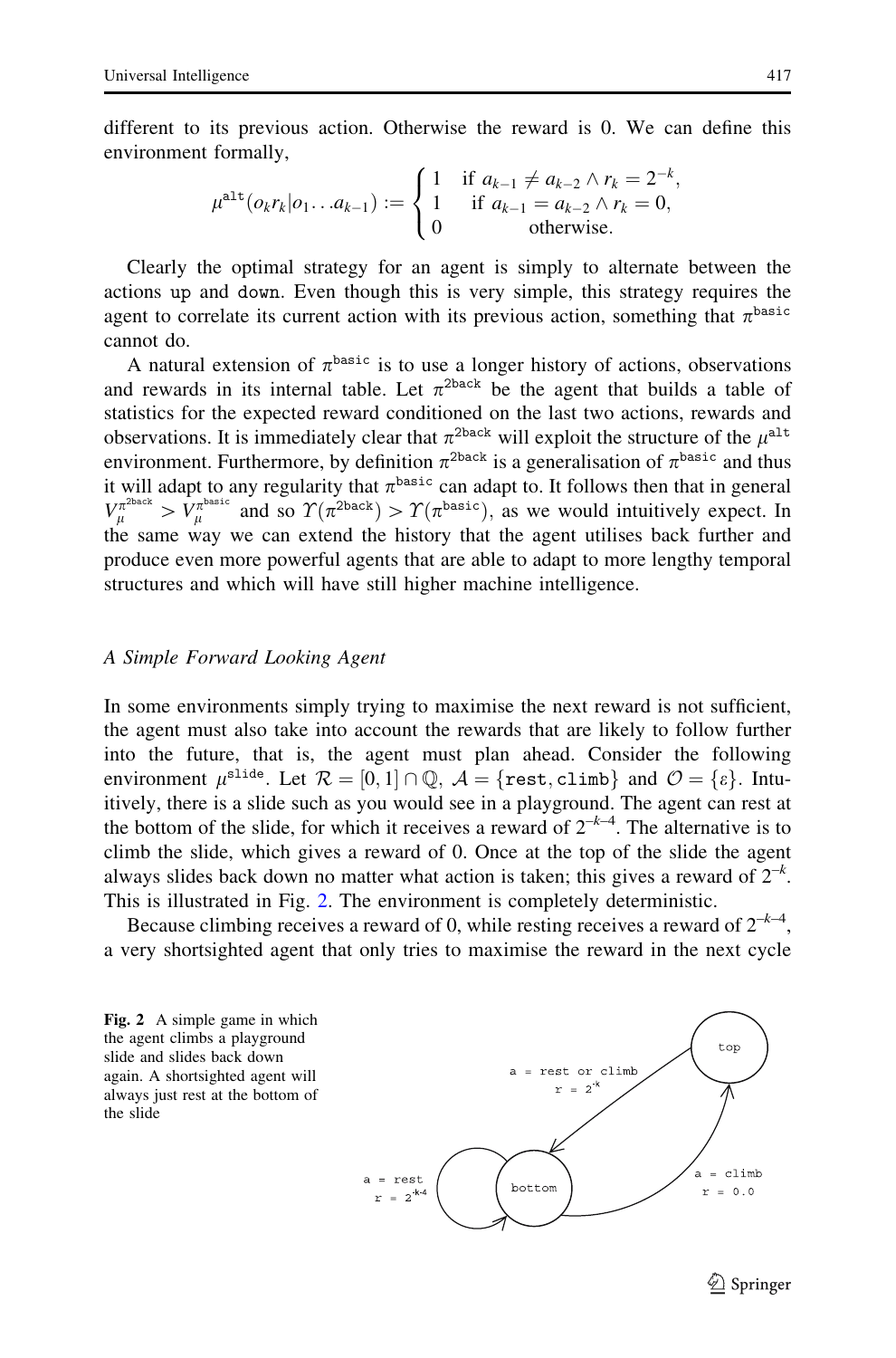will choose to stay at the bottom of the slide. Both  $\pi^{\text{basic}}$  and  $\pi^{\text{2back}}$  have this problem; though they also take random actions 10% probability and so will occasionally climb the slide by chance. Clearly this is not optimal in terms of total reward over time.

We can extend the  $\pi^{2\text{back}}$  agent again by defining a new agent  $\pi^{2\text{forward}}$  that with 90% probability chooses its next action to maximise not just the next reward, but  $\hat{r}_{k+1} + \hat{r}_{k+2}$ , where  $\hat{r}_{k+1}$  and  $\hat{r}_{k+2}$  are the agent's estimates of the next two rewards. As the estimate of  $\hat{r}_{k+2}$  will potentially depend not only on  $a_k$ , but also on  $a_{k+1}$ , the agent assumes that  $a_{k+1}$  is chosen to simply maximise the estimated reward  $\hat{r}_{k+2}$ .

The  $\pi^{\text{2back}}$  agent can see that by missing out on the resting reward of  $2^{-k-4}$  for one cycle and climbing, a greater reward of  $2^{-k}$  will be had when sliding back down the slide in the following cycle.

By definition  $\pi^{2\text{forward}}$  generalises  $\pi^{2\text{back}}$  in a way that more closely reflects the value function V and thus in general  $V_{\mu}^{\pi^{2\text{forward}}} > V_{\mu}^{\pi^{2\text{back}}}$ . It then follows that  $\Upsilon(\pi^{2\text{forward}}) > \Upsilon(\pi^{2\text{back}})$  as we would intuitively expect for this more powerful agent.

In a similar way agents of increasing complexity and adaptability can be defined which will have still greater intelligence. However with more complex agents it is usually difficult to theoretically establish whether one agent has more or less universal intelligence than another. Nevertheless, in the simple examples above we saw that the more flexible and powerful an agent was, the higher its universal intelligence.

### A Very Intelligent Agent

A very smart agent would perform well in simple environments, and reasonably well compared to most other agents in more complex environments. From the equation for universal intelligence this would clearly produce a very high value for  $\Upsilon$ . Conversely, if  $\Upsilon$  was very high then the equation for  $\Upsilon$  implies that the agent must perform well in most simple environments and reasonably well in many complex ones also.

#### A Super Intelligent Agent

Consider what would be required to maximise the value of  $\Upsilon$ . By definition, a ''perfect'' agent would always pick the action which had greatest expected future reward. To do this, for every environment  $\mu \in E$  the agent must take into account how likely it is that it is facing  $\mu$  given the interaction history so far, and the prior probability of  $\mu$ , that is,  $2^{-K(\mu)}$ . It would then consider all possible future interactions that might occur, and how likely they are, and from this select the action in the current cycle that maximises the expected future reward.

This perfect theoretical agent is known as AIXI. It has been precisely defined and studied at length in Hutter ([2005\)](#page-51-0) (see Hutter [2005](#page-51-0) for a shorter exposition). The connection between universal intelligence and AIXI is not coincidental:  $\gamma$  was originally derived from the so called "intelligence order relation" (see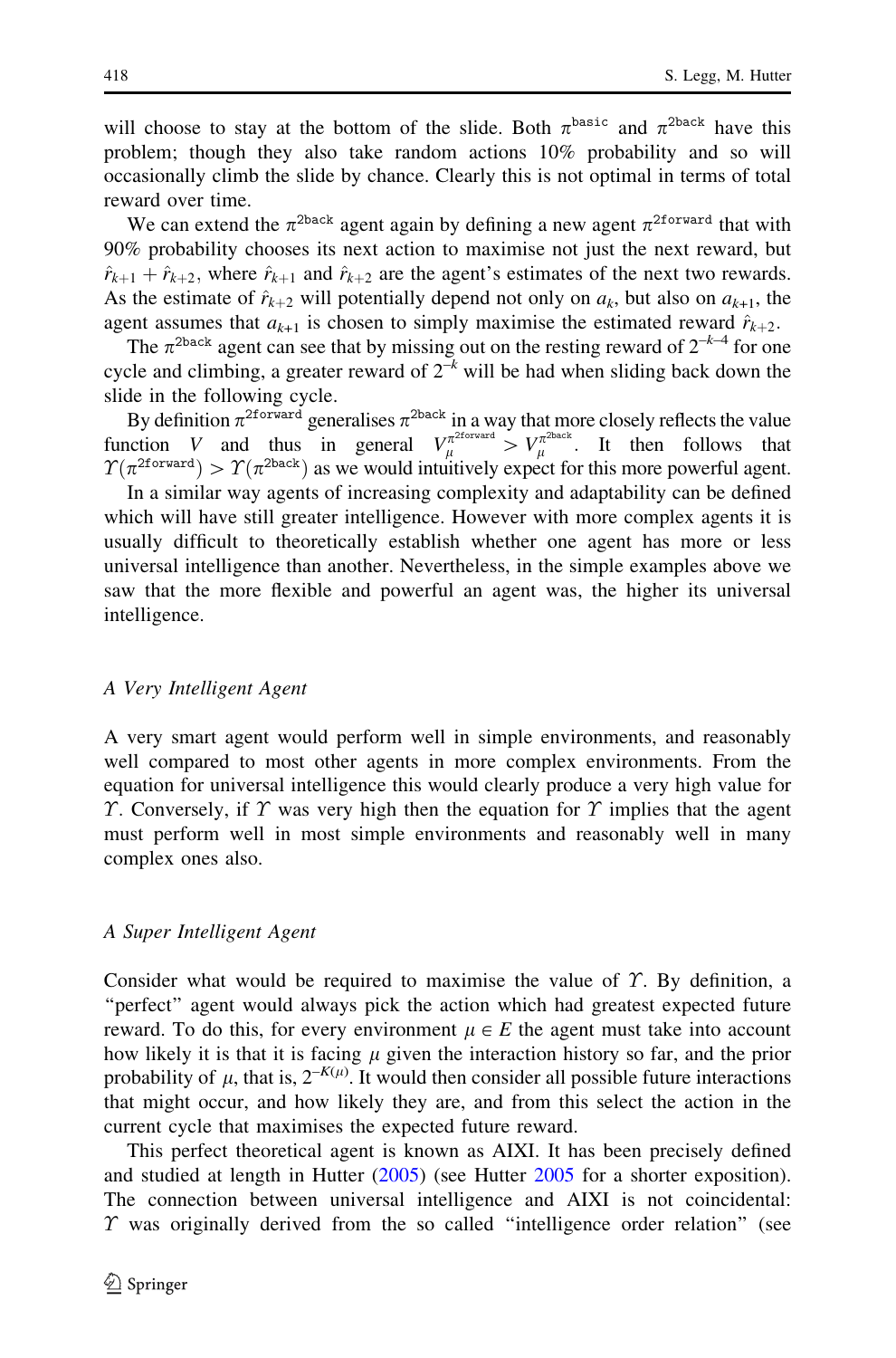Definition 5.14 in Hutter [\(2005](#page-51-0))), which in turn was constructed to reflect the equations for AIXI. As such we can define the upper bound on universal intelligence to be,

$$
\bar{\varUpsilon} := \max_{\pi} \varUpsilon(\pi) = \varUpsilon(\pi^{AIXI}).
$$

AIXI is not computable due to the incomputability of  $K$ , and even if  $K$  were computable, accurately computing the expectations to maximise future expected rewards would be practically infeasible. Nevertheless, AIXI is interesting from a theoretical perspective as it defines, in an elegant way, what might be considered to be the perfect theoretical artificial intelligence. Indeed many strong optimality properties have been proven for AIXI. For example, it has been proven that AIXI converges to optimal performance in any environment where this is at all possible for a general agent (see Theorem 5.34 of Hutter  $(2005)$  $(2005)$ ). This optimality result includes ergodic Markov decision processes, prediction problems, classification problems, bandit problems and many others (Legg and Hutter [2004a](#page-51-0), [b](#page-51-0)). These mathematical results prove that agents with very high universal intelligence are extremely powerful and general.

#### A Human

For extremely simple environments, a human should be able to identify their simple structure and exploit this to maximise reward. However, for more complex environments it is hard to know how well a human would perform. Much of the human brain is set up to process information from the human sense organs, and thus is quite specialised. Perhaps the amount of universal machine intelligence that a human has is not that high compared to some machine learning algorithms? It is difficult to know without experimental results.

# Properties of Universal Intelligence

What we have presented is a definition of machine intelligence, it is not a practical test of machine intelligence, indeed the value of  $\Upsilon$  is not computable due to the use of Kolmogorov complexity. The difference between the definition of something and practical tests is important to keep in mind. In some cases tests are based on a definition or theory of intelligence. In other cases, as we will see in the next section, what is presented is some where between a fully encompassing definition, and a realistically practical test. Thus the distinction between tests and definitions is not always clear.

Here our goal has simply been to define the concept of machine intelligence in the most general, powerful and elegant way. In future research we will explore ways to approximate this ideal with a practical test. Naturally the process of estimation will introduce weaknesses and flaws that the original definition did not have. For example, while the definition considers the general performance of an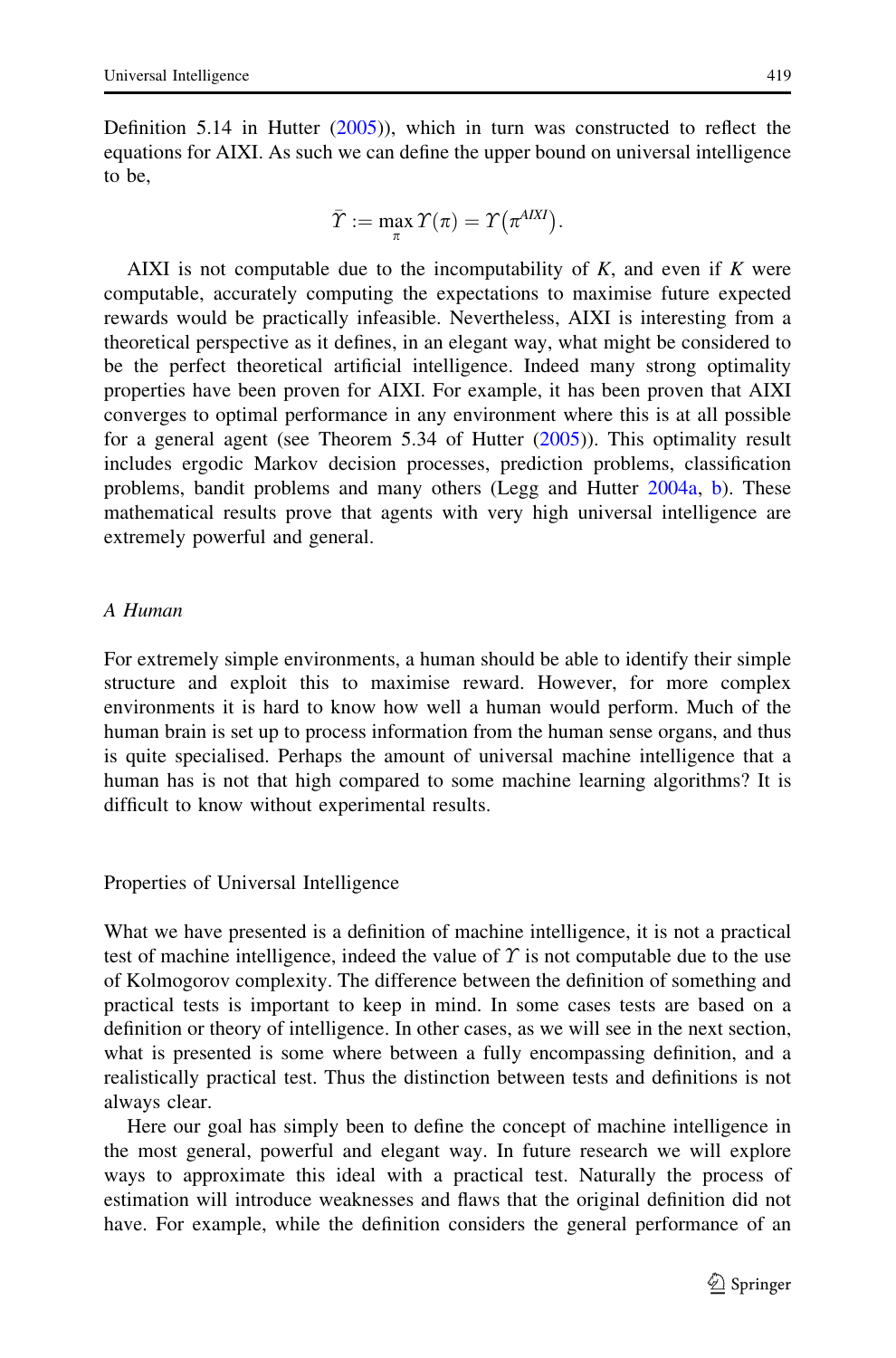agent over all computable environments with bounded reward sum, in practice a test could only ever estimate this by testing the agent on a finite sample of environments.

A similar situation arises when defining randomness for sequences. In essence, we consider an infinite sequence to be Martin-Löf random when it has no significant regularity. This lack of regularity is equivalent to saying that the sequence cannot be compressed in any significant way, and thus we can characterise randomness using Kolmogorov complexity. Naturally, we cannot test a sequence for every possible regularity, which is equivalent to saying that we cannot compute its Kolmogorov complexity. We can however test sequences for randomness by checking them for a large number of statistical regularities, indeed this is what is done in practice. Of course, just because a sequence passes all our tests does not mean that it must be random. There could always be some deeper structure to the sequence that our tests were not able to detect. All we can say is that the sequence seems random with respect to our ability to detect patterns.

Some might argue that the definition of something should not just capture the concept, it should also be practical. For example, the definition of intelligence should be such that intelligence can be easily measured. The above example, however, illustrates why this approach is sometimes flawed: if we were to define randomness with respect to a particular set of tests, then one could specifically construct a sequence that followed a regular pattern in such a way that it passed all of our randomness tests. This would completely undermine our definition of randomness. A better approach is to define the concept in the strongest and cleanest way possible, and then to accept that our ability to test for this ideal has limitations. In other words, our task is to find better and more effective tests, not to redefine what it is that we are testing for. This is the attitude we have taken here, though in this paper our focus is almost entirely on the first part, that is, establishing a strong theoretical definition of machine intelligence.

Although some of the criteria by which we judge practical tests of intelligence are not relevant to a pure definition of intelligence, many of the desirable properties are similar. Thus to understand the strengths and weaknesses of our definition, consider again the desirable properties for a test of intelligence from Subsection ''Desirable Properties of an Intelligence Test''.

### Valid

The most important property of any proposed formal definition of intelligence is that it does indeed describe something that can reasonably be called ''intelligence''. Essentially, this is the core argument of this report so far: we have taken a mainstream informal definition and step by step formalised it. Thus, so long as our informal definition is reasonable, and our formalisation argument holds, the result can reasonably be described as a formal definition of intelligence.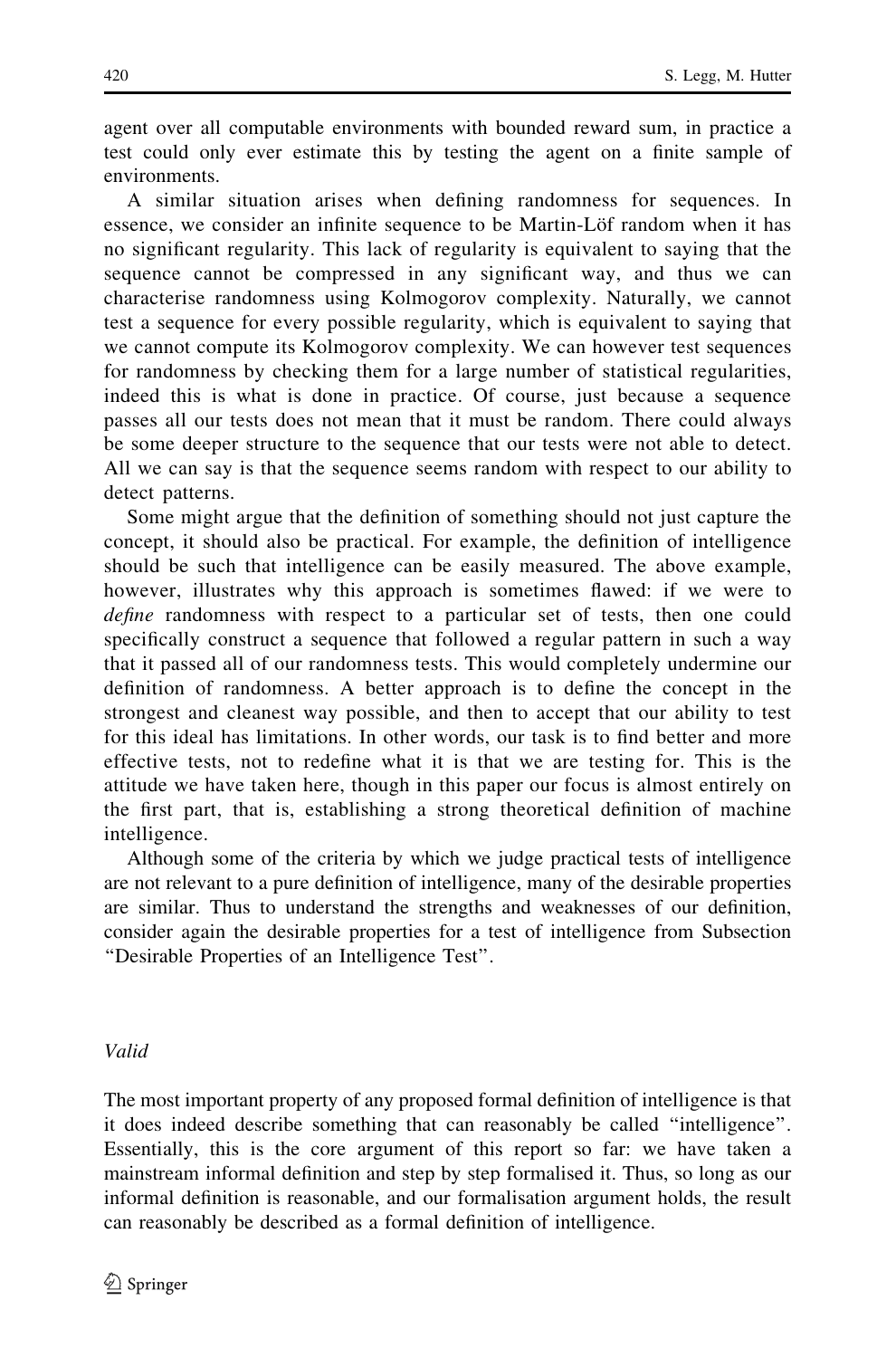# Meaningful

As we saw in the previous section, universal intelligence orders the power and adaptability of simple agents in a natural way. Furthermore, a high value of  $\Upsilon$ implies that the agent performs well in most simple and moderately complex environments. Such an agent would be an impressively powerful and flexible piece of technology, with many potential uses. Clearly then, universal intelligence is inherently meaningful, independent of whether or not one considers it to be a measure of intelligence.

# Informative

 $\Upsilon(\pi)$  is a real value that is independent of the performance of other possible agents. Thus we can make direct comparisons between different agents on a single scale. This property is important if we want to use this measure to study new algorithms.

# Wide range

As we saw in the previous section, universal intelligence is able to order the intelligence of even the most basic agents such as  $\pi^{\text{rand}}$ ,  $\pi^{\text{basic}}$ ,  $\pi^{\text{2back}}$  and  $\pi^{\text{2forward}}$ . At the other extreme we have the theoretical super intelligent agent AIXI which has maximal  $\gamma$  value. Thus, universal intelligence spans trivial learning algorithms right up to super intelligent agents. This seems to be the widest range possible for a measure of machine intelligence.

### General

As the agent's performance on all well defined environments is factored into its  $\Upsilon$ value, a broader performance metric is difficult to imagine. Indeed, a well defined measure of intelligence that is broader than universal intelligence would seem to contradict the Church–Turing thesis as it would imply that we could effectively measure an agent's performance for some well defined problem that was outside of the space of computable measures.

# Unbiased

In a standard intelligence test, an individual's performance is judged on specific kinds of problems, and then these scores are combined to produce an overall result. Thus a test's outcome is a product of which types of problems it uses and how each score is weighted to produce the end result. Unfortunately, how we do this is a product of many things, including our culture, values and the theoretical perspective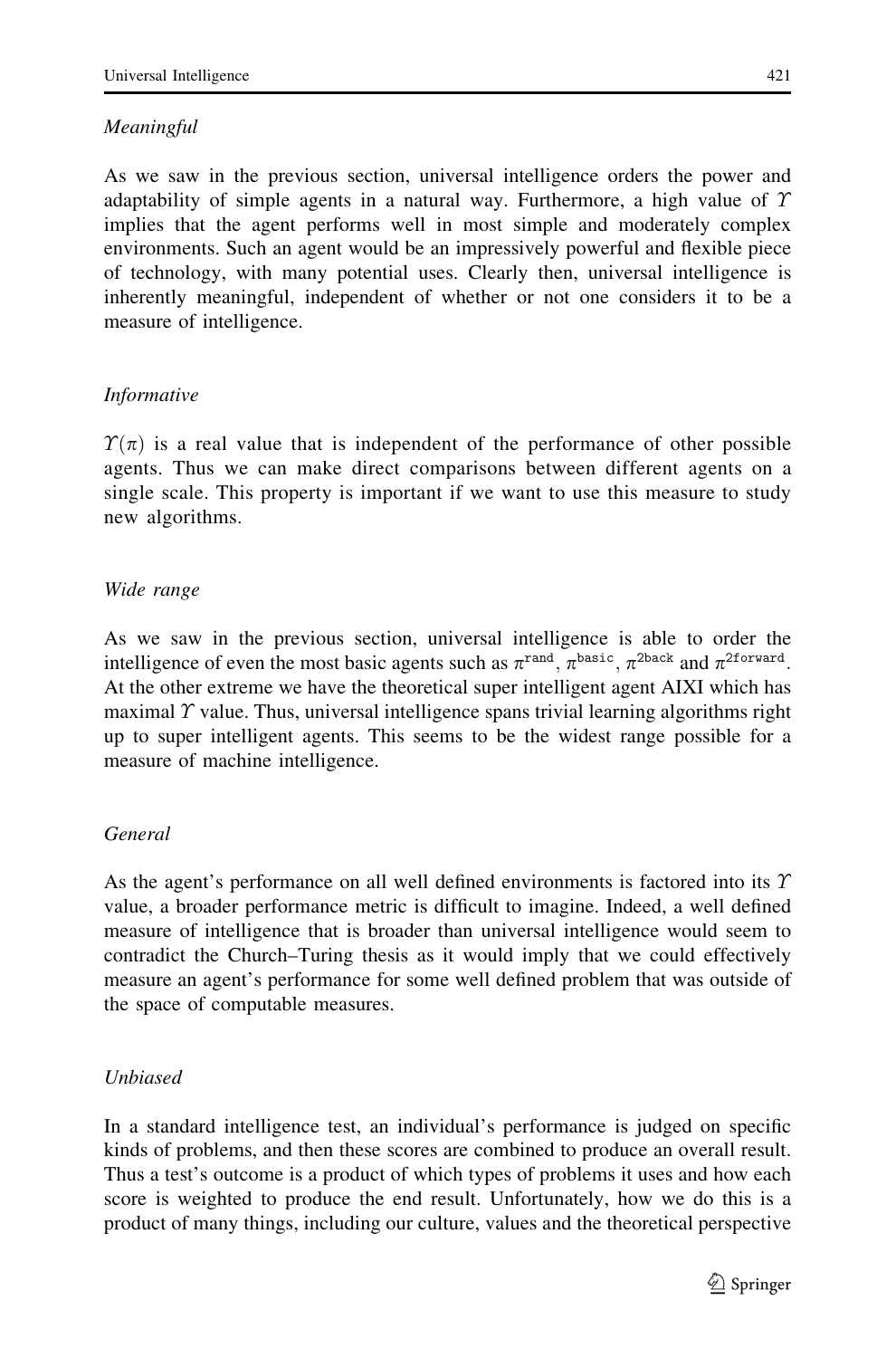on intelligence that we have taken. For example, while one intelligence test could contain many logical puzzle problems, another might be more linguistic in emphasis, while another stresses visual reasoning. Modern intelligence tests like the Stanford-Binet try to minimise this problem by covering the most important areas of human reasoning both verbally and non-verbally. This helps but it is still very anthropocentric as we are still only testing those abilities that we think are important for human intelligence.

For an intelligence measure for arbitrary machines we have to base the test on something more general and principled: Universal Turing computation. As all proposed models of computation have thus far been equivalent in their expressive power, the concept of computation appears to be a fundamental theoretical property rather than the product of any specific culture. Thus, by weighting different environments depending on their Kolmogorov complexity, and considering the space of all computable environments, we have avoided having to define intelligence with respect to any particular culture, species etc.

Unfortunately, we have not entirely removed the problem. The environmental distribution  $2^{-K(\mu)}$  that we have used is invariant, up to a multiplicative constant, to changes in the reference machine  $U$ . Although this affords us some protection, the relative intelligence of agents can change if we change our reference machine. One approach to this problem is to limit the complexity of the reference machine, for example by limiting its state-symbol complexity. We expect that for highly intelligent machines that can deal with a wide range of environments of varying complexity, the effect of changing from one simple reference machine to another will be minor. For simple agents, such as those considered in Subsection ''Universal Intelligence of Various Agents'', the ordering of their machine intelligence was also not particularly sensitive to natural choices of reference machine. Recently attempts have been made to make algorithmic probability completely unique and objective by identifying which universal Turing machines are, in some sense, the most simple (Müller [2006\)](#page-52-0). Unfortunately however, an elegant solution to this problem has not yet been found.

#### Fundamental

Universal intelligence is based on computation, information and complexity. These are fundamental concepts that seem unlikely to change in the future with changes in technology. Indeed, if they were to change, the implications would drastically affect the entire field of computer science, not just this work.

#### Formal

Universal intelligence is expressed as a mathematical equation and thus there is little space for ambiguity in the definition.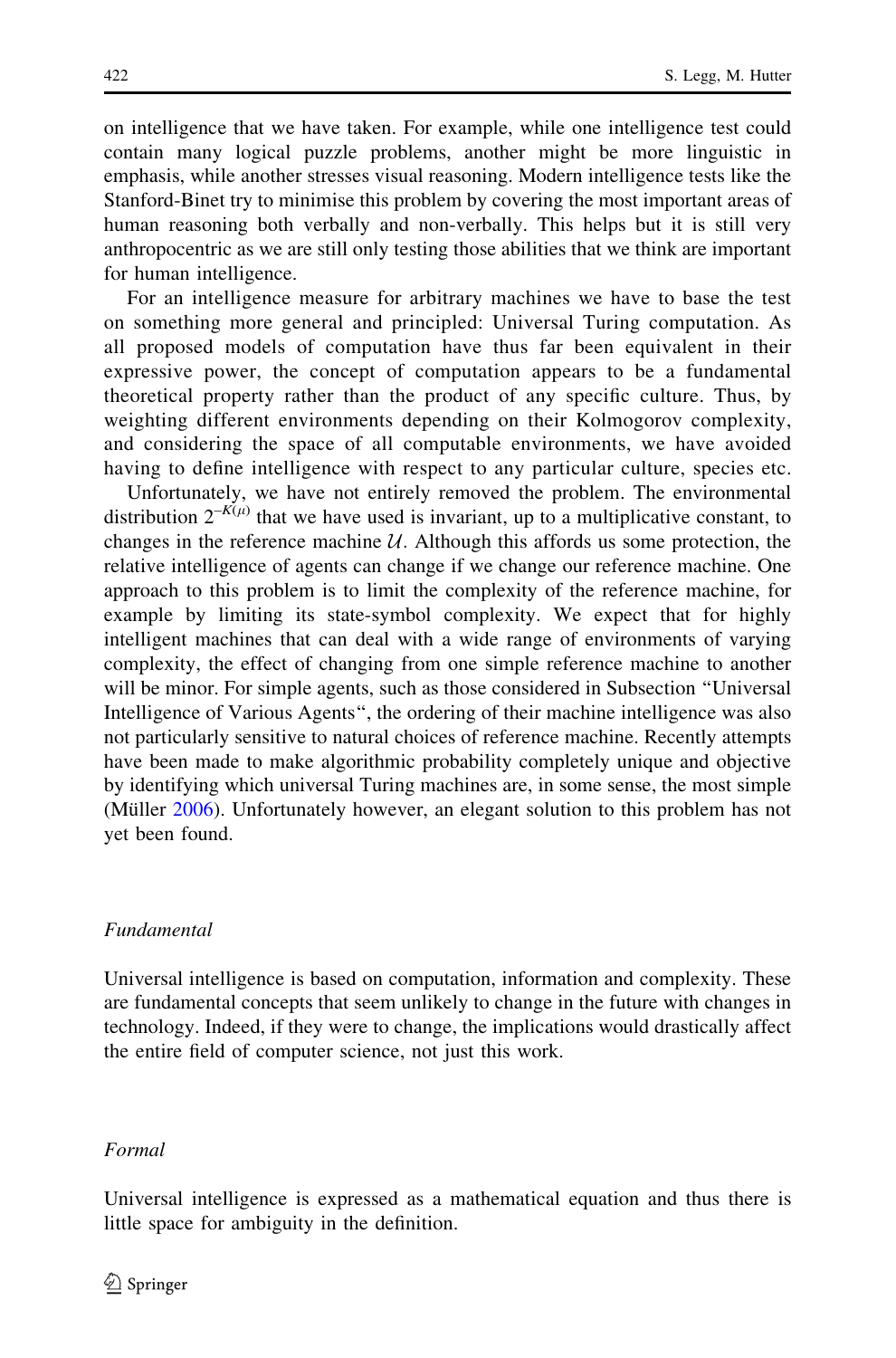#### **Objective**

Universal intelligence does not depend on any subjective criteria.

#### Universal

Universal intelligence is in no way anthropocentric.

# Practical

In its current form the definition cannot be directly turned into a test of intelligence as the Kolmogorov complexity function is not computable. Thus in its pure form we can only use it to analyse the nature of intelligence and to theoretically examine the intelligence of mathematically defined learning algorithms.

In order to use universal intelligence more generally we will need to construct a workable test that approximates an agent's  $\Upsilon$  value. The equation for  $\Upsilon$  suggests how we might approach this problem. Essentially, an agent's universal intelligence is a weighted sum of its performance over the space of all environments. Thus, we could randomly generate programs that describe environmental probability measures and then test the agent's performance against each of these environments. After sampling sufficiently many environments the agent's approximate universal intelligence would be computed by weighting its score in each environment according to the complexity of the environment as given by the length of its program. Another possibility might to be try to approximate the sum by enumerating environmental programs from short to long, as the short ones will contribute by far the greatest to the sum. However in this case we will need to be able to reset the state of the agent so that it cannot cheat by learning our environmental enumeration method. In any case, various practical challenges will need to be addressed before universal intelligence can be used to construct an effective intelligence test. As this would be a significant project in its own right, in this paper we focus on the theoretical issues surrounding the universal intelligence.

#### Definitions and Tests of Machine Intelligence

In this section we will survey both definitions and tests of machine intelligence. We begin with a sample of informal definitions of machine intelligence. A comprehensive survey of informal definitions is practically impossible as they often appear buried deep in articles or books. Nevertheless we have attempted to collect as many as possible and present a sample of some of the more common perspectives that have been taken.

We then survey formal definitions and tests of machine intelligence. As we will see, it is not always clear whether a proposal is a test, a formal definition, or something in between. In some cases the authors claim it is one or the other, and in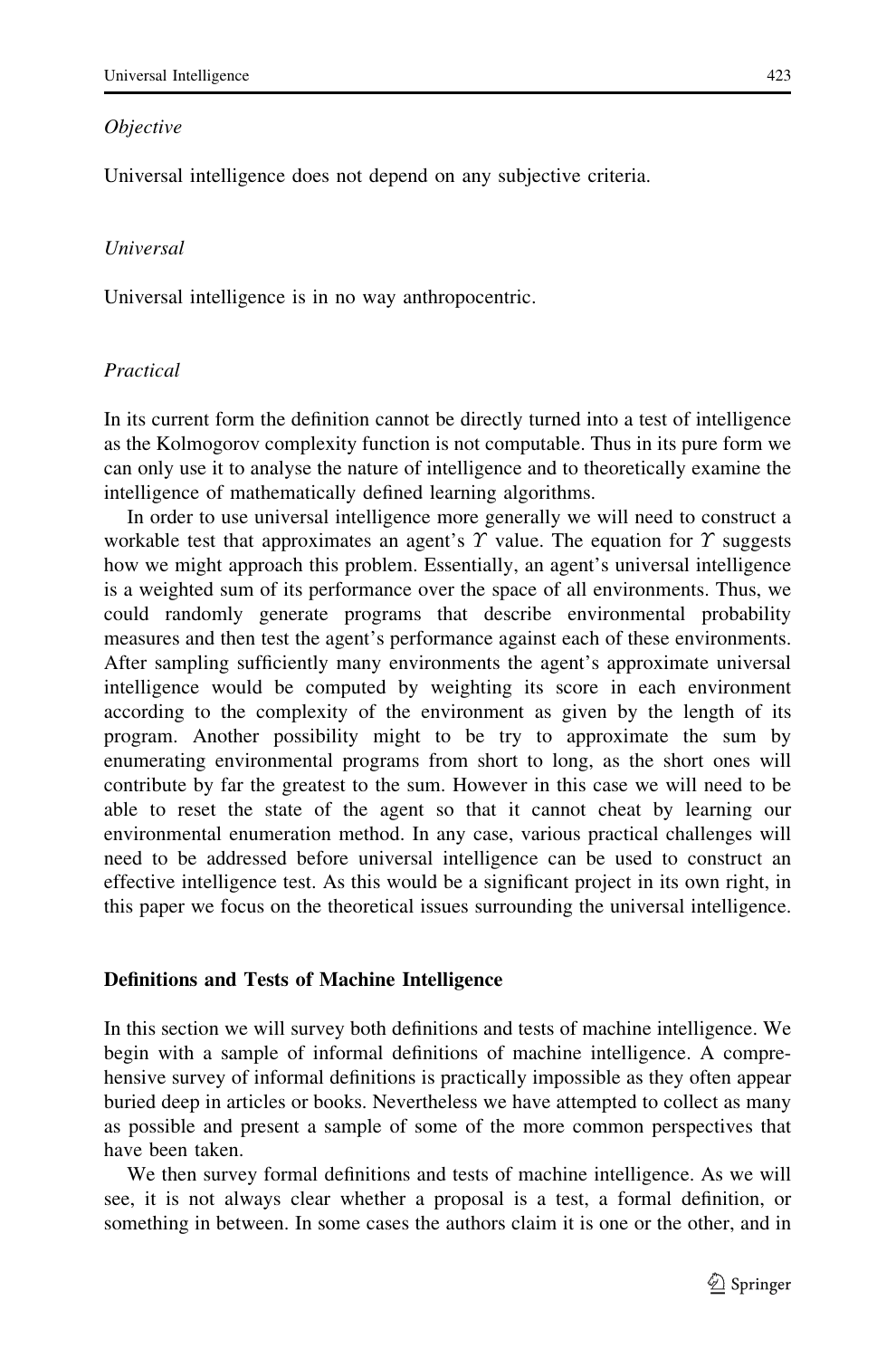some cases both. More accurately there is a spectrum of possibilities and thus we will not attempt to artificially divide them into either tests or formal definitions.

To the best of our knowledge, this subsection is the only general survey of tests and definitions of machine intelligence. This is remarkable given that the definition and measurement of intelligence in machines are two of the most fundamental questions in artificial intelligence. Currently most text books say very little about intelligence, other than mentioning the Turing test. We hope that our short survey will help to raise awareness of the many other proposals.

Informal Definitions of Machine Intelligence

The following sample of informal definitions of machine intelligence capture a range of perspectives. For a more comprehensive list of definitions, visit our full collection online. We begin with five definitions that have clear connections to our informal definition:

"... the mental ability to sustain successful life." K. Warwick quoted in Asohan [\(2003](#page-49-0))

''… doing well at a broad range of tasks is an empirical definition of 'intelligence' '' H. Masum (Masum et al. [2002\)](#page-51-0)

''Intelligence is the computational part of the ability to achieve goals in the world. Varying kinds and degrees of intelligence occur in people, many animals and some machines.'' J. McCarthy [\(2004](#page-51-0))

''Any system … that generates adaptive behaviour to meet goals in a range of environments can be said to be intelligent.'' D. Fogel [\(1995](#page-50-0))

''… the ability of a system to act appropriately in an uncertain environment, where appropriate action is that which increases the probability of success, and success is the achievement of behavioral subgoals that support the system's ultimate goal.'' J. S. Albus ([1991\)](#page-49-0)

The position taken by Albus is especially similar to ours. Although the quote above does not explicitly mention the need to be able to perform well in a wide range of environments, at a later point in the same paper he mentions the need to be able to succeed in a ''large variety of circumstances''.

''Intelligent systems are expected to work, and work well, in many different environments. Their property of intelligence allows them to maximize the probability of success even if full knowledge of the situation is not available. Functioning of intelligent systems cannot be considered separately from the environment and the concrete situation including the goal.'' R. R. Gudwin ([2000\)](#page-50-0)

While this definition is consistent with the position we have taken, when trying to actually test the intelligence of an agent Gudwin does not believe that a ''black box'' behaviour based approach is sufficient, rather his approach is to look at the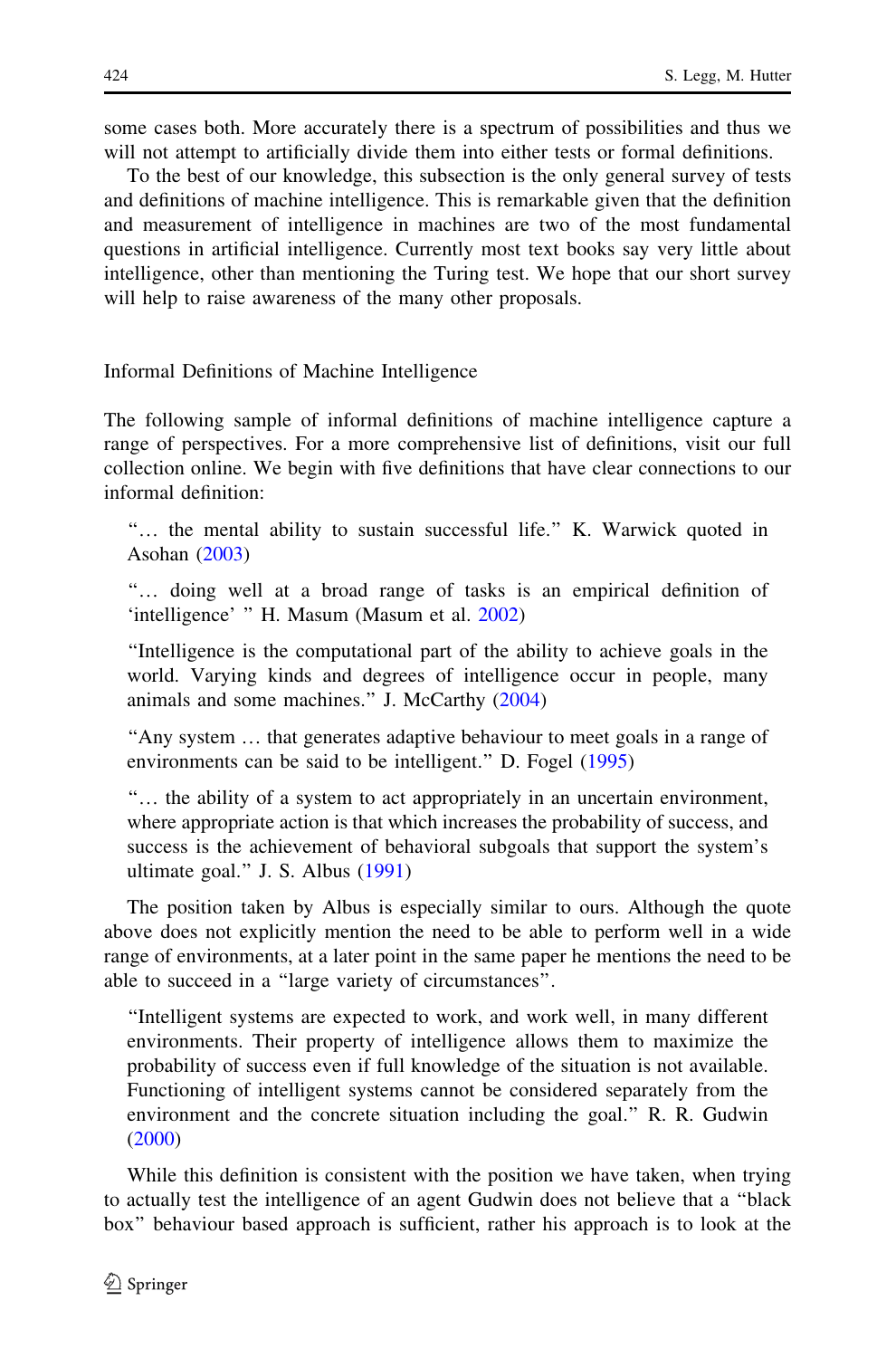''… architectural details of structures, organizations, processes and algorithms used in the construction of the intelligent systems," (Gudwin [2000](#page-50-0)). Our perspective is simply to not care whether an agent looks intelligent on the inside. If it is able to perform well in a wide range of environments, that is all that matters. For more discussion on this point see our response to Block's and Searle's arguments in Subsection ''Response to Common Criticisms''.

''We define two perspectives on artificial system intelligence: (1) native intelligence, expressed in the specified complexity inherent in the information content of the system, and (2) performance intelligence, expressed in the successful (i.e., goal-achieving) performance of the system in a complicated environment.'' J. A. Horst ([2002\)](#page-50-0)

Here we see two distinct notions of intelligence, a performance based one and an information content one. This is similar to the distinction between fluid intelligence and crystallized intelligence made by the psychologist Cattell (see Subsection ''Theories of Human Intelligence''). The performance notion of intelligence is similar to our definition with the expectation that performance is measured in a complex environment rather than across a wide range of environments. This perspective appears in some other definitions also,

"... the ability to solve hard problems." M. Minsky ([1985\)](#page-51-0)

"Achieving complex goals in complex environments" B. Goertzel [\(2006](#page-50-0))

Interestingly, Goertzel claims that an AI system he is developing should be able to, with sufficient resources, perform arbitrarily well with respect to the intelligence order relation, that is, the relation on which universal intelligence was originally based (Looks et al. [2004](#page-51-0)). Presumably then he does not consider his definition to be significantly incompatible with ours.

Some definitions emphasise not just the ability to perform well, but also the need for efficiency:

''[An intelligent agent does what] is appropriate for its circumstances and its goal, it is flexible to changing environments and changing goals, it learns from experience, and it makes appropriate choices given perceptual limitations and finite computation.'' D. Poole (Poole et al. [1998\)](#page-52-0)

''… in any real situation behavior appropriate to the ends of the system and adaptive to the demands of the environment can occur, within some limits of speed and complexity.'' Newell and Simon [\(1976](#page-52-0))

''Intelligence is the ability to use optimally limited resources – including time – to achieve goals.'' Kurzweil [\(2000](#page-51-0))

''Intelligence is the ability for an information processing agent to adapt to its environment with insufficient knowledge and resources.'' Wang [\(1995](#page-52-0))

We consider the addition of resource limitations to the definition of intelligence to be either superfluous, or wrong. In the first case, if limited computational resources are a fundamental and unavoidable part of reality, which certainly seems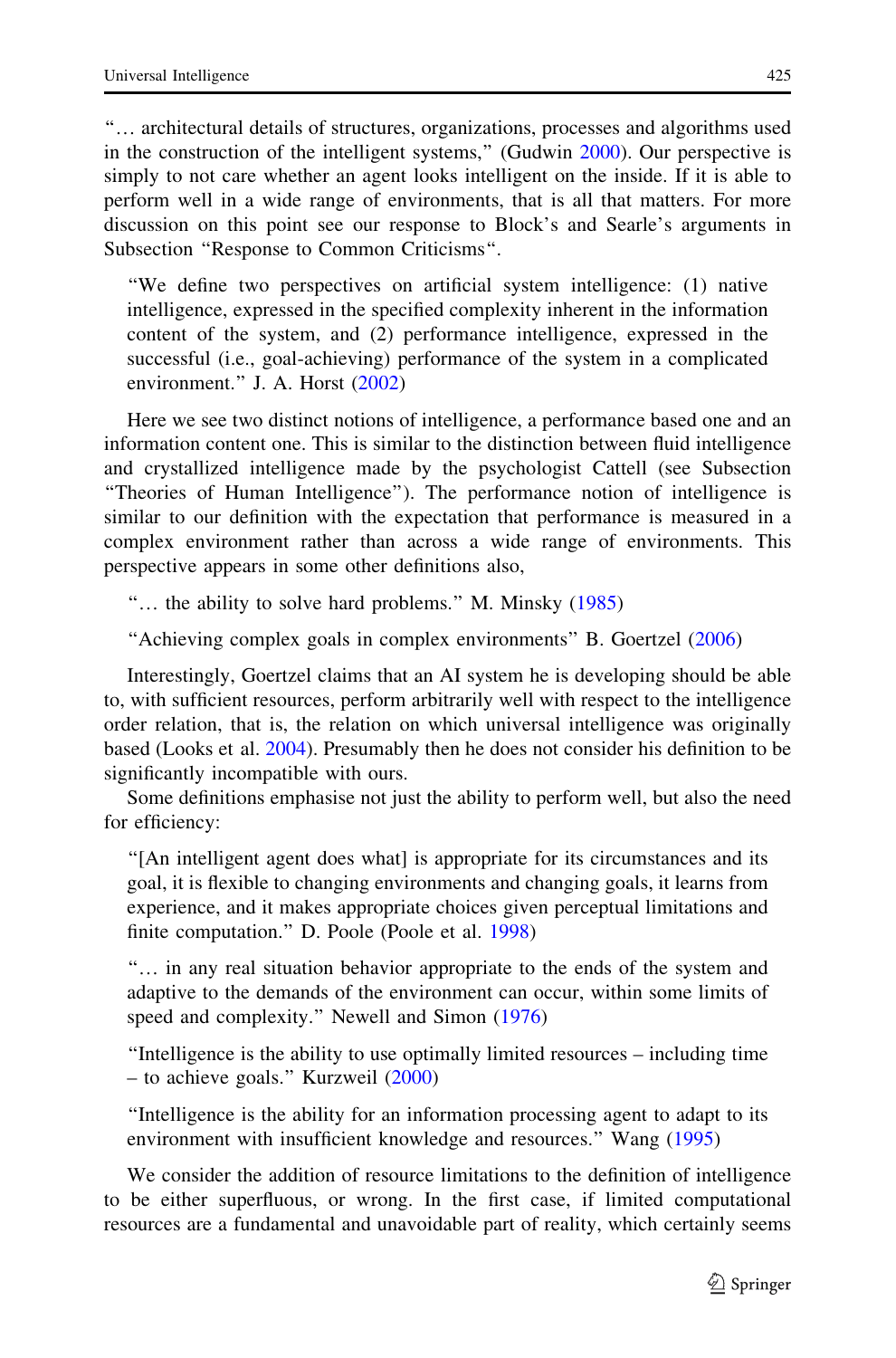to be the case, then their addition to the definition of intelligence is unnecessary. Perhaps the first three definitions above fall into this category.

On the other hand, if limited resources are not a fundamental restriction, for example a new model of computation was discovered that was vastly more powerful than the current model, then it would be odd to claim that the unbelievably powerful machines that would then result were not intelligent. Normally we do not judge the intelligence of something relative to the resources it uses. For example, if a rat had human level learning and problem solving abilities, we would not think of the rat as being more intelligent than a human due to the fact that its brain was much smaller.

While we do not consider efficiency to be a part of the definition of intelligence, this is not to say that considering the efficiency of agents is unimportant. Indeed, a key goal of artificial intelligence is to find algorithms which have the greatest efficiency of intelligence, that is, which achieve the most intelligence per unit of computational resources consumed.

It should also be pointed out that although universal intelligence does not test the efficiency of an agent in terms of the computational resources that it uses, it does however test how quickly the agent learns from past data. In a sense, an agent which learns very quickly could be thought of as being very ''data efficient''.

#### Formal Definitions and Tests of Machine Intelligence

#### Turing Test and Derivatives

The classic approach to determining whether a machine is intelligent is the so called Turing test (Turing [1950](#page-52-0)) which has been extensively debated over the last 50 years (Saygin et al. [2000\)](#page-52-0). Turing realised how difficult it would be to directly define intelligence and thus attempted to side step the issue by setting up his now famous imitation game: if human judges can not effectively discriminate between a computer and a human through teletyped conversation then we must conclude that the computer is intelligent.

Though simple and clever, the test has attracted much criticism. Block and Searle argue that passing the test is not sufficient to establish intelligence (Block [1981;](#page-49-0) Searle [1980;](#page-52-0) Eisner [1991\)](#page-50-0). Essentially they both argue that a machine could appear to be intelligent without having any ''real intelligence'', perhaps by using a very large table of answers to questions. While such a machine might be impossible in practice due to the vast size of the table required, it is not logically impossible. In which case an unintelligent machine could, at least in theory, consistently pass the Turing test. Some consider this to bring the validity of the test into question. In response to these challenges, even more demanding versions of the Turing test have been proposed such as the total Turing test (Harnad [1989\)](#page-50-0), the truly total Turing test (Schweizer [1998\)](#page-52-0) and the inverted Turing test (Watt [1996](#page-53-0)). Dowe argues that the Turing test should be extended by ensuring that the agent has a compressed representation of the domain area, thus ruling out look-up table counter arguments (Dowe and Hajek [1998\)](#page-50-0). Of course these attacks on the Turing test can be applied to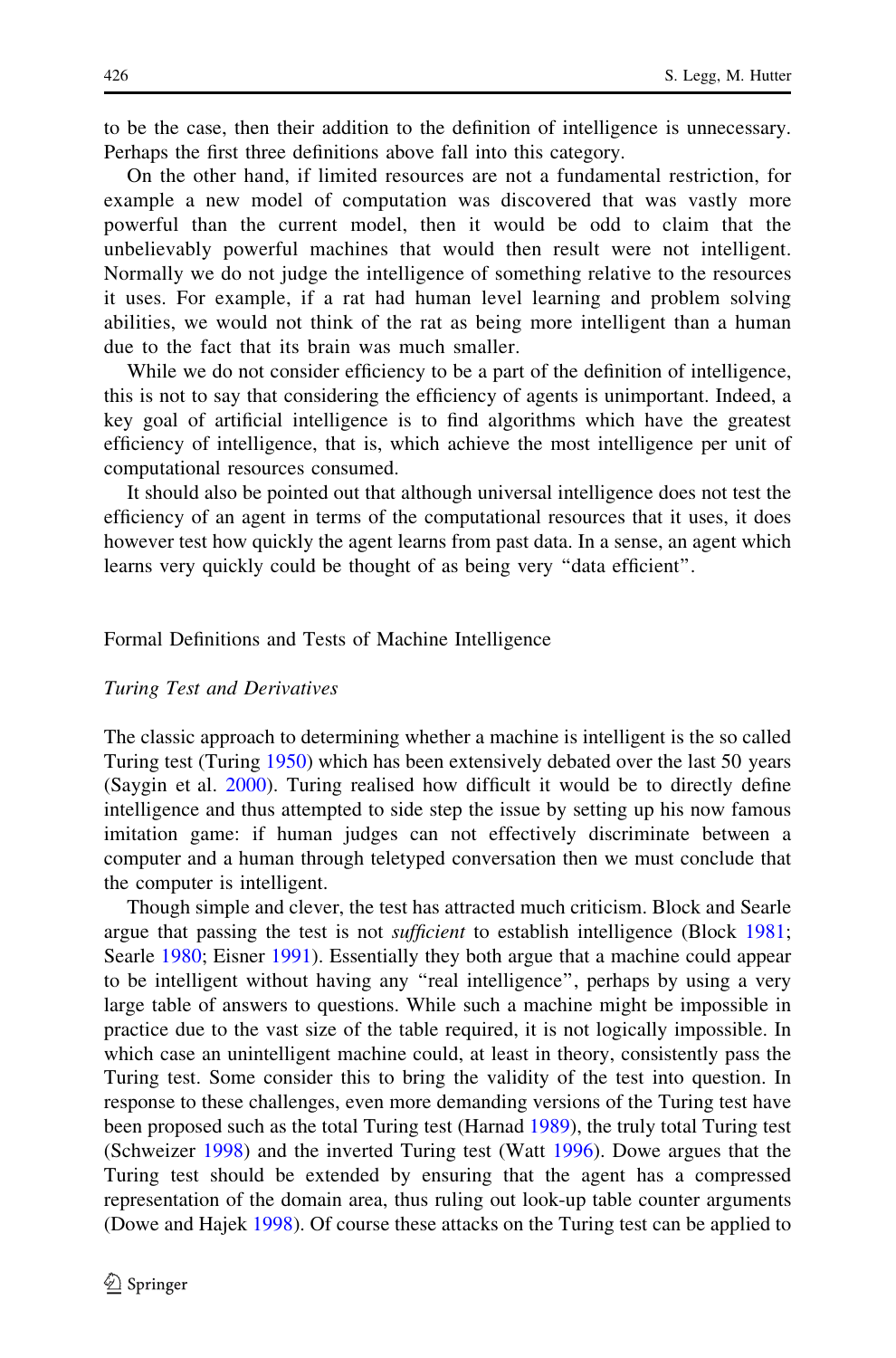any test of intelligence that considers only a system's external behaviour, that is, most intelligence tests.

A more common criticism is that passing the Turing test is not necessary to establish intelligence. Usually this argument is based on the fact that the test requires the machine to have a highly detailed model of human knowledge and patterns of thought, making it a test of humanness rather than intelligence (French [1990;](#page-50-0) Ford and Hayes [1998\)](#page-50-0). Indeed even small things like pretending to be unable to perform complex arithmetic quickly and faking human typing errors become important, something which clearly goes against the purpose of the test.

The Turing test has other problems as well. Current AI systems are a long way from being able to pass an unrestricted Turing test. From a practical point of view this means that the full Turing test is unable to offer much guidance to our work. Indeed, even though the Turing test is the most famous test of machine intelligence, almost no current research in artificial intelligence is specifically directed toward being able to pass it. Unfortunately, simply restricting the domain of conversation in the Turing test to make the test easier, as is done in the Loebner competition (Loebner [1990](#page-51-0)), is not sufficient. With restricted conversation possibilities the most successful Loebner entrants are even more focused on faking human fallibility, rather than anything resembling intelligence (Hutchens [1996](#page-51-0)). Finally, the Turing test returns different results depending on who the human judges are. Its unreliability has in some cases lead to clearly unintelligent machines being classified as human, and at least one instance of a human actually failing a Turing test. When queried about the latter, one of the judges explained that ''no human being would have that amount of knowledge about Shakespeare''(Shieber [1994\)](#page-52-0).

#### Compression Tests

Mahoney has proposed a particularly simple solution to the binary pass or fail problem with the Turing test: replace the Turing test with a text compression test (Mahoney [1999\)](#page-51-0). In essence this is somewhat similar to a "Cloze test" where an individual's comprehension and knowledge in a domain is estimated by having them guess missing words from a passage of text.

While simple text compression can be performed with symbol frequencies, the resulting compression is relatively poor. By using more complex models that capture higher level features such as aspects of grammar, the best compressors are able to compress text to about 1.5 bits per character for English. However humans, which can also make use of general world knowledge, the logical structure of the argument etc., are able to reduce this down to about 1 bit per character. Thus the compression statistic provides an easily computed measure of how complete a machine's models of language, reasoning and domain knowledge are, relative to a human.

To see the connection to the Turing test, consider a compression test based on a very large corpus of dialogue. If a compressor could perform extremely well on such a test, this is mathematically equivalent to being able to determine which sentences are probable at a give point in a dialogue, and which are not (for the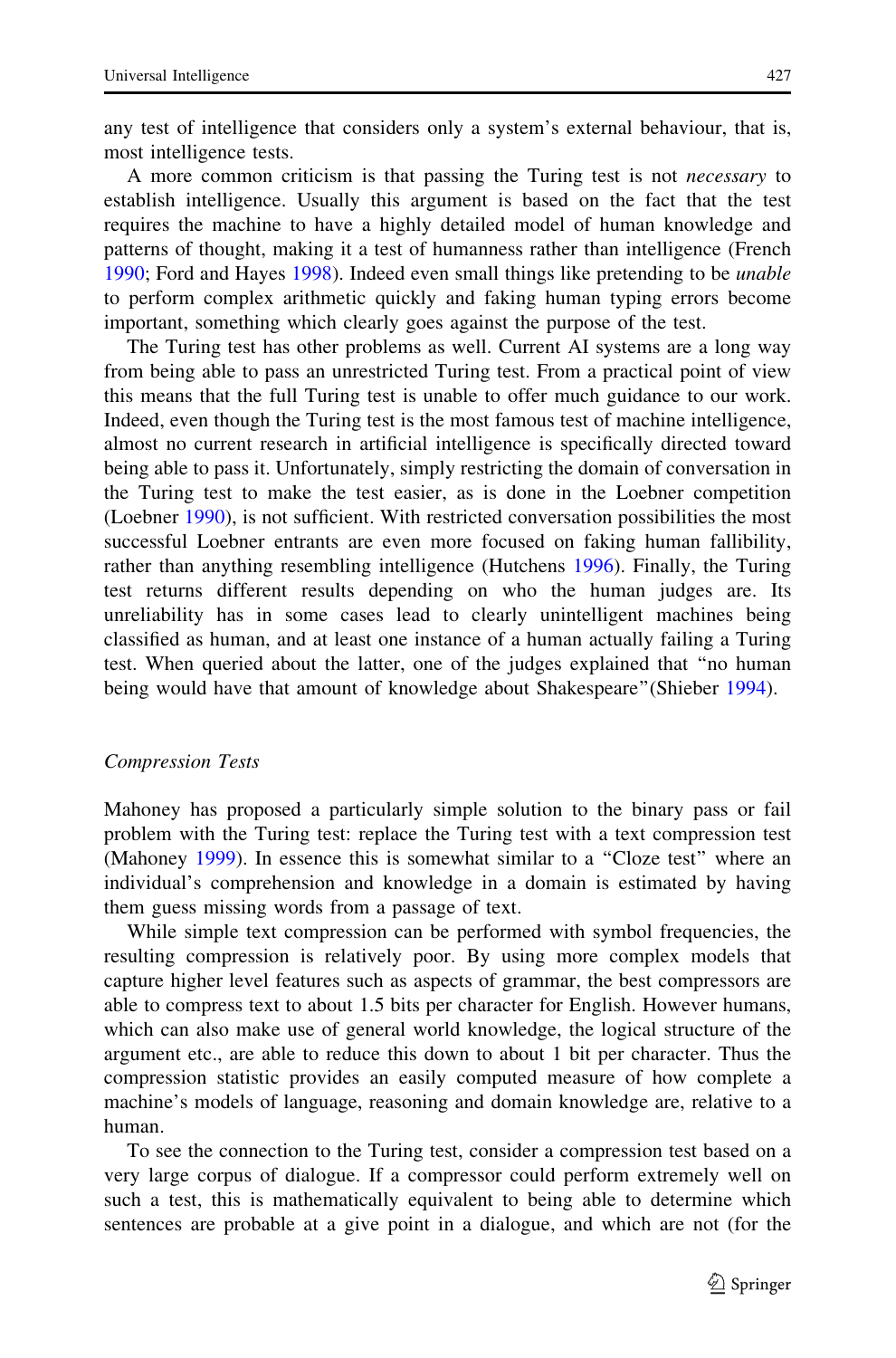equivalence of compression and prediction see Bell et al. [1990](#page-49-0)). Thus, as failing a Turing test occurs when a machine (or person!) generates a sentence which would be improbable for a human, extremely good performance on dialogue compression implies the ability to pass a Turing test.

A recent development in this area is the Hutter Prize (Hutter [2006b](#page-51-0)). In this test the corpus is a 100 MB extract from Wikipedia. The idea is that this should represent a reasonable sample of world knowledge and thus any compressor that can perform very well on this test must have have a good model of not just English, but also world knowledge in general.

One criticism of compression tests is that it is not clear whether a powerful compressor would easily translate into a general purpose artificial intelligence. Also, while a young child has a significant amount of elementary knowledge about how to interact with the world, this knowledge would be of little use when trying to compress an encyclopedia full of abstract ''adult knowledge'' about the world.

#### Linguistic Complexity

A more linguistic approach is taken by the HAL project at the company Artificial Intelligence NV (Treister-Goren et al. [2001](#page-52-0)). They propose to measure a system's level of conversational ability by using techniques developed to measure the linguistic ability of children. These methods examine things such as vocabulary size, length of utterances, response types, syntactic complexity and so on. This would allow systems to be "... assigned an age or a maturity level beside their binary Turing test assessment of 'intelligent' or 'not intelligent' "(Treister-Goren et al. [2000\)](#page-52-0). As they consider communication to be the basis of intelligence, and the Turing test to be a valid test of machine intelligence, in their view the best way to develop intelligence is to retrace the way in which human linguistic development occurs. Although they do not explicitly refer to their linguistic measure as a test of intelligence, because it measures progress towards what they consider to be a valid intelligence test, it acts as one.

#### Multiple Cognitive Abilities

A broader developmental approach is being taken by IBM's Joshua Blue project (Alvarado et al. [2002](#page-49-0)). In this project they measure the performance of their system by considering a broad range of linguistic, social, association and learning tests. Their goal is to first pass what they call a ''toddler Turing test'', that is, to develop an AI system that can pass as a young child in a similar set up to the Turing test.

Another company pursuing a similar developmental approach based on measuring system performance through a broad range of cognitive tests is the a2i2 project at Adaptive AI (Voss [2005](#page-52-0)). Rather than toddler level intelligence, their current goal to is work toward a level of cognitive performance similar to that of a small mammal. The idea being that even a small mammal has many of the key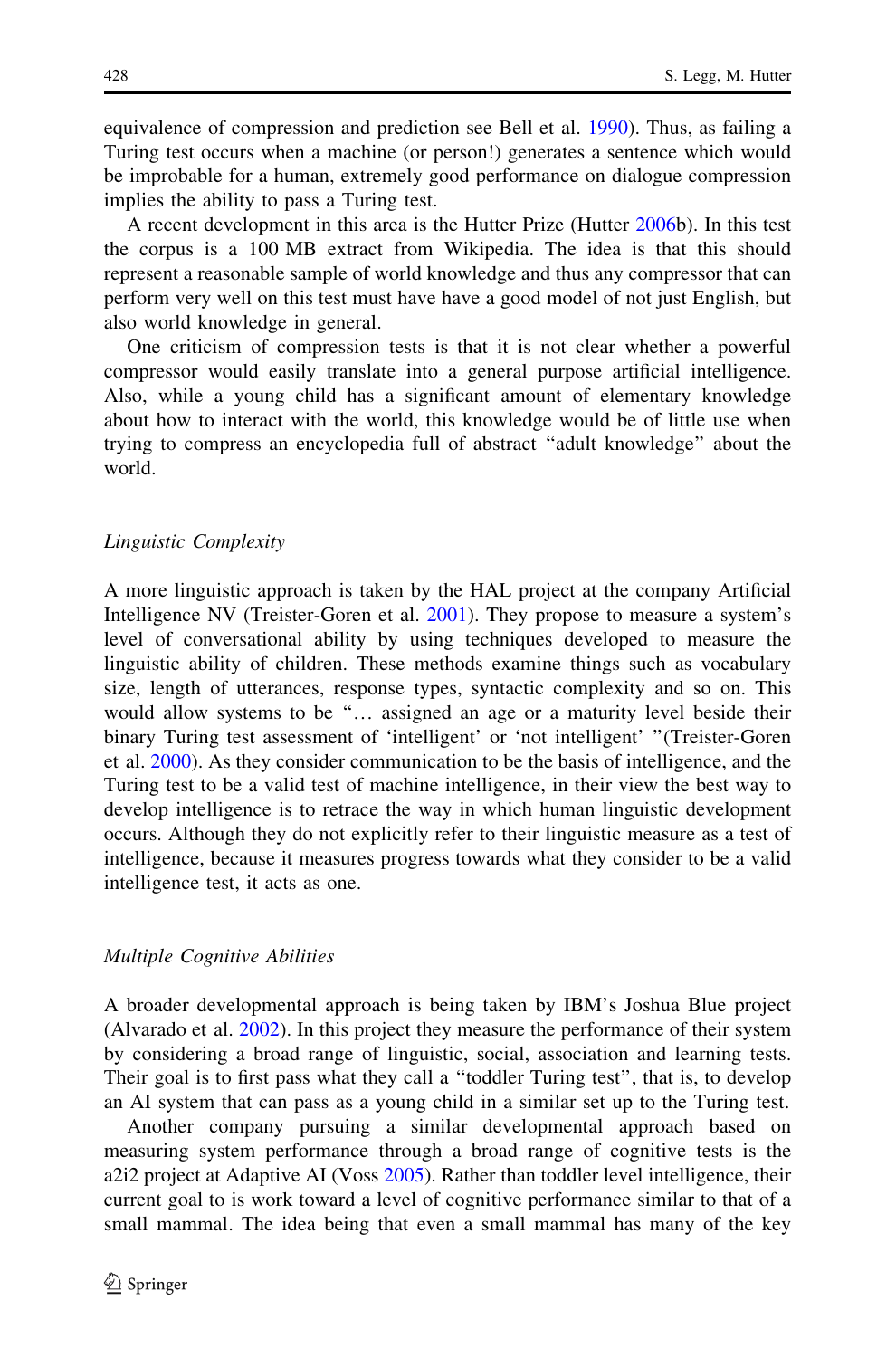cognitive abilities required for human level intelligence working together in an integrated way.

#### Competitive Games

The Turing ratio method of Masum et al. has more emphasis on tasks and games rather than cognitive tests. Similar to our own definition, they propose that "... doing well at a broad range of tasks is an empirical definition of 'intelligence''' (Masum et al. [2002](#page-51-0)). To quantify this they seek to identify tasks that measure important abilities, admit a series of strategies that are qualitatively different, and are reproducible and relevant over an extended period of time. They suggest a system of measuring performance through pairwise comparisons between AI systems that is similar to that used to rate players in the international chess rating system. The key difficulty however, which the authors acknowledge is an open challenge, is to work out what these tasks should be, and to quantify just how broad, important and relevant each is. In our view these are some of the most central problems that must be solved when attempting to construct an intelligence test. Thus we consider this approach to be incomplete in its current state.

#### Collection of Psychometric Tests

An approach called Psychometric AI tries to address the problem of what to test for in a pragmatic way. In the view of Bringsjord and Schimanski, ''Some agent is intelligent if and only if it excels at all established, validated tests of [human] intelligence.''(Bringsjord and Schimanski [2003](#page-49-0)) They later broaden this to also include ''tests of artistic and literary creativity, mechanical ability, and so on.'' With this as their goal, their research is focused on building robots that can perform well on standard psychometric tests designed for humans, such as the Wechsler adult intelligence scale and Raven progressive matrices (see Subsection ''Human Intelligence Tests'').

As effective as these tests are for humans, we believe that they are unlikely to be adequate for measuring machine intelligence. For a start they are highly anthropocentric. Another problem is that they embody basic assumptions about the test subject that are likely to be violated by computers. For example, consider the fundamental assumption that the test subject is not simply a collection of specialised algorithms designed only for answering common IQ test questions. While this is obviously true of a human, or even an ape, it may not be true of a computer. The computer could be nothing more than a collection of specific algorithms designed to identify patterns in shapes, predict number sequences, write poems on a given subject or solve verbal analogy problems—all things that AI researchers have worked on. Such a machine might be able to obtain a respectable IQ score (Sanghi and Dowe [2003\)](#page-52-0), even though outside of these specific test problems it would be next to useless. If we try to correct for these limitations by expanding beyond standard tests, as Bringsjord and Schimanski seem to suggest,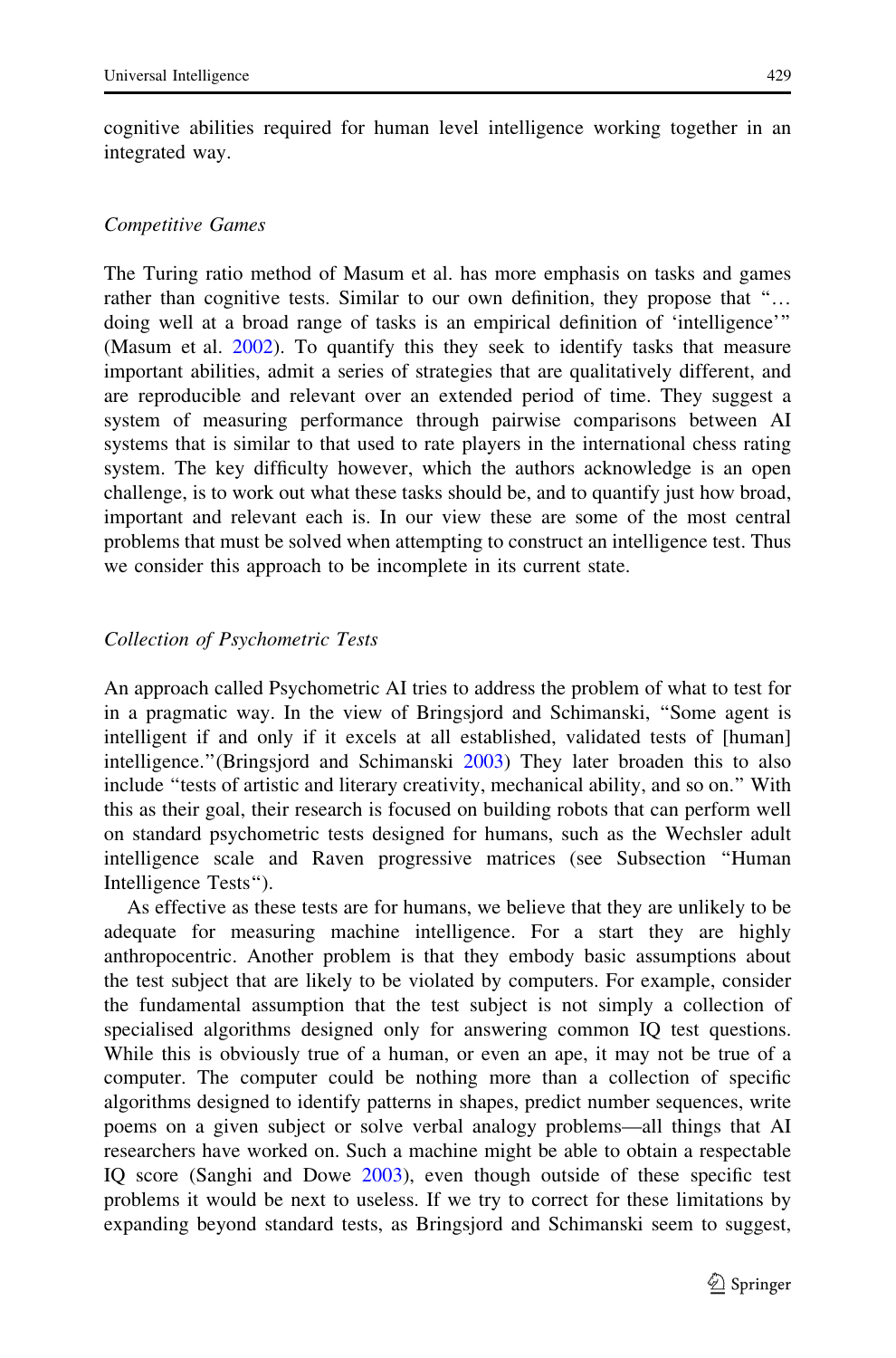this once again opens up the difficulty of exactly what, and what not, to test for. Thus we consider Psychometric AI, at least as it is currently formulated, to only partially address this central question.

#### C-Test

One perspective among psychologists who support the g-factor view of intelligence, is that intelligence is ''the ability to deal with complexity''(Gottfredson [1997\)](#page-50-0). Thus, in a test of intelligence, the most difficult questions are the ones that are the most complex because these will, by definition, require the most intelligence to solve. It follows then that if we could formally define and measure the complexity of test problems using complexity theory we could construct a formal test of intelligence. The possibility of doing this was perhaps first suggested by Chaitin ([1982\)](#page-50-0). While this path requires numerous difficulties to be dealt with, we believe that it is the most natural and offers many advantages: it is formally motivated, precisely defined and potentially could be used to measure the performance of both computers and biological systems on the same scale without the problem of bias towards any particular species or culture.

Essentially this is the approach that we have taken. Universal intelligence is based our the universally optimal AIXI agent for active environments, which in turn is based on Kolmogorov complexity and Solomonoff's universal model of sequence prediction. A relative of universal intelligence is the C-test of Herna´ndez-Orallo which was also inspired by Solomonoff induction and Kolmogorov complexity (Hernández-Orallo [2000b](#page-50-0); Hernández-Orallo and Minaya-Collado [1998](#page-50-0)). If we gloss over some technicalities, the essential relationships look like this:

|                     | Universal agent      | Universal test         |
|---------------------|----------------------|------------------------|
| Passive environment | Solomonoff induction | C-test                 |
| Active environment  | AIXI                 | Universal intelligence |
|                     |                      |                        |

The C-test consists of a number of sequence prediction and abduction problems similar to those that appear in many standard IQ tests. The test has been successfully applied to humans with intuitively reasonable results (Hernández-Orallo and Minaya-Collado [1998](#page-50-0); Hernández-Orallo [2000](#page-50-0)a). Similar to standard IQ tests, the C-test always ensures that each question has an unambiguous answer in the sense that there is always one hypothesis that is consistent with the observed pattern that has significantly lower complexity than the alternatives. Other than making the test easier to score, it has the added advantage of reducing the test's sensitivity to changes in the reference machine.

The key difference to sequence problems that appear in standard intelligence tests is that the questions are based on a formally expressed measure of complexity. To overcome the problem of Kolmogorov complexity not being computable, the C-test instead uses Levin's  $Kt$  complexity (Levin [1973](#page-51-0)). In order to retain the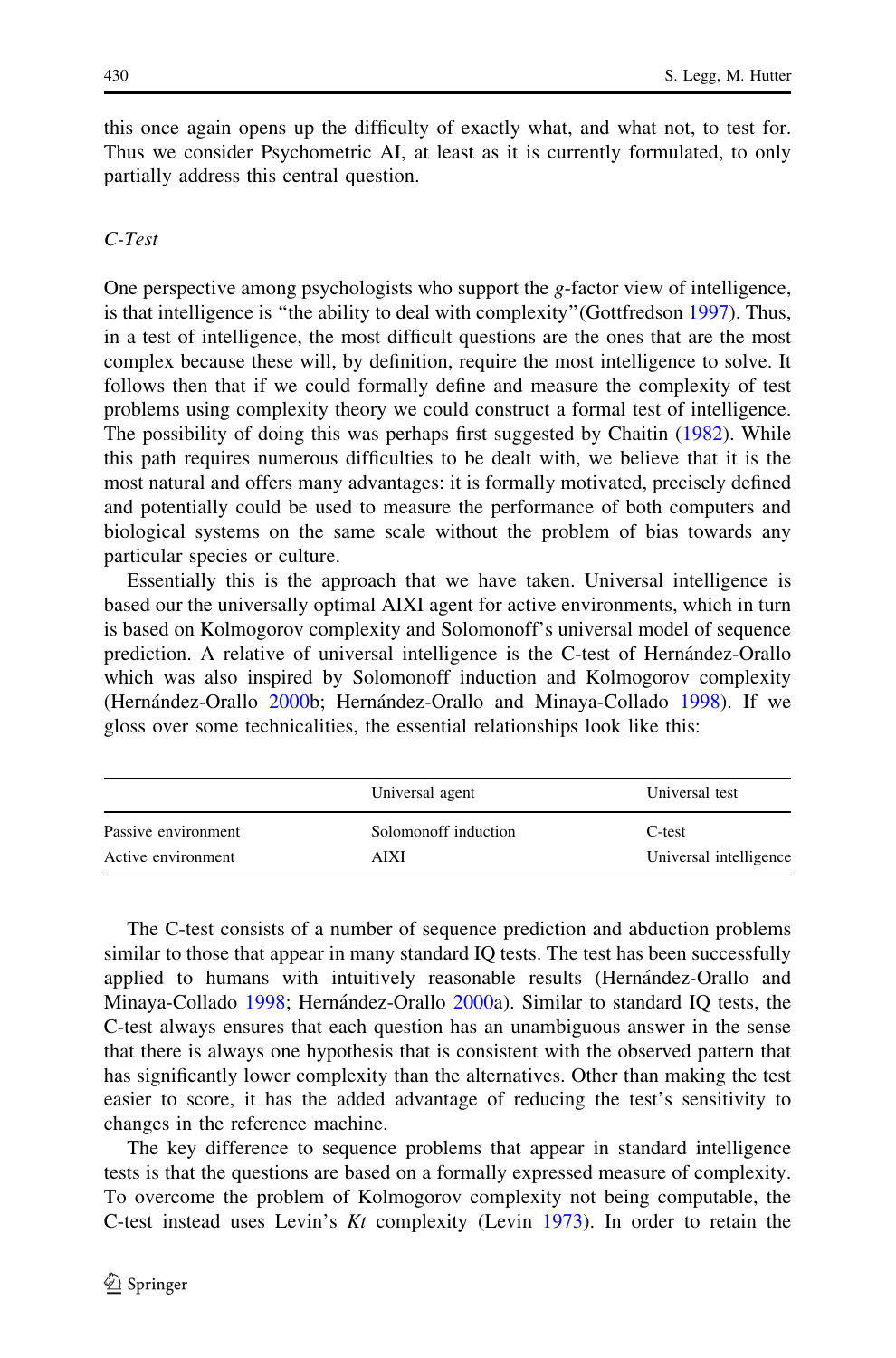invariance property of Kolmogorov complexity, Levin complexity requires the additional assumption that the universal Turing machines are able to simulate each other in linear time. As far as we know, this is the only formal definition of intelligence that has so far produced a usable test of intelligence.

To illustrate the C-test, below are some example problems taken from (Herna´ndez-Orallo and Minaya-Collado [1998](#page-50-0)). Beside each question is its complexity, naturally more complex patterns are also more difficult:

| Sequence prediction test |                                    |        |
|--------------------------|------------------------------------|--------|
| Complexity               | Sequence                           | Answer |
| 9                        | a, d, g, j, $_{-}$ ,               | m      |
| 12                       | a, a, z, c, y, e, x, $\_$ ,        | g      |
| 14                       | c, a, b, d, b, c, c, e, c, d,      | d      |
| Sequence abduction test  |                                    |        |
| Complexity               | Sequence                           | Answer |
| 8                        | $a, \ldots, a, z, a, y, a, \ldots$ | a      |
| 10                       | $a, x, \dots, v, w, t, u, \dots$   | у      |
| 13                       | $a, y, w, \_$ , w, u, w, u, s,     | y      |

Our main criticism of the C-test is that it is a static test limited to passive environments. As we have argued earlier, we believe that a better approach is to use dynamic intelligence tests where the agent must interact with an environment in order to solve problems. As AIXI is a generalisation of Solomonoff induction from passive to active environments, universal intelligence could be viewed as generalising the C-test from passive to active environments.

### Smith's Test

Another complexity based formal definition of intelligence that appeared recently in an unpublished report is due to W. D. Smith ([2006\)](#page-52-0). His approach has a number of connections to our work, indeed Smith states that his work is largely a ''… rediscovery of recent work by Marcus Hutter''. Perhaps this is over stating the similarities because while there are some connections, there are also many important differences.

The basic structure of Smith's definition is that an agent faces a series of problems that are generated by an algorithm. In each iteration the agent must try to produce the correct response to the problem that it has been given. The problem generator then responds with a score of how good the agent's answer was. If the agent so desires it can submit another answer to the same problem. At some point the agent requests to the problem generator to move onto the next problem and the score that the agent received for its last answer to the current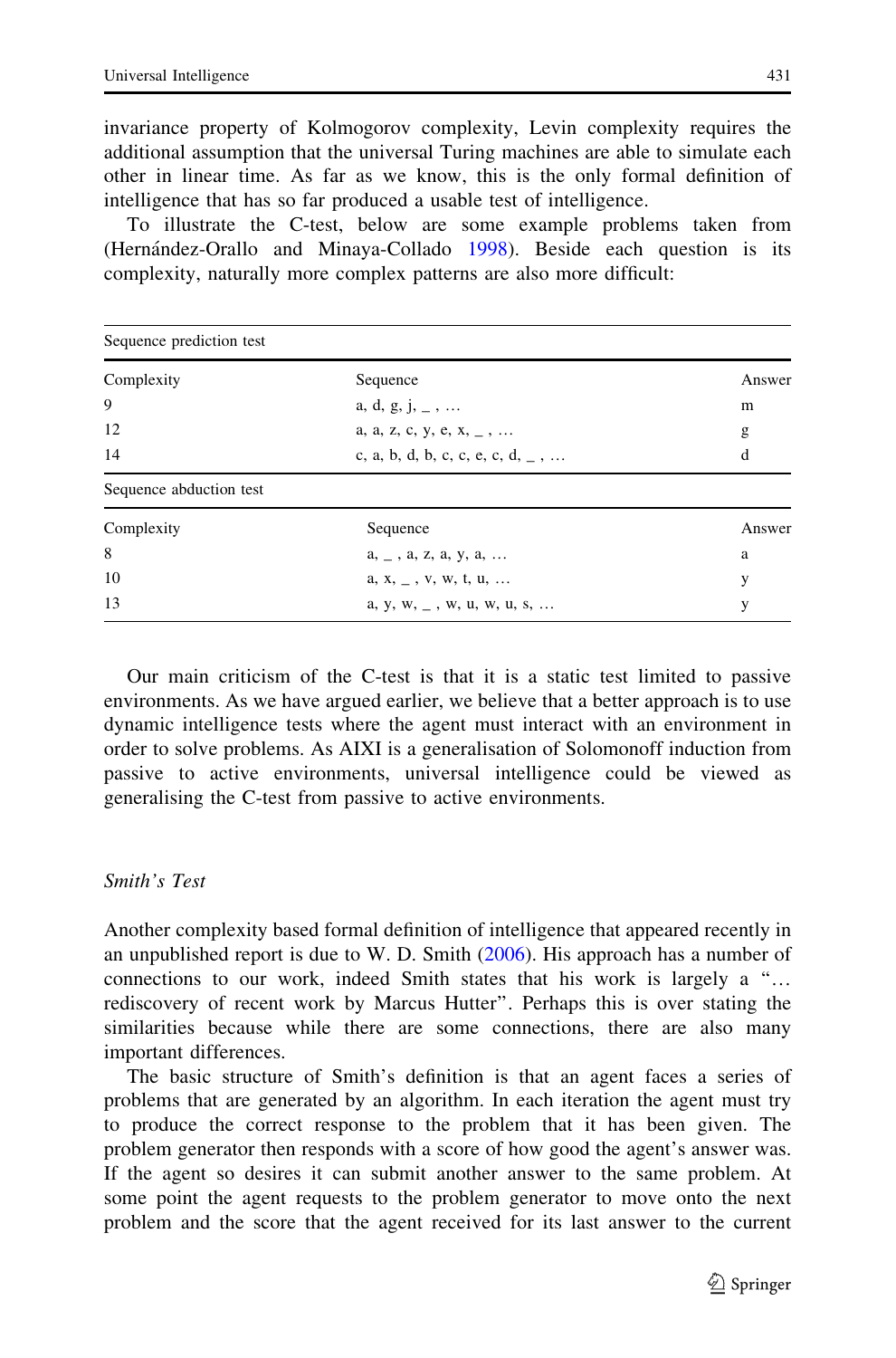problem is then added to its cumulative score. Each interaction cycle counts as one time step and the agent's intelligence is then its total cumulative score considered as a function of time. In order to keep things feasible, the problems must all be in the complexity class P, that is, decision problems which can be sloved by a deterministic Turing machine in polynomial time.

We have three main criticisms of Smith's definition. Firstly, while for practical reasons it might make sense to restrict problems to be in P, we do not see why this practical restriction should be a part of the very definition of intelligence. If some breakthrough meant that agents could solve difficult problems in not just P but sometimes in NP as well, then surely these new agents would be more intelligent? We had similar objections to informal definitions of machine intelligence that included efficiency requirements in Subsection ''Informal Definitions of Machine Intelligence''.

Our second criticism is that the way intelligence is measured is essentially static, that is, the environments are passive. As we have argued before, we believe that dynamic testing in active environments is a better measure of a system's intelligence. To put this argument yet another way: succeeding in the real world requires you to be more than an insightful spectator!

The final criticism is that while the definition is somewhat formally defined, still it leaves open the important question of what exactly the tests should be. Smith suggests that researchers should dream up tests and then contribute them to some common pool of tests. As such, this is not a fully specified definition.

Comparison of Machine Intelligence Tests and Definitions

In order to compare the machine intelligence tests and definitions in the previous Subsection, we return again to the desirable properties of a test of intelligence.

Each property is briefly defined followed by a summary comparison in Table [1.](#page-42-0) Although we have attempted to be as fair as possible, some of the scores we give on this table will be debatable. Nevertheless, we hope that it provides a rough overview of the relative strengths and weaknesses of the proposals.

### Valid

A test/measure of intelligence should be just that, it should capture intelligence and not some related quantity or only a part of intelligence.

#### Informative

The result should be a scalar value, or perhaps a vector, depending on our view of intelligence. We would like an absolute measure of intelligence so that comparisons across many agents can easily be made.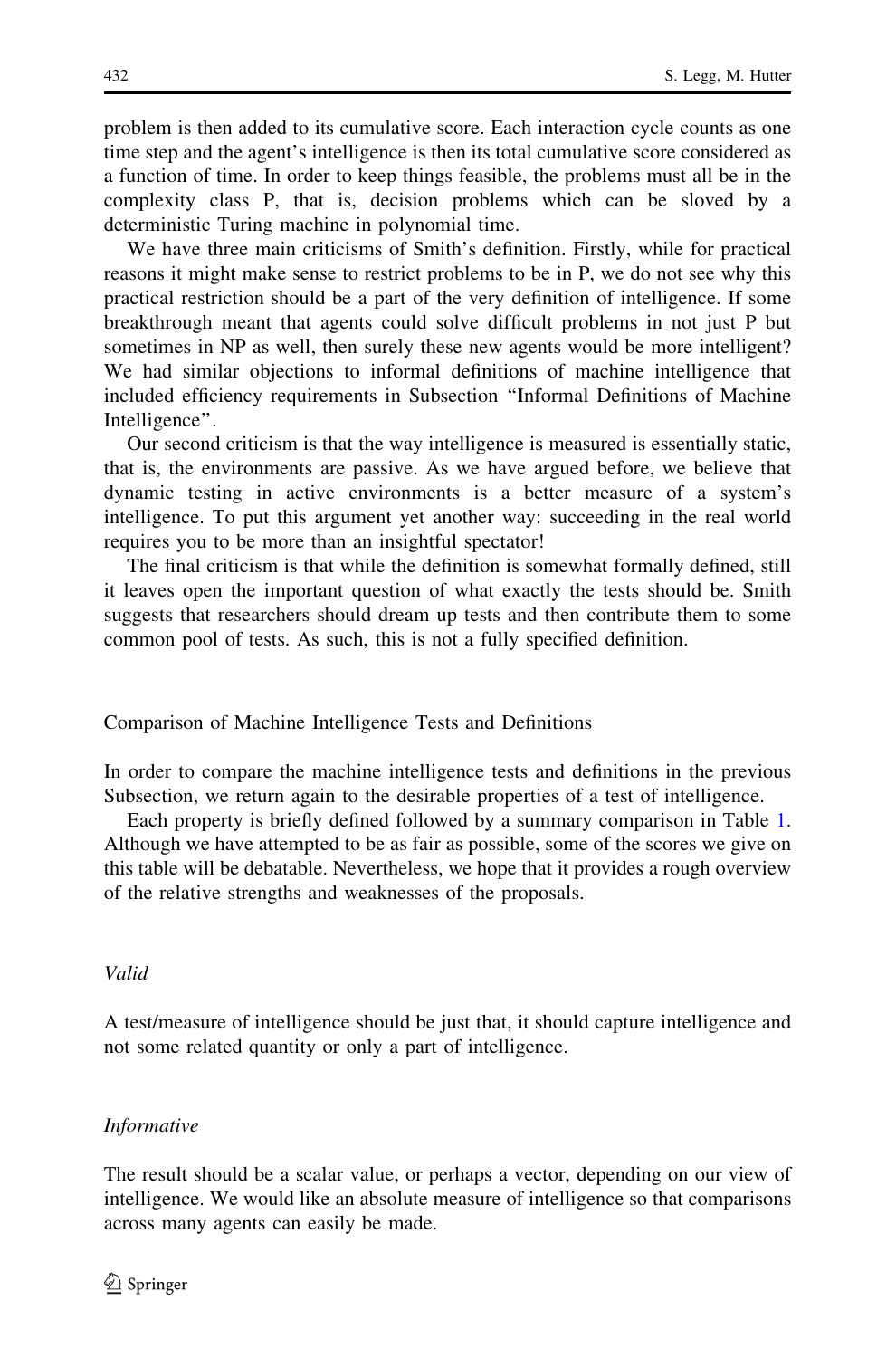| Table 1 In the table        | $\frac{1}{2}$ | "yes", • means "debatable", $\cdot$ means "no", and ? means unknown. When somet |  |  |                         |        | as unknown that is usu    |           |  |
|-----------------------------|---------------|---------------------------------------------------------------------------------|--|--|-------------------------|--------|---------------------------|-----------|--|
| uestion is not sufficiently |               | $_{\rm area}$                                                                   |  |  |                         |        |                           |           |  |
|                             |               | Informative Wide General Dynamic Hippiased                                      |  |  | <b>Fundamental</b><br>ľ | Formal | Dhiective Fully Universal | Test<br>Ì |  |

<span id="page-42-0"></span>

| Table 1 In the table $\bullet$ means "yes", $\bullet$ means "debatable", $\cdot$ means "no", and ? means unknown. When something is rated as unknown that is usually because the test in<br>question is not sufficiently specified |       |       |  |                                                                                                       |  |         |  |          |
|------------------------------------------------------------------------------------------------------------------------------------------------------------------------------------------------------------------------------------|-------|-------|--|-------------------------------------------------------------------------------------------------------|--|---------|--|----------|
| Intelligence test                                                                                                                                                                                                                  | Valid | range |  | Informative Wide General Dynamic Unbiased Fundamental Formal Objective Fully Universal Practical Test |  | defined |  | vs. def. |
| Turing test                                                                                                                                                                                                                        |       |       |  |                                                                                                       |  |         |  |          |
| Total Turing test                                                                                                                                                                                                                  |       |       |  |                                                                                                       |  |         |  |          |
| Inverted Turing test                                                                                                                                                                                                               |       |       |  |                                                                                                       |  |         |  |          |
| Toddler Turing test                                                                                                                                                                                                                |       |       |  |                                                                                                       |  |         |  |          |
| Linguistic complexity                                                                                                                                                                                                              |       |       |  |                                                                                                       |  |         |  |          |
| Text compression test                                                                                                                                                                                                              |       |       |  |                                                                                                       |  |         |  |          |
| Turing ratio                                                                                                                                                                                                                       |       |       |  |                                                                                                       |  |         |  | Ê        |
| Psychometric AI                                                                                                                                                                                                                    |       |       |  |                                                                                                       |  |         |  | E        |
| Smith's test                                                                                                                                                                                                                       |       |       |  |                                                                                                       |  |         |  | E        |
| C-test                                                                                                                                                                                                                             |       |       |  |                                                                                                       |  |         |  | E        |
| Universal intelligence                                                                                                                                                                                                             |       |       |  |                                                                                                       |  |         |  |          |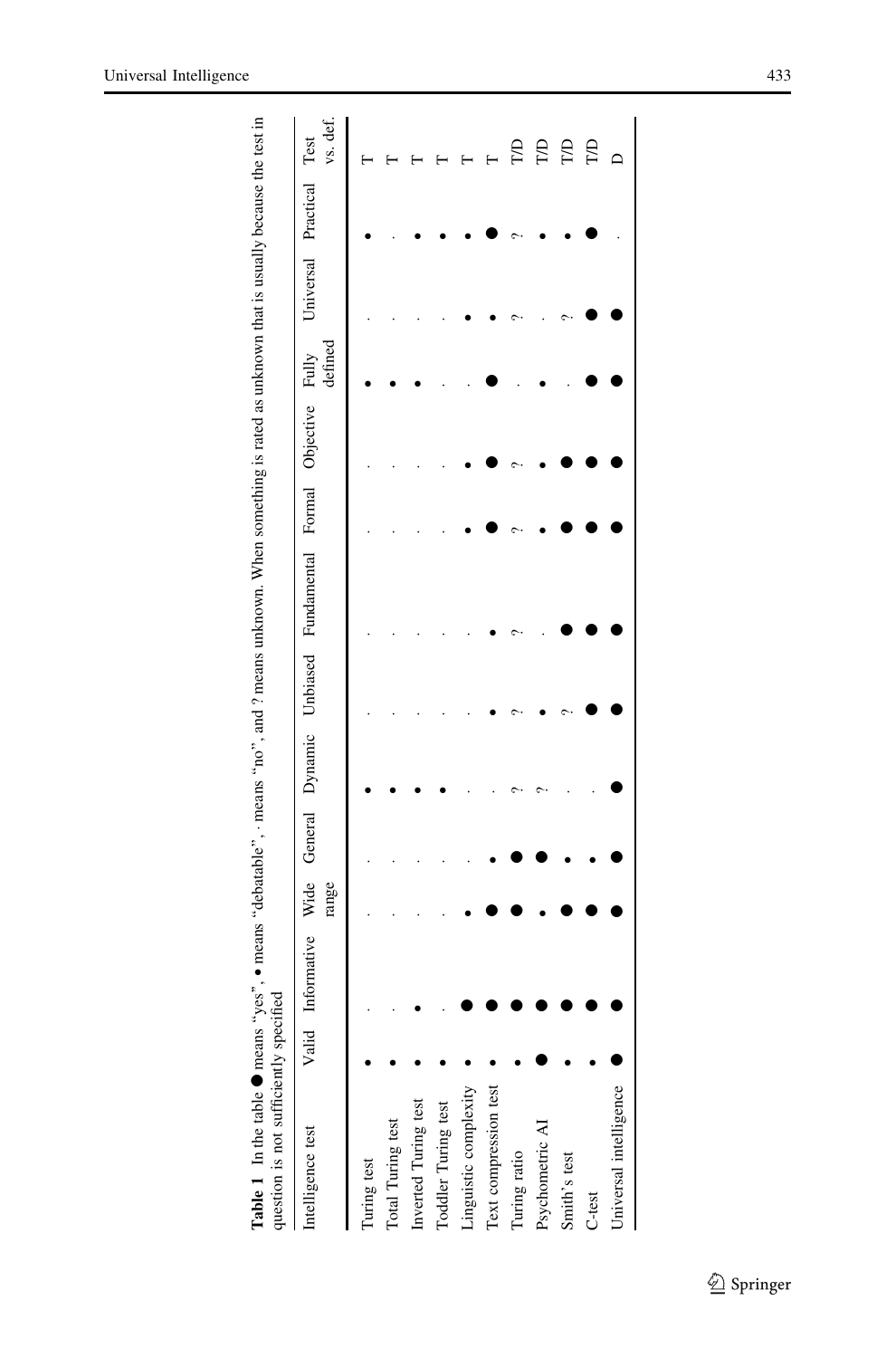# Wide Range

A test/definition should cover very low levels of intelligence right up to super human intelligence.

# General

Ideally we would like to have a very general test/definition that could be applied to everything from a fly to a machine learning algorithm.

# Dynamic

A test/definition should directly take into account the ability to learn and adapt over time as this is an important aspect of intelligence.

# Unbiased

A test/definition should not be biased towards any particular culture, species, etc.

# Fundamental

We do not want a test/definition that needs to be changed from time to time due to changing technology and knowledge.

# Formal

The test/definition should be specified with the highest degree of precision possible, allowing no room for misinterpretation. Ideally, it should be described using formal mathematics.

# **Objective**

The test/definition should not appeal to subjective assessments such as the opinions of human judges.

# Fully Defined

Has the test/definition been fully defined, or are parts still unspecified?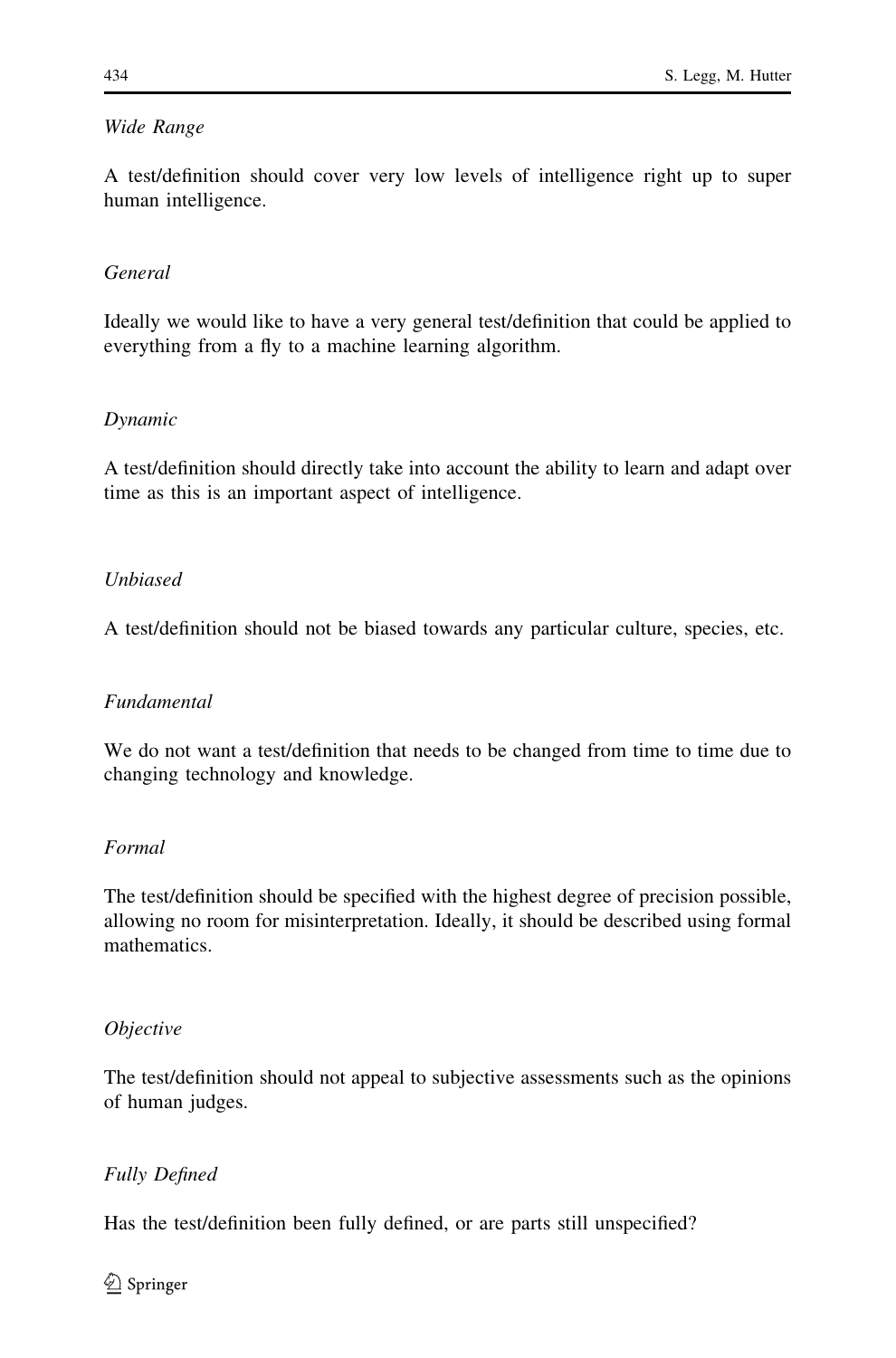### Universal

Is the test/definition universal, or is it anthropocentric?

# Practical

A test should be able to be performed quickly and automatically, while from a definition it should be possible to create an efficient test.

Test vs. Def

Finally we note whether the proposal is more of a test, more of a definition, or something in between.

# Discussion and Conclusions

Constructing a Test of Universal Intelligence

The central challenge for future work on universal intelligence is to convert the theoretical definition of machine intelligence presented in this paper into a workable test. The basic structure of such a test is already apparent from the equation for  $\gamma$ : The test would work by evaluating the performance of an agent on a large sample of simulated environments, and then combining the agent's performance in each environment into an overall intelligence value. This would be done by weighting the agent's performance in each environment according to the environment's complexity.

The key theoretical challenge that will need to be deal with is to find a suitable replacement for the incomputable Kolmogorov complexity function. One solution could be to use Levin's  $Kt$  complexity (Levin [1973](#page-51-0)), another might be to use Schmidhuber's Speed prior (Schmidhuber [2002\)](#page-52-0). Both of these consider the complexity of an algorithm to be determined by both its minimal description length and running time. This forces the complexity measures to be computable. Taking computation time into account also makes reasonable intuitive sense because we would not usually consider a very short algorithm that takes an enormous amount of time to run to be a particularly simple one. The fact that such an approach can be made to work is evidenced by the C-test.

Response to Common Criticisms

What we have attempted to do is very ambitious and so, not surprisingly, the reactions we get can be interesting. Having presented the essence of this work as posters at several conferences, and also as a 30 minute talk, we now have some idea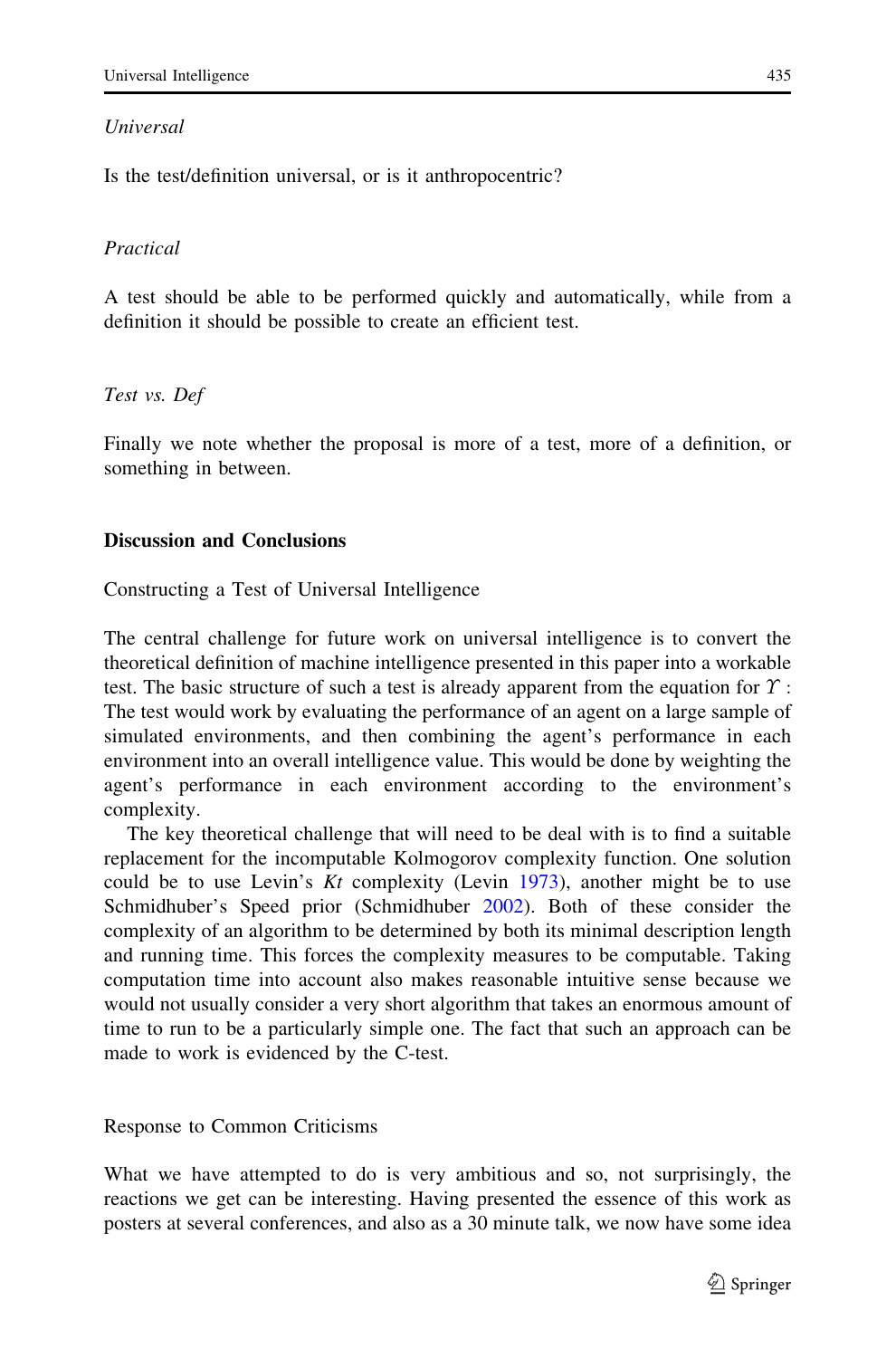of what the typical responses are. Most people start out skeptical but end up generally enthusiastic, even if they still have a few reservations. This positive feedback has helped motivate us to continue this direction of research. In this subsection, however, we will attempted to cover some of the more common criticisms.

# It's Obviously False, There's Nothing in Your Definition, Just a Few Equations

Perhaps the most common criticism is also the most vacuous one: it's obviously wrong! These people seem to believe that defining intelligence with an equation is clearly impossible, and thus there must be very large and obvious flaws in our work. Not surprisingly these people are also the least likely to want to spend 10 minutes having the material explained to them. Unfortunately, none of these people have been able to communicate why the work is so obviously flawed in any concrete way—despite in one instance having one of the authors chasing the poor fellow out of the conference centre and down the street begging for an explanation. If anyone would like to properly explain their position to us in the future, we promise not to chase you down the street.

# It's Obviously Correct, Indeed Everybody already Knows this Stuff

Curiously, the second most common criticism is the exact opposite: the work is obviously right, and indeed it is already well known. Digging deeper, the heart of this criticism comes from the perception that we have not done much more than just describe reinforcement learning. If you already accept that the reinforcement learning framework is the most general and flexible way to describe artificial intelligence, and not everybody does, then by mixing in Occam's razor and a dash of complexity theory, the equation for universal intelligence follows in a fairly straightforward way. While this is true, the way in which we have brought these things together has never been done before, although it does have some connection to other work, as discussed in Subsection ''Formal Definitions and Tests of Machine Intelligence''. Furthermore, simply coming up with an equation is not enough, one must argue that what the equation describes is in fact ''intelligence'' in a sense that is reasonable for machines.

We have addressed this question in three main ways: firstly, in Section ''Natural Intelligence'' we developed an informal definition of intelligence based on expert definitions which was then piece by piece formalised leading to the equation for  $\Upsilon$ in Section ''A Formal Definition of Machine Intelligence''. This chain of argument strongly ties our equation for intelligence with existing informal definitions and ideas on the nature of intelligence. Secondly, in Subsections ''Universal Intelligence of Various Agents'' and ''Properties of Universal Intelligence'' we showed that the equation has properties that are consistent with a definition of intelligence. Finally, in Subsection ''Universal Intelligence of Various Agents'' it was shown that universal intelligence is strongly connected to the theory of universally optimal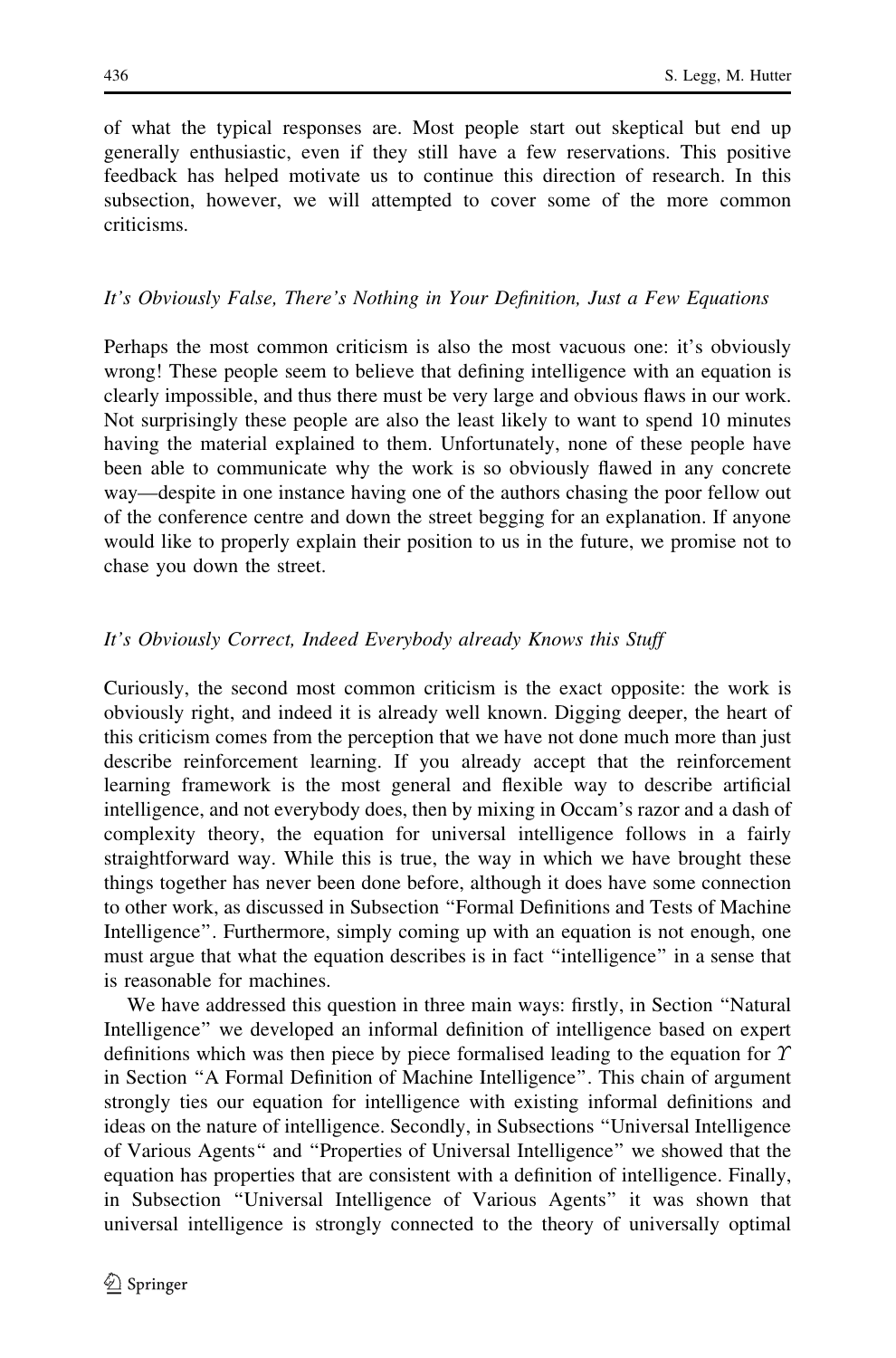learning agents, in particular AIXI. From this it follows that machines with very high universal intelligence have a wide range of powerful optimality properties. Clearly then, what we have done goes far beyond merely restating elementary reinforcement learning theory.

#### Assuming that the Environment is Computable is too Strong

It is certainly possible that the physical universe is not computable, in the sense that the probability distribution over future events cannot, even in theory, be simulated to an arbitrary precision by a computable process. Some people take this position on various philosophical grounds, such as the need for freewill. However, in standard physics there is no law of the universe that is not computable in the above sense. Nor is there any experimental evidence showing that such a physical law must exist. This includes quantum theory and chaotic systems, both of which can be extremely difficult to compute for some physical systems, but are not fundamentally incomputable theories. In the case of quantum computers, they can compute with lower time complexity than classical Turing machines, however they are unable to compute anything that a classical Turing machine cannot, when given enough time. Thus, as there is no hard evidence of incomputable processes in the universe, our assumption that the agent's environment has a computable distribution is certainly not unreasonable.

If a physical process was ever discovered that was not Turing computable, then this would likely result in a new extended model of computation. Just as we have based universal intelligence on the Turing model of computation, it might be possible to construct a new definition of universal intelligence based on this new model in a natural way.

Finally, even if the universe was not computable, and we did not update our formal definition of intelligence to take this into account, the fact that everything in physics so far is computable means that a computable approximation to our universe would still be extremely accurate over a huge range of situations. In which case, an agent that could deal with a wide range of computable environments would most likely still function well within such a universe.

#### Assuming that Environments Return Bounded Sum Rewards is Unrealistic

If an environment  $\mu$  is an artificial game, like chess, then it seems fairly natural for  $\mu$  to meet any requirements in its definition, such as having a bounded reward sum. However if we think of the environment  $\mu$  as being the universe in which the agent lives, then it seems unreasonable to expect that it should be required to respect such a bound.

Strictly speaking, reward is an interpretation of the state of the environment. In this case the environment is the universe, and clearly the universe does not have any notion of reward for particular agents. In humans this interpretation is internal, for example, the pain that is experienced when you touch something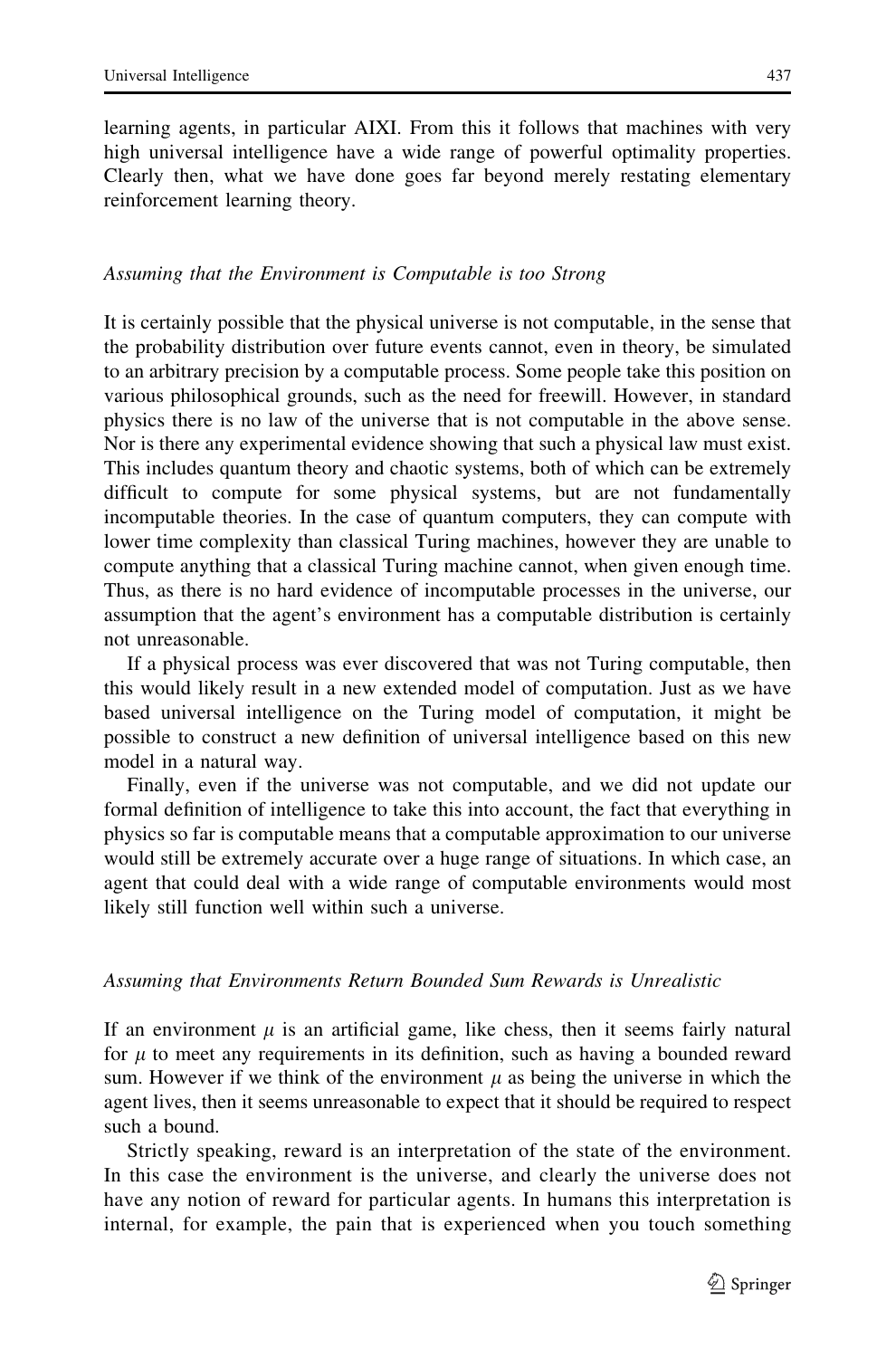hot. In which case, maybe it should really be a part of the agent rather than the environment? If we gave the agent complete control over rewards then our framework would become meaningless: the perfect agent could simply give itself constant maximum reward. Perhaps the analogous situation for humans would be taking drugs.

A more accurate framework would consist of an agent, an environment and a separate goal system that interpreted the state of the environment and rewarded the agent appropriately. In such a set up the bounded rewards restriction would be a part of the goal system and thus the above philosophical problem would not occur. However, for our current purposes, it is sufficient just to fold this goal mechanism into the environment and add an easily implemented constraint to how the environment may generate rewards. One simple way to bound an environment's total rewards would be to use geometric or harmonic discounting.

#### How Do You Respond to Block's ''Blockhead'' Argument?

The approach we have taken is unabashedly functional. Theoretically, we desired to have a formal, simple and very general definition. This is easier to do if we abstract over the internal workings of the agent and define intelligence only in terms of external communications. Practically, what matters is how well something works. By definition, if an agent has a high value of  $\gamma$ , then it must work well over a wide range of environments.

Block attacks this perspective by describing a machine that appears to be intelligent as it is able to pass the Turing test, but is in fact no more than just a big look-up table of questions and answers (Block [1981](#page-49-0)) (for a related argument see (Gunderson [1971\)](#page-50-0)). Although such a look-up table based machine would be unfeasibly large, the fact that a finite machine could in theory consistently pass the Turing test, seemingly without any real intelligence, is worrisome. Our formal measure of machine intelligence could be challenged in the same way, as could any test of intelligence that relies only on an agent's external behaviour.

Our response to this is very simple: if an agent has a very high value of  $\gamma$  then it is, by definition, able to successfully operate in a wide range of environments. We simply do not care whether the agent is efficient, due to some very clever algorithm, or absurdly inefficient, for example by using an unfeasibly gigantic look-up table of precomputed answers. The important point for us is that the machine has an amazing ability to solve a huge range of problems in a wide variety of environments.

#### How Do You Respond to Searle's ''Chinese Room'' Argument?

Searle's Chinese room argument attacks our functional position in a similar way by arguing that a system may appear to be intelligent without really understanding anything (Searle [1980](#page-52-0)). From our perspective, whether or not an agent understands what it is doing is only important to the extent that it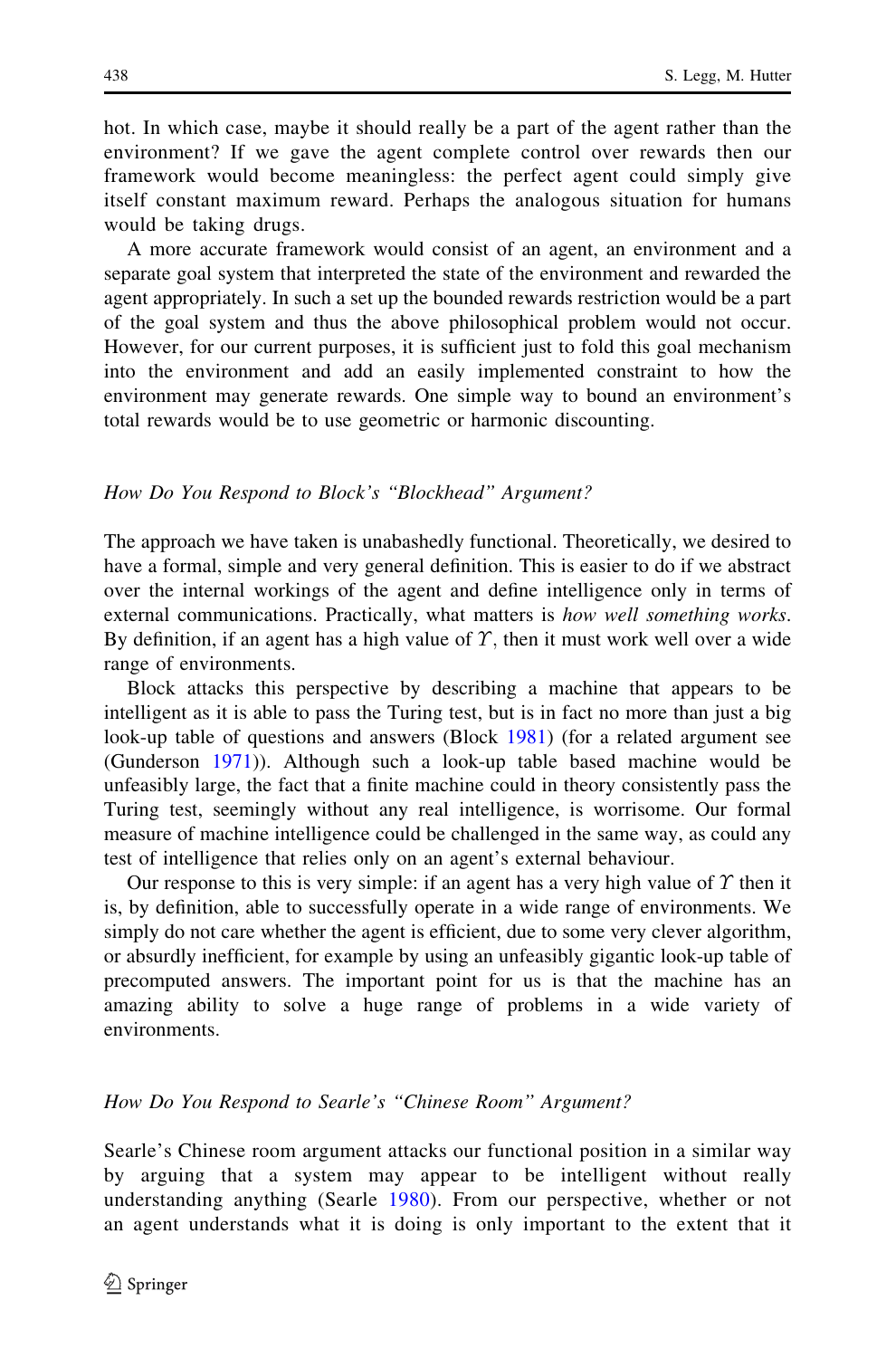affects the measurable performance of the agent. If the performance is identical, as Searle seems to suggest, then whether or not the room with Searle inside understands the meaning of what is going on is of no practical concern; indeed it is not even clear to us how to define ''understanding'' if its presence has no measurable effects. So long as the system as a whole has the powerful properties required for universal machine intelligence, then we have the kind of extremely general and powerful machine that we desire. On the other hand, if ''understanding'' does have a measurable impact on an agent's performance in some well defined situations, then it is of interest to us. In which case, because  $\gamma$  measures performance in all well defined situations, it follows that  $\gamma$  is in part a measure of how much understanding an agent has.

# But You Don't Deal with Consciousness (or Creativity, Imagination, Freewill, Emotion, Love, Soul, etc.)

We apply the same argument to consciousness, emotions, freewill, creativity, the soul and other such things. Our goal is to build powerful and flexible machines and thus these somewhat vague properties are only relevant to our goal to the extent to which they have some measurable effect on performance in some well defined environment. If no such measurable effect exists, then they are not relevant to our objective. Of course this is not the same as saying that these things do not exist. The question is whether they are relevant or not. We would consider creativity, appropriately defined, to have a significant impact on an agent's ability to adapt to challenging environments. Perhaps the same is also true of emotions, freewill and other qualities.

### Universal Intelligence is Impossible due to the No-Free-Lunch Theorem

Some, such as Edmonds [\(2006](#page-50-0)), argue that universal intelligence is impossible due to Wolpert's so called ''No Free Lunch'' theorem (Wolpert and Macready [1997\)](#page-53-0). However this theorem, or any of the standard variants on it, cannot be applied to universal intelligence for the simple reason that we have not taken a uniform distribution over the space of environments.

It is conceivable that there might exist some more general kind of ''No Free Lunch'' theorem for agents that limits their maximal intelligence according to our definition. Clearly any such result would have to apply only to computable agents given that the incomputable AIXI agent faces no such limit. If such a result were true, it would suggest that our definition of intelligence is perhaps too broad in its scope. Currently we know of no such result.

Interestingly, if it could be shown that an upper limit on  $\gamma$  existed for feasible machines and that humans performed above this limit, then this would prove that humans have some incomputable element to their operation, perhaps consciousness, which is of real practical significance to their performance.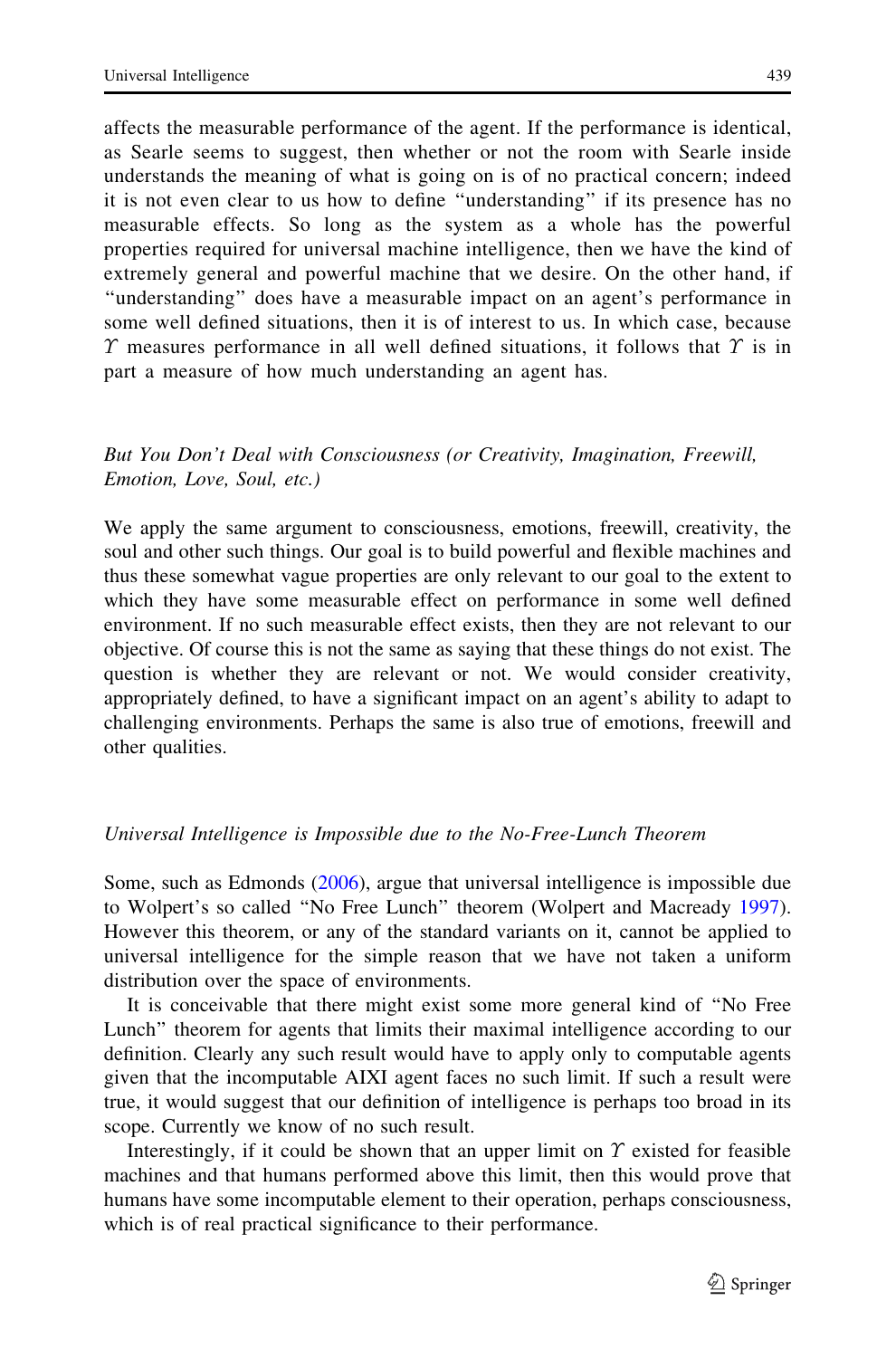<span id="page-49-0"></span>Conclusion

''… we need a definition of intelligence that is applicable to machines as well as humans or even dogs. Further, it would be helpful to have a relative measure of intelligence, that would enable us to judge one program more or less intelligent than another, rather than identify some absolute criterion. Then it will be possible to assess whether progress is being made …'' W. L. Johnson ([1992\)](#page-51-0)

Given the obvious significance of formal definitions of intelligence for research, and calls for more direct measures of machine intelligence to replace the problematic Turing test and other imitation based tests, little work has been done in this area. In this paper we have attempted to tackle this problem by taking an informal definition of intelligence modelled on expert definitions of human intelligence, and then generalise and formalise it. We believe that the resulting mathematical definition captures the concept of machine intelligence in a very powerful and yet elegant way. Furthermore, by considering alternative, more tractable measures of complexity, practical tests that estimate universal intelligence should be possible. Developing such tests will be the next major task in this direction of research.

The fact that we have stated our definition of machine intelligence in precise mathematical terms, rather than the more usual vaguely worded descriptions, means that there is no reason why criticisms of our approach should not be equally clear and precise. At the very least we hope that this in itself will help raise the debate over the definition and nature of machine intelligence to a new level of scientific rigour.

Acknowledgements This work was supported by the Swiss NSF grant 200020-107616.

#### **References**

- Albus, J. S. (1991). Outline for a theory of intelligence. IEEE Transactions Systems, Man and Cybernetics, 21(3), 473–509.
- Alvarado, N., Adams, S., Burbeck, S., & Latta, C. (2002). Beyond the Turing test: Performance metrics for evaluating a computer simulation of the human mind. In Performance metrics for intelligent systems workshop. Gaithersburg, MD, North-Holland.
- Anastasi, A. (1992). What counselors should know about the use and interpretation of psychological tests. Journal of Counseling and Development, 70(5), 610–615.
- Asohan, A. (2003). Leading humanity forward. The Star, October 14.
- Bell, T. C., Cleary, J. G., & Witten, I. H. (1990). Text compression. Englewood Cliffs, NJ: Prentice Hall.
- Bertsekas, D. P., & Tsitsiklis, J. N. (1996). Neuro-dynamic programming. Belmont, MA: Athena Scientific.
- Binet, A. (1911). Les idees modernes sur les enfants. Paris: Flammarion.
- Binet, A., & Simon, T. (1905). Methodes nouvelles por le diagnostic du niveai intellectuel des anormaux. L'Année Psychologique, 11, 191-244.
- Bingham, W. V. (1937). Aptitudes and aptitude testing. New York: Harper & Brothers.
- Block, N. (1981). Psychologism and behaviorism. Philosophical Review, 90, 5–43.
- Boring, E. G. (1923). Intelligence as the tests test it. New Republic, 35, 35–37.
- Bringsjord, S., & Schimanski, B. (2003). What is artificial intelligence? Psychometric AI as an answer. Eighteenth International Joint Conference on Artificial Intelligence, 18, 887–893.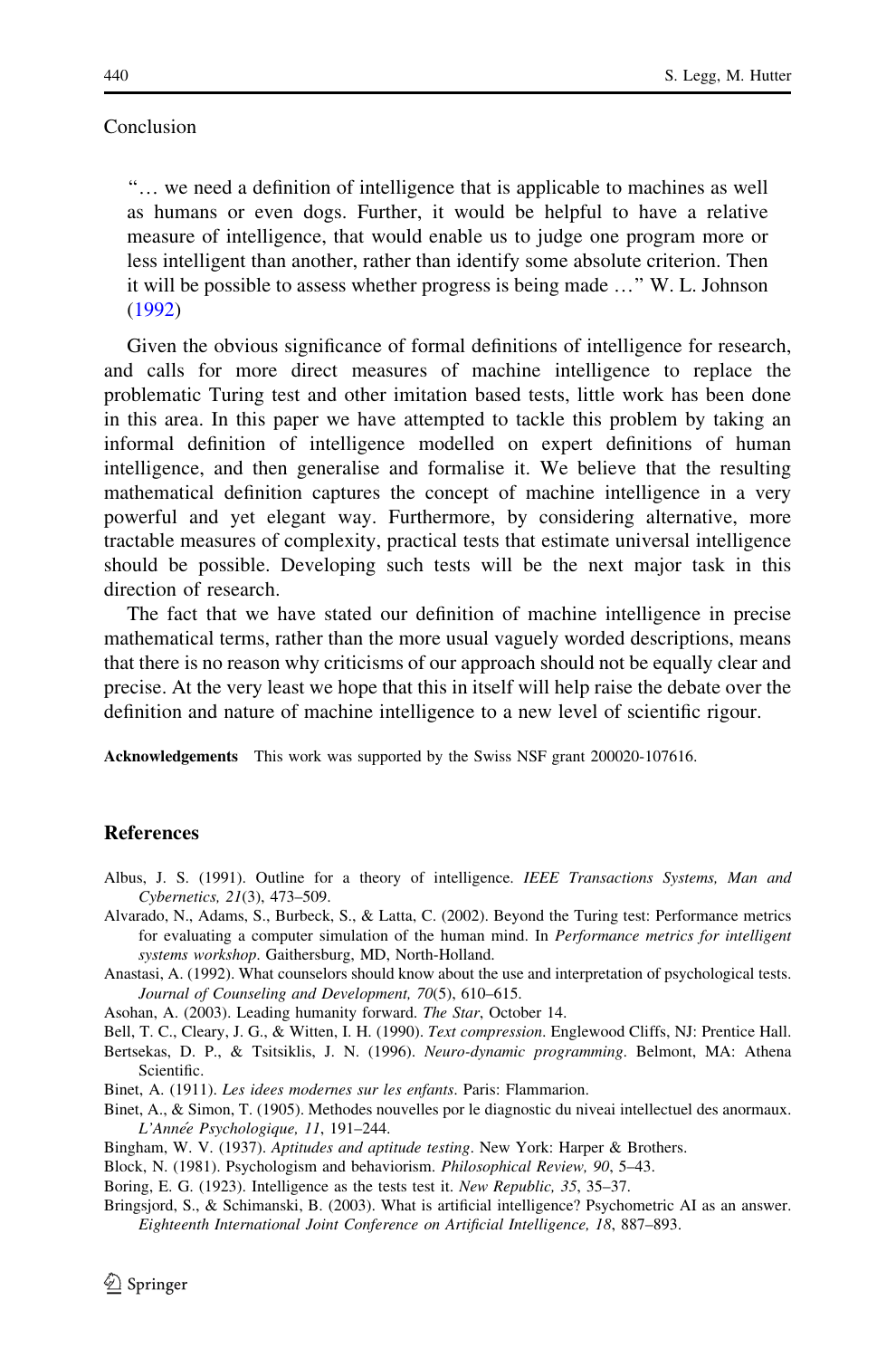<span id="page-50-0"></span>Calude, C. S. (2002). Information and randomness (2nd ed.). Berlin: Springer.

- Carroll, J. B. (1993). Human cognitive abilities: A survey of factor-analytic studies. New York: Cambridge University Press.
- Cattell, R. B. (1987). Intelligence: Its structure, growth, and action. New York: Elsevier.
- Chaitin, G. J. (1982). Gödel's theorem and information. *International Journal of Theoretical Physics*, 22, 941–954.
- Dowe, D. L., & Hajek, A. R. (1998). A non-behavioural, computational extension to the Turing test. In International conference on computational intelligence & multimedia applications (ICCIMA '98) (pp. 101–106). Gippsland, Australia.
- Drever, J. (1952). A dictionary of psychology. Harmondsworth: Penguin Books.
- Edmonds, B. (2006). The social embedding of intelligence—towards producing a machine that could pass the turing test. In The Turing test sourcebook: Philosophical and methodological issues in the quest for the thinking computer. Dordrecht: Kluwer.
- Eisner, J. (1991). Cognitive science and the search for intelligence. Invited paper presented to the Socratic Society, University of Cape Town.
- Fiévet, C. (2005). Mesurer l'intelligence d'une machine. In Le Monde de l'intelligence (Vol. 1, pp. 42– 45). Paris: Mondeo publishing.
- Fogel, D. B. (1995). Review of computational intelligence: Imitating life. Proceedings of the IEEE, 83(11).
- Ford, K. M., & Hayes, P. J. (1998). On computational wings: Rethinking the goals of artificial intelligence. Scientific American, 9, (4), 78–83.
- French, R. M. (1990). Subcognition and the limits of the Turing test. Mind, 99, 53–65.
- Gardner, H. (1993). Frames of mind: Theory of multiple intelligences. London: Fontana Press.
- Goertzel, B. (2006). The hidden pattern. Brown Walker Press.
- Gottfredson, L. S. (1997). Mainstream science on intelligence: An editorial with 52 signatories, history, and bibliography. Intelligence, 24(1), 13–23.
- Gottfredson, L. S. (1997). Why g matters: The complexity of everyday life. *Intelligence*, 24(1), 79–132.
- Gottfredson, L. S. (2002). g: Highly general and highly practical. In R. J. Sternberg & E. L. Grigorenko (Eds.), The general factor of intelligence: How general is it? (pp. 331–380). Hillsdale, NJ: Erlbaum.
- Gould, S. J. (1981). The Mismeasure of man. New York: W. W. Norton & Company.
- Graham-Rowe, D. (2005). Spotting the bots with brains. In *New scientist magazine* (Vol. 2512, p. 27).
- Gregory, R. L. (1998). The Oxford companion to the mind. Oxford, UK: Oxford University Press.
- Gudwin, R. R. (2000). Evaluating intelligence: A computational semiotics perspective. In IEEE international conference on systems, man and cybernetics (pp. 2080–2085). Nashville, TN.
- Guilford, J. P. (1967). The nature of human intelligence. New York: McGraw-Hill.
- Gunderson, K. (1971). Mentality and machines. Garden City, NY: Doubleday and company.
- Harnad, S. (1989). Minds, machines and Searle. Journal of Theoretical and Experimental Artificial Intelligence, 1, 5–25.
- Haugeland, J. (1981). Mind design: Philosophy, psychology, and artificial intelligence. MIT Press: Bradford Books.
- Henmon, C. V. A. (1921). The measurement of intelligence. School and Society, 13, 151–158.
- Herman, L. M., & Pack, A. A. (1994). Animal intelligence: Historical perspectives and contemporary approaches. In R. Sternberg (Ed.), Encyclopedia of human intelligence (pp. 86–96). New York: Macmillan.
- Hernández-Orallo, J. (2000a). Beyond the Turing test. Journal of Logic, Language and Information, 9(4), 447–466.
- Hernández-Orallo, J. (2000b). On the computational measurement of intelligence factors. In Performance metrics for intelligent systems workshop (pp. 1–8). Gaithersburg, MD.
- Hernández-Orallo, J., & Minaya-Collado, N. (1998). A formal definition of intelligence based on an intensional variant of Kolmogorov complexity. In Proceedings of the international symposium of engineering of intelligent systems (EIS'98) (pp. 146–163). ICSC Press.
- Herrnstein, R. J., & Murray, C. (1996). The bell curve: Intelligence and class structure in American life. New York: Free Press.
- Horn, J. (1970). Organization of data on life-span development of human abilities. In R. Goulet & P. B. Baltes (Eds.), Life-span developmental psychology: Research and theory. New York: Academic Press.
- Horst, J. (2002). A native intelligence metric for artificial systems. In *Performance metrics for intelligent* systems workshop. Gaithersburg, MD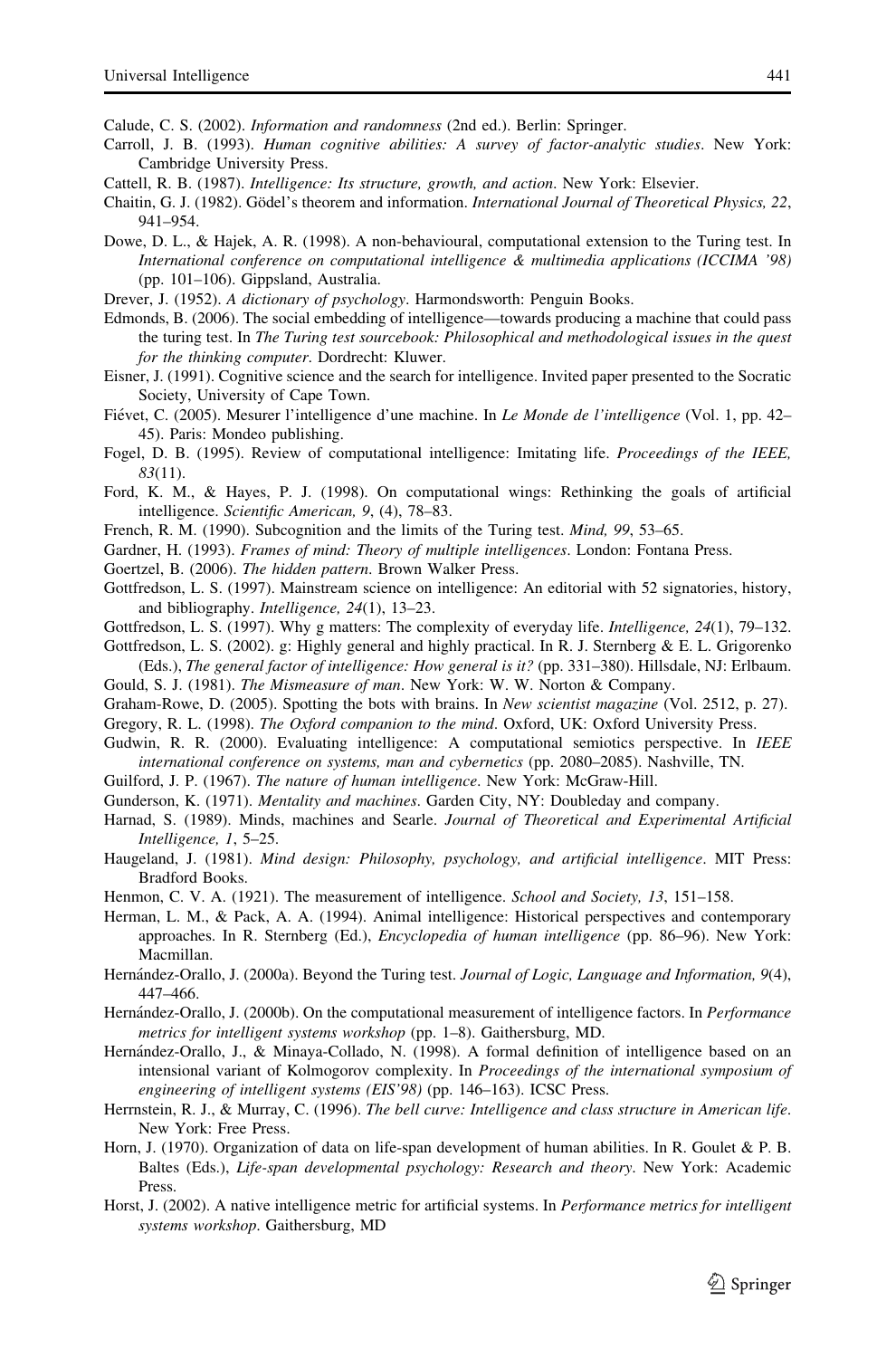- <span id="page-51-0"></span>Hsu, F. H., Campbell, M. S., & Hoane, A. J. (1995). Deep blue system overview. In *Proceedings of the* 1995 international conference on supercomputing (pp. 240–244).
- Hutchens, J. L. (1996). How to pass the Turing test by cheating. [http://www.cs.umbc.](http://www.cs.umbc.edu/471/current/papers/hutchens.pdf) [edu/471/current/papers/hutchens.pdf](http://www.cs.umbc.edu/471/current/papers/hutchens.pdf)
- Hutter, M. (2001a). Towards a universal theory of artificial intelligence based on algorithmic probability and sequential decisions. In Proceedings of the 12th Eurpean conference on machine learning (ECML-2001) (pp. 226–238).
- Hutter, M. (2001b). Universal sequential decisions in unknown environments. In *Proceedings of the 5th* European workshop on reinforcement learning (EWRL-5), 27 (pp. 25–26).
- Hutter, M. (2005). Universal artificial intelligence: Sequential decisions based on algorithmic probability. Berlin: Springer, 300 pp., <http://www.hutter1.net/ai/uaibook.htm>
- Hutter, M. (2006a). General discounting versus average reward. In *Proceedings of the 17th international* conference on algorithmic learning theory (ALT-06) vol 4264 of LNAI (pp. 244–258). Barcelona.
- Hutter, M. (2006b). The human knowledge compression prize. <http://prize.hutter1.net>
- Hutter, M. (2007a). On universal prediction and Bayesian confirmation. Theoretical Computer Science, 384(1), 33–48.
- Hutter, M. (2007b). Universal algorithmic intelligence: A mathematical top-down approach. In Artificial general intelligence (pp. 227–290). Berlin: Springer.
- Johnson, W. L. (1992). Needed: A new test of intelligence. SIGARTN: SIGART Newsletter (ACM Special Interest Group on Artificial Intelligence), 3(4), 7–9.
- Johnson-Laird, P. N., & Wason, P. C. (1977). A theoretical analysis of insight into a reasoning task. In P. N. Johnson-Laird & P. C. Wason (Eds.) Thinking: Readings in cognitive science (pp. 143–157). Cambridge, UK: Cambridge University Press.
- Kaufman, A. S. (2000). Tests of intelligence. In R. J. Sternberg (Ed.), Handbook of intelligence. Cambridge, UK: Cambridge University Press.
- Kurzweil, R. (2000). The age of spiritual machines: When computers exceed human intelligence. East Rutherford, NJ: Penguin.
- Legg, S., & Hutter, M. (2004). Ergodic MDPs admit self-optimising policies. Technical Report IDSIA-21-04, IDSIA.
- Legg, S., & Hutter, M. (2004). A taxonomy for abstract environments. Technical Report IDSIA-20-04, IDSIA.
- Legg, S., & Hutter, M. (2005). A universal measure of intelligence for artificial agents. In Proceedings of the 21st international joint conference on artificial intelligence (IJCAI-2005) (pp. 1509–1510). Edinburgh.
- Legg, S., & Hutter, M. (2006a). A formal definition of intelligence for artificial systems. In Proceedings anniversary summit of artificial intelligence. Monte Verita, Switzerland.
- Legg, S., & Hutter, M. (2006b). A formal measure of machine intelligence. In Annual machine learning conference of Belgium and The Netherlands (Benelearn'06). Ghent.
- Legg, S., & Hutter, M. (2007). A collection of definitions of intelligence. In B. Goertzel & P. Wang (Eds.), Advances in artificial general intelligence: Concepts, architectures and algorithms vol 157 of frontiers in artificial intelligence and applications. (pp. 17–24). Amsterdam, NL: IOS press. Online version: <http://www.vetta.org/shane/intelligence.html>.
- Levin, L. A. (1973). Universal sequential search problems. Problems of Information Transmission, 9, 265–266.
- Li, M., & Vitányi, P. M. B. (1997). An introduction to Kolmogorov complexity and its applications (2nd ed.). Berlin: Springer.
- Loebner, H. G. (1990). The Loebner prize—the first Turing test. [http://www.loebner.net/](http://www.loebner.net/Prizef/loebner-prize.html) [Prizef/loebner-prize.html](http://www.loebner.net/Prizef/loebner-prize.html)
- Looks, M., Goertzel, B., & Pennachin, C. (2004). Novamente: An integrative architecture for general intelligence. In AAAI fall symposium, achieving human-level intelligence.
- Macphail, E. M. (1985). Vertebrate intelligence: The null hypothesis. In L. Weiskrantz (Ed.), Animal intelligence (pp. 37–50). Oxford: Clarendon.
- Mahoney, M. V. (1999). Text compression as a test for artificial intelligence. In AAAI/IAAI.
- Masum, H., Christensen, S., & Oppacher, F. (2002). The Turing ratio: Metrics for open-ended tasks. In GECCO 2002: Proceedings of the genetic and evolutionary computation conference (pp. 973–980). New York: Morgan Kaufmann Publishers.
- McCarthy, J. (2004). What is artificial intelligence? [www-formal.stanford.edu/jmc/whatisai/whatisai.html](http://www-formal.stanford.edu/jmc/whatisai/whatisai.html) Minsky, M. (1985). The society of mind. New York: Simon and Schuster.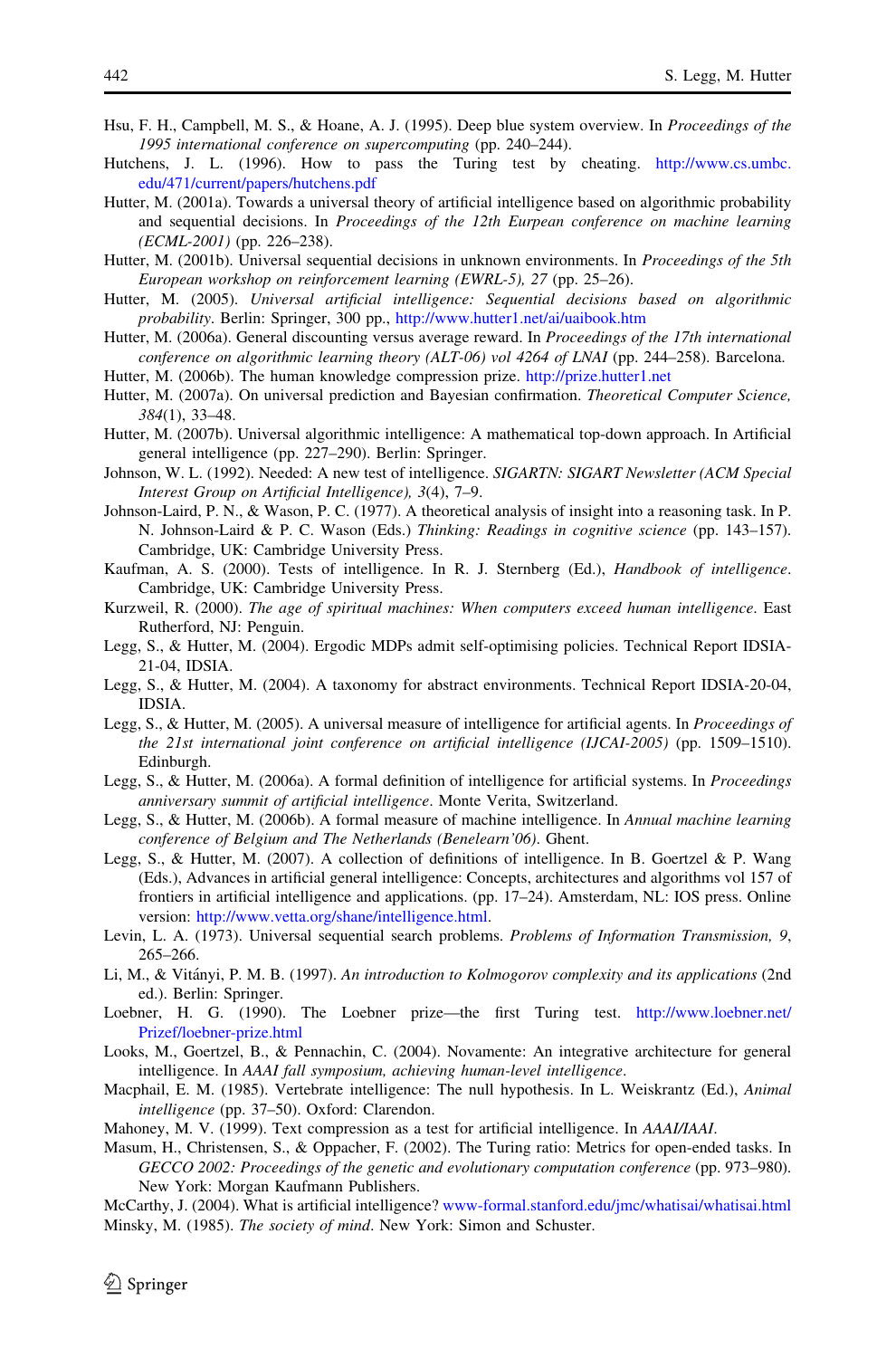- <span id="page-52-0"></span>Müller, M. (2006). Stationary algorithmic probability. Technical report, TU Berlin, Berlin, <http://arXiv.org/abs/cs/0608095>
- Neisser, U., Boodoo, G., Bouchard, T. J. Jr., Boykin, A. W., Brody, N., Ceci, S. J., Halpern, D. F., Loehlin, J. C., Perloff, R., Sternberg, R. J., & Urbina, S. (1996). Intelligence: Knowns and unknowns. American Psychologist, 51(2), 77–101.
- Newell, A., & Simon, H. A. (1976). Computer science as empirical enquiry: Symbols and search. Communications of the ACM 19, 3, 113–126.
- Poole, D., Mackworth, A., & Goebel, R. (1998). Computational intelligence: A logical approach. New York: Oxford University Press.
- Raven, J. (2000). The Raven's progressive matrices: Change and stability over culture and time. Cognitive Psychology, 41, 1–48.
- Reznikova, Zh. I., & Ryabko, B. Ya. (1986). Analysis of the language of ants by information-theoretic methods. Problems of Information Transmission, 22, 245–249.
- Sanghi, P., & Dowe, D. L. (2003). A computer program capable of passing I.Q. tests. In Proceedings of the 4th ICCS international conference on cognitive science (ICCS'03) (pp. 570–575). Sydney, NSW, Australia.
- Saygin, A., Cicekli, I., & Akman, V. (2000). Turing test: 50 years later. Minds and Machines, 10(4), 463–518.
- Schmidhuber, J. (2002). The speed prior: A new simplicity measure yielding near-optimal computable predictions. In Proceedings of the 15th annual conference on computational learning theory (COLT 2002), Lecture notes in artificial intelligence (pp. 216–228). Sydney, Australia: Springer.
- Schweizer, P. (1998). The truly total Turing test. Minds and Machines, 8, 263–272.
- Searle, J. (1980). Minds, brains, and programs. Behavioral & Brain Sciences, 3, 417–458.
- Shieber, S. (1994). Lessons from a restricted Turing test. CACM: Communications of the ACM, 37(6), 70–78.
- Simonton, D. K. (2003). An interview with Dr. Simonton. In J. A. Plucker (Ed.), *Human intelligence:* Historical influences, current controversies, teaching resources. [http://www.indiana.edu/](http://www.indiana.edu/$\sim$intell) $\sim$ intell
- Slatter, J. (2001). Assessment of children: Cognitive applications (4th ed.). San Diego: Jermone M. Satler Publisher Inc.
- Slotnick, B. M., & Katz, H. M. (1974). Olfactory learning-set formation in rats. Science, 185, 796–798.
- Smith, W. D. (2006). Mathematical definition of ''intelligence'' (and consequences). http://math.temple.edu/ $\sim$ [wds/homepage/works.html](http://math.temple.edu/$\sim$wds/homepage/works.html)
- Spearman, C. E. (1927). The abilities of man, their nature and measurement. New York: Macmillan.
- Stern, W. L. (1912). Psychologischen Methoden der Intelligenz-Prüfung. Leipzig: Barth.
- Sternberg, R. J. (1985). Beyond IQ: A triacrchi theory of human intelligence. New York: Cambridge University Press.
- Sternberg, R. J. (Ed.) (2000). Handbook of intelligence. Cambridge University Press.
- Sternberg, R. J. (2003). An interview with Dr. Sternberg. In J. A. Plucker (Ed.), *Human intelligence:* Historical influences, current controversies, teaching resources. [http://www.indiana.edu/z](http://www.indiana.edu/z$\sim$intell)  $\sim$  intell
- Sternberg, R. J., & Berg, C. A. (1986). Quantitative integration: Definitions of intelligence: A comparison of the 1921 and 1986 symposia. In R. J. Sternberg & D. K. Detterman (Eds.), What is intelligence? Contemporary wiewpoints on its nature and definition (pp. 155–162). Norwood, NJ: Ablex.
- Sternberg, R. J., & Grigorenko, E. L. (Eds.). (2002). Dynamic testing: The nature and measurement of learning potential. Cambridge, UK: Cambridge University Press.
- Sutton, R., & Barto, A. (1998). Reinforcement learning: An introduction. Cambridge MA: MIT Press.
- Terman, L. M., & Merrill, M. A. (1950). The Stanford-Binet intelligence scale. Boston: Houghton Mifflin.
- Thurstone, L. L. (1938). Primary mental abilities. Chicago: University of Chicago Press.
- Treister-Goren, A., Dunietz, J., & Hutchens, J. L. (2000). The developmental approach to evaluating artificial intelligence—a proposal. In Performance metrics for intelligence systems.
- Treister-Goren, A., & Hutchens, J. L. (2001). Creating AI: A unique interplay between the development of learning algorithms and their education. In Proceeding of the first international workshop on epigenetic robotics.
- Turing, A. M. (1950). Computing machinery and intelligence. Mind, LIX(236), 433–460.
- Voss, P. (2005). Essentials of general intelligence: The direct path to AGI. In B. Goertzel & C. Pennachin (Eds.), Artificial general intelligence. Berlin: Springer.
- Wallace, C. S. (2005). Statistical and inductive inference by minimum message length. Berlin: Springer.
- Wang, P. (1995). On the working definition of intelligence. Technical Report 94, Center for Research on Concepts and Cognition, Indiana University.